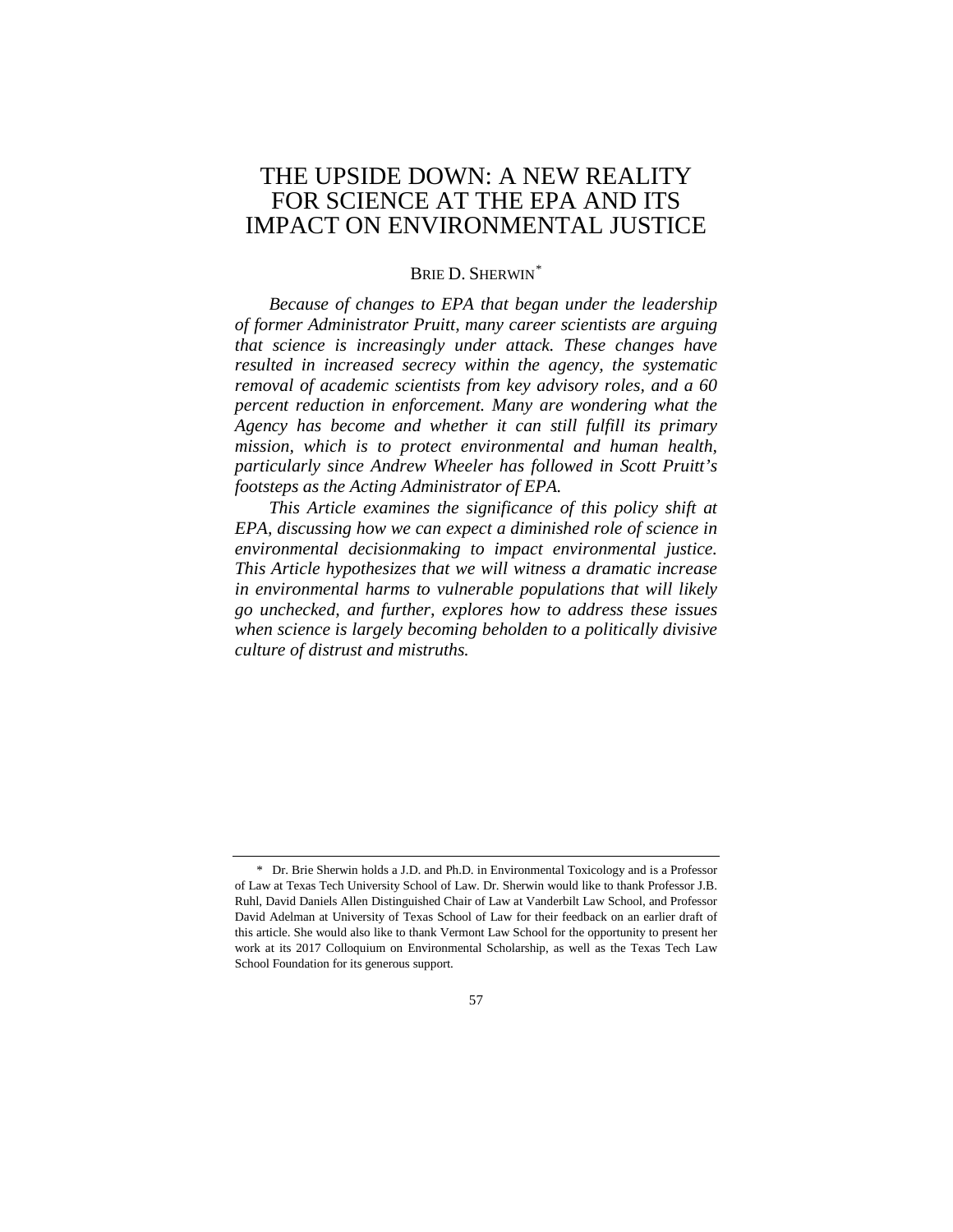#### TABLE OF CONTENTS

|    |                                                   | 58 |
|----|---------------------------------------------------|----|
|    |                                                   | 62 |
|    |                                                   |    |
| Α. |                                                   | 70 |
| B. |                                                   | 74 |
| C. | Case Studies of Recent Failures of the Regulatory |    |
|    |                                                   |    |
| 1. | Flint, Michigan: Data Falsification & Agency      |    |
|    |                                                   | 80 |
| 2. | Coal Mining: The Economy and Scientific           |    |
|    |                                                   |    |
| 3. | The Dakota Access Pipeline: Statistical Game      |    |
|    |                                                   |    |
|    |                                                   |    |
| A. |                                                   |    |
| B. | Unveiling Secrecy with the Freedom of             |    |
|    |                                                   |    |
| C. |                                                   |    |
| D. |                                                   |    |
|    |                                                   |    |
|    |                                                   |    |

#### **INTRODUCTION**

The Upside Down is "like the 'Vale of Shadows,'" said Dustin as he reached for his Dungeons and Dragons guidebook, "[it] is a dimension that is a dark reflection or an echo of our world. . .. It is right next to you and you don't even see it."[1](#page-1-0)

On March 8, 2017, Mustafa Santiago Ali submitted his letter of resignation to Scott Pruitt, the Trump Administration's newly appointed EPA Administrator.<sup>[2](#page-1-1)</sup> After a twenty four-year career with EPA, the senior environmental justice official could not

<span id="page-1-0"></span><sup>1</sup> *Stranger Things*, *Season 1*, *Chapter 5: The Flea and the Acrobat* (Netflix Broadcast, July 2016).

<span id="page-1-1"></span><sup>2</sup> *See* Brady Dennis, *EPA Environmental Justice Leader Resigns, Amid White House Plans to Dismantle Program*, WASH. POST (Mar. 9, 2017), https://www.washingtonpost.com/news/energy-environment/wp/2017/03/09/ EPAs-environmental-justice-leader-steps-down-amid-white-house-plans-todismantle-program/.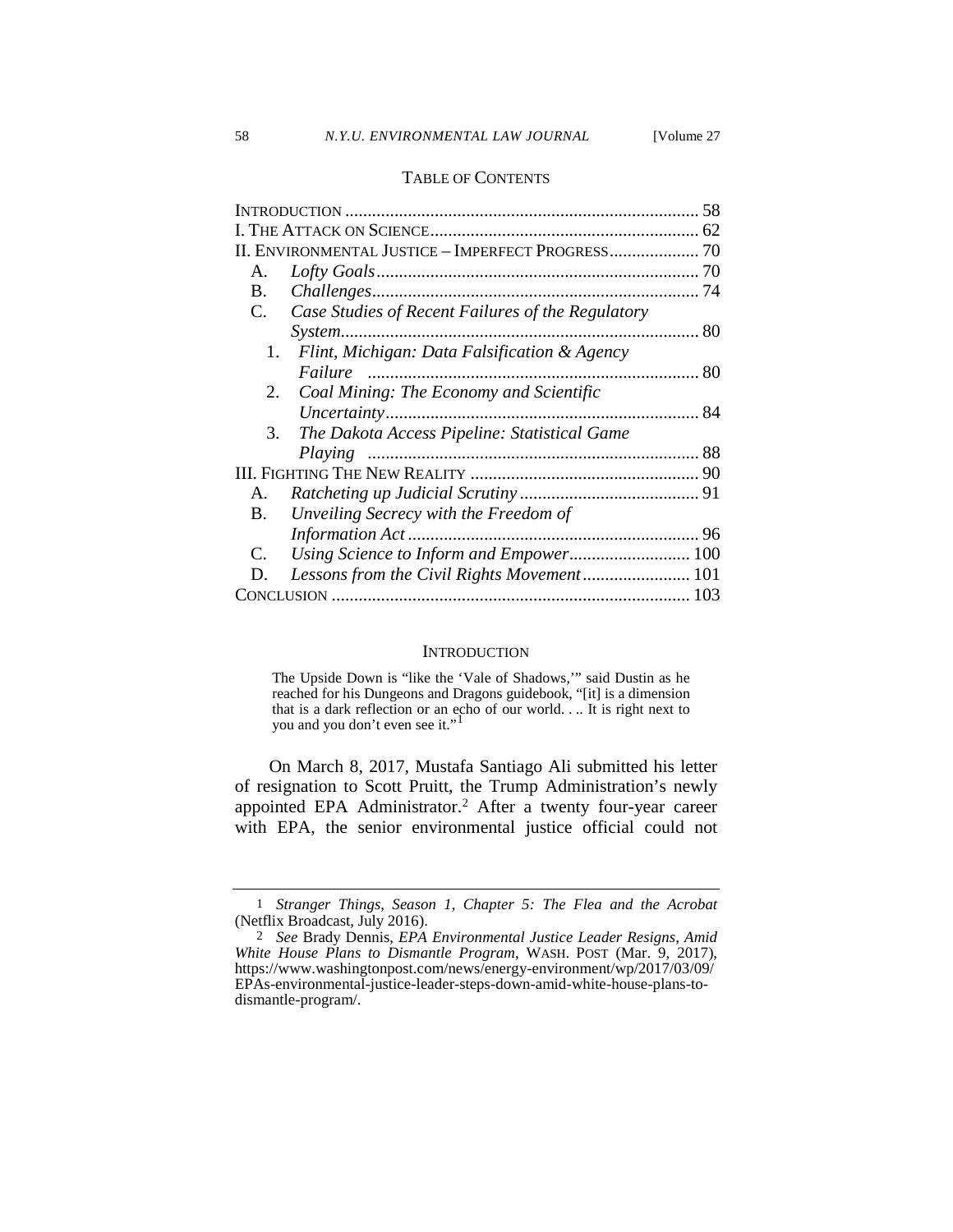condone the Administration's new approach.<sup>[3](#page-2-0)</sup> Ali helped found EPA's environmental justice office in the 1990s and worked as a key advisor to agency administrators under both Republican and Democratic administrations.<sup>[4](#page-2-1)</sup> After two decades of environmental justice work, he became concerned as he witnessed a significantly different approach to environmental policy under the Trump Administration.<sup>[5](#page-2-2)</sup> When asked about that difference, Ali commented:

With all the previous administrations, there were at least some conversations that were happening about the decisions they were going to make. . .. I've worked for a number of parties, both Democrat and Republican, and I never saw what seemed to be a lack of engagement, some closed-mindedness, and that puts you in a position where you are not going to be able to fully protect the public health and environment of our country in general, and specifically of our most vulnerable communities.<sup>[6](#page-2-3)</sup>

Ali's resignation is only part of an avalanche of changes happening inside of a new EPA, which seems to exist in an alternate reality that is void of science and policy aimed at protecting the public. The new veil of secrecy at the Agency includes a soundproof booth,<sup>[7](#page-2-4)</sup> delayed releases of the Administrator's meetings, $\frac{8}{3}$  $\frac{8}{3}$  $\frac{8}{3}$  and even website scrubbing.<sup>[9](#page-2-6)</sup> The signs of disregard for scientific

<span id="page-2-5"></span>8 *See* Eric Lipton & Lisa Friedman, *E.P.A. Emails Show an Effort to*  Shield Pruitt from Public Scrutiny, N.Y. TIMES (May 8, 2018), https://www.nytimes.com/2018/05/07/climate/epa-pruitt-emails-secrecy.html.

<span id="page-2-6"></span>9 *See* Chris Mooney & Juliet Eilperin, *EPA Website Removes Climate Science Site from Public View After Two Decades*, WASH. POST (Apr. 29, 2017), https://www.washingtonpost.com/news/energy-environment/wp/2017/04/28/ epa-website-removes-climate-science-site-from-public-view-after-two-decades; *see generally* Coral Davenport & Eric Lipton, *Staff Tells of Rampant Secrecy* 

<sup>3</sup> *See id.*

<sup>4</sup> *See id.*

<span id="page-2-2"></span><span id="page-2-1"></span><span id="page-2-0"></span><sup>5</sup> *See* Natasha Geiling, *EPA Environmental Justice Leader on His Resignation: 'I Needed to Stand up*,*'* THINKPROGRESS (Mar. 14, 2017), https://thinkprogress.org/mustafa-ali-environmental-justice-EPA-trump- 3d4cf00f558a/.

<sup>6</sup> *Id.*

<span id="page-2-4"></span><span id="page-2-3"></span><sup>7</sup> *See* Lisa Friedman, *E.P.A. to Spend Nearly \$25,000 on a Soundproof Booth for* Pruitt, N.Y. TIMES (Sept. 26, 2017), https://www.nytimes.com/2017/09/26/ climate/pruitt-epa.html; Brady Dennis & Juliet Eilperin, *Scott Pruitt's \$43,000 Soundproof Phone Booth Violated Spending Laws, Federal Watchdog Finds*, WASH. POST (Apr. 16, 2018), https://www.washingtonpost.com/news/energyenvironment/wp/2018/04/16/scott-pruitts-43000-soundproof-phone-booth- violated-spending-laws-federal-watchdog-finds/.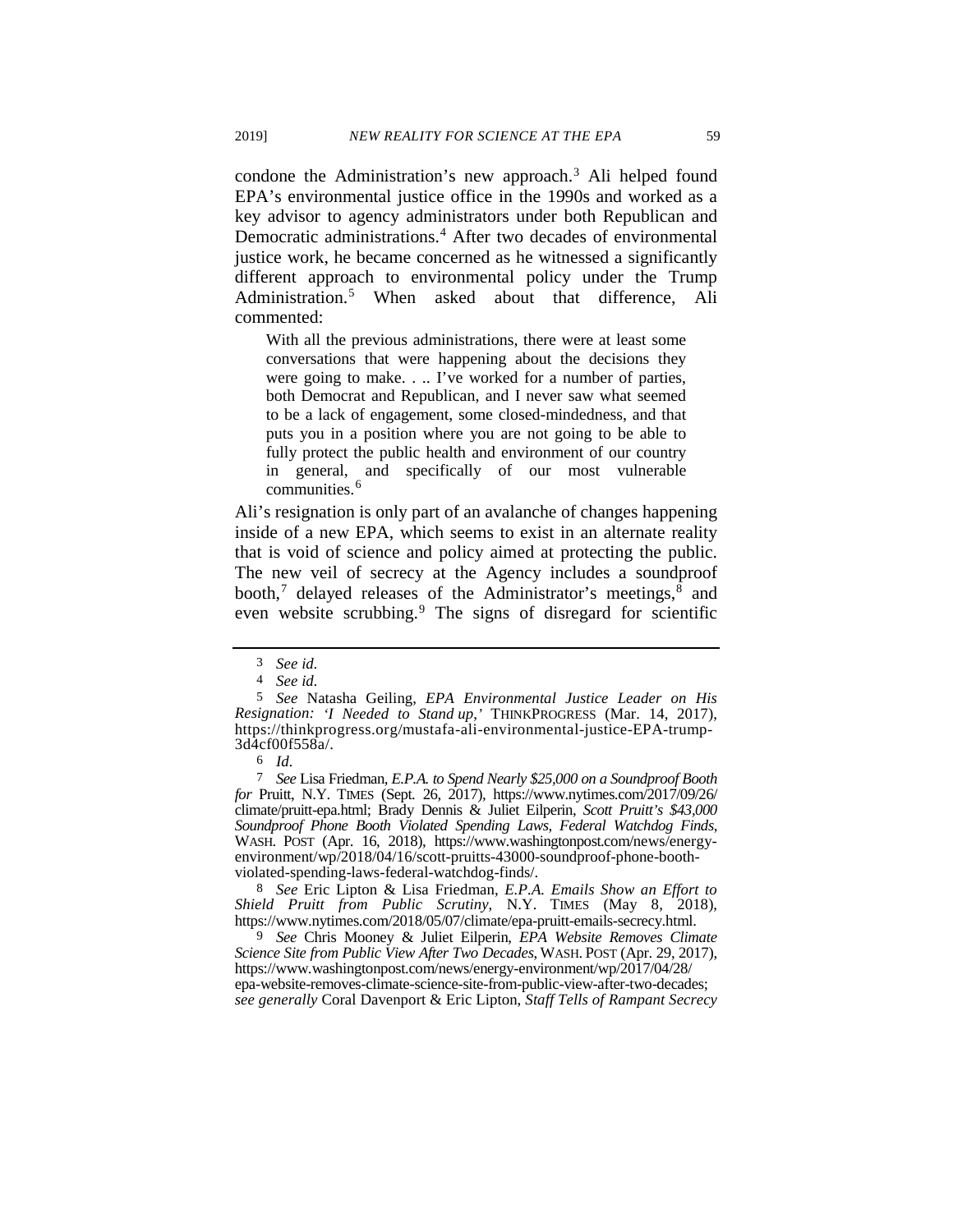expertise are unprecedented and portend what could be a setback in environmental protection with reverberating impacts on vulnerable communities. The Trump Administration's intention to undermine the work and mission of EPA has been clear since an early proposed EPA budget cut of more than \$2 billion that would force the Agency to reduce its staff of nearly 15,000 employees, many of whom are scientists, by as much as 20 percent.<sup>[10](#page-3-0)</sup> These planned cuts would impact minority and poorer communities who have already suffered disproportionately from toxic pollution due to activities at neighboring industrial sites. $11$ 

Historically, Ali's environmental justice office was tasked with reducing the disproportionate pollution exposure to these communities through grants to clean up contamination from nearby industrial facilities, sometimes within eyeshot of these neighborhoods.<sup>[12](#page-3-2)</sup> That directive is likely to change if an underfunded and understaffed EPA pulls back from enforcing pollution control. The result is that environmental inequities will increase, and these inequities will likely go unnoticed or will be ignored.<sup>[13](#page-3-3)</sup>

<span id="page-3-1"></span>11 *See* Oliver Milman, *'Just Racist': EPA Cuts Will Hit Black and Hispanic Communities the Hardest*, THE GUARDIAN (Mar. 3, 2017), https://www.theguardian.com/environment/2017/mar/03/epa-environmentbudget-cuts-pollution-justice-office.

12 *See id*.

*at Pruitt's E.P.A*, N.Y. TIMES (Aug. 11, 2017), https://www.nytimes.com/2017/08/11/us/politics/scott-pruitt-epa.html.

<span id="page-3-0"></span><sup>10</sup> *See* Juliet Eilperin and Brady Dennis, *White House Eyes Plan to Cut EPA Staff by One-Fifth, Eliminating Key Programs*, WASH. POST (Mar. 1, 2017), https://www.washingtonpost.com/news/energy-environment/wp/2017/03/01/ white-house-proposes-cutting-EPA-staff-by-one-fifth-eliminating-key-programs/. On July 19, 2018, the House passed a modest budget cut of \$100 million dollars. As of July 2018, Senate was considering its version. *See* Jaren Paben, *House Passes Slight Cut to EPA Budget*, RESOURCE RECYCLING (July 24, 2018), https://resource-recycling.com/recycling/2018/07/24/house-passes-slight-cut-toepa-budget/.

<span id="page-3-3"></span><span id="page-3-2"></span><sup>13</sup> It is true that EPA's budget has steadily increased from \$5.4 billion in 1979 to \$8.2 billion in 2017. However, when adjusted for inflation, the 2017 value only equates to \$2.4 billion of the 1979 budget. Meanwhile the U.S. population has increased by 100 million, the economy has doubled in size, and Congress has added many responsibilities with over a dozen new (and much needed) federal environmental laws. This is compared to other federal agency budgets, which have increased by an average of 26 percent. *See* Keith Haby, *EPA's Budget has Been Devastated for Decades: Here's the Math*, THE HILL (Jan. 24, 2018), http://thehill.com/opinion/energy-environment/370334 epas-budget-has-been-devastated-for-decades-heres-the-math.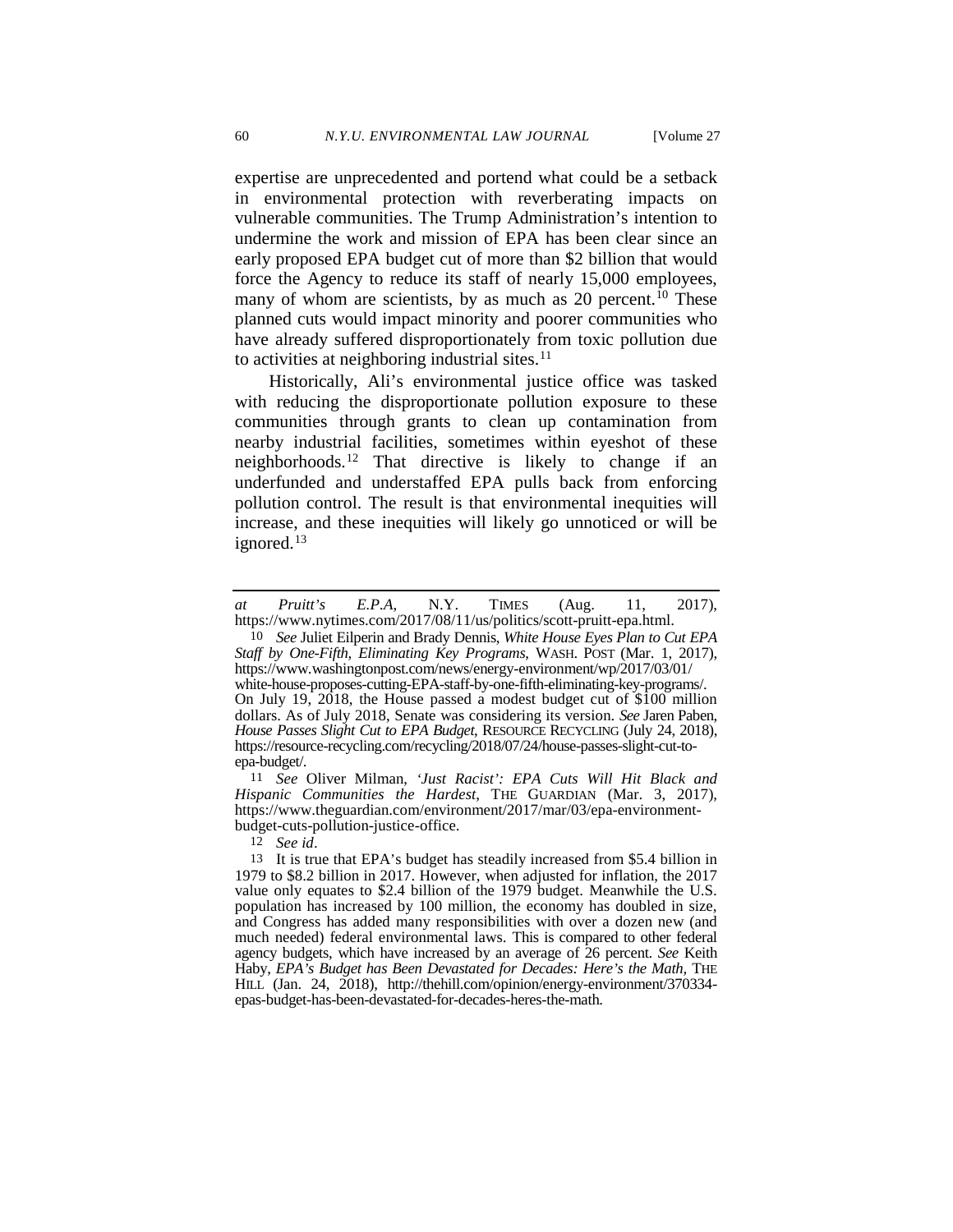Further, if EPA continues to push environmental regulatory responsibilities onto state environmental agencies, it is likely that both class and race-based disparities in regulatory enforcement will increase in states where resources for enforcement are cut in favor of "saving" money or jobs.<sup>14</sup> These state agencies have, at times, operated with little oversight by EPA's ten regional offices. Recently, we have witnessed this exact scenario play out in Flint, Michigan, as a lack of oversight by EPA Region 5 was a significant contributing factor to the crisis.<sup>[15](#page-4-1)</sup>

<span id="page-4-7"></span><span id="page-4-6"></span>Environmental racism is only curbed when federal oversight is in place and communities have access to education, grant money for local remediation, and representation in the decisionmaking process.[16](#page-4-2) In order to have an effective voice in the regulatory process, residents of all communities should have access to scientific information and other resources in order to understand policy decisions.[17](#page-4-3)

This Article argues that when the institution charged by Congress with protecting the country's environmental and human health<sup>[18](#page-4-4)</sup> systematically diminishes the role of scientists in policymaking, reduces transparency, and vows to end the war on industry,  $19$  it has arguably failed in its mission. And, as a result, this agency will no longer be able to protect the most vulnerable

<span id="page-4-2"></span>16 *See* JAMES SALZMAN & BARTON H. THOMPSON, JR., ENVIRONMENTAL LAW & POLICY 43 (4th ed. 2014).

17 *See id*. at 44.

<span id="page-4-4"></span><span id="page-4-3"></span>18 *See Our Mission and What We Do*, EPA, https://www.epa.gov/ aboutepa/our-mission-and-what-we-do (last visited Feb. 25, 2018).

<span id="page-4-5"></span>19 *See* Brady Dennis and Juliet Eilperin, *EPA Chief Scott Pruitt Tells Coal Miners He Will Repeal Power Plant Rule Tuesday: "The War Against Coal is Over,"* WASH. POST (Oct. 9, 2017), https://www.washingtonpost.com/news/ energy-environment/wp/2017/10/09/pruitt-tells-coal-miners-he-will-repealpower-plan-rule-tuesday-the-war-on-coal-is-over/.

<span id="page-4-0"></span><sup>14</sup> *See* David Konisky, *How Trump's EPA Could Undermine Environmental Justice*, GRIST (Dec. 9, 2016), https://grist.org/article/how- trumps-epa-could-undermine-environmental-justice/; *see also* David Konisky & Christopher Reenock, *Compliance Bias and Environmental (In)Justice*, 75(2) J. OF POLITICS 506 (2013).

<span id="page-4-1"></span><sup>15</sup> *See* EPA, OFFICE OF INSPECTOR GENERAL, MANAGEMENT ALERT: DRINKING WATER CONTAMINATION IN FLINT, MICHIGAN, DEMONSTRATES A NEED TO CLARIFY EPA AUTHORITY TO ISSUE EMERGENCY ORDERS TO PROTECT THE PUBLIC (Oct. 20, 2016), https://www.epa.gov/sites/production/ files/2016-10/documents/\_epaoig\_20161020-17-p-0004.pdf; *see also* FLINT WATER ADVISORY TASK FORCE, FINAL REPORT (Mar. 21, 2016), https:// www.michigan.gov/documents/snyder/FWATF\_FINAL\_REPORT\_21M arch2016\_517805\_7.pdf.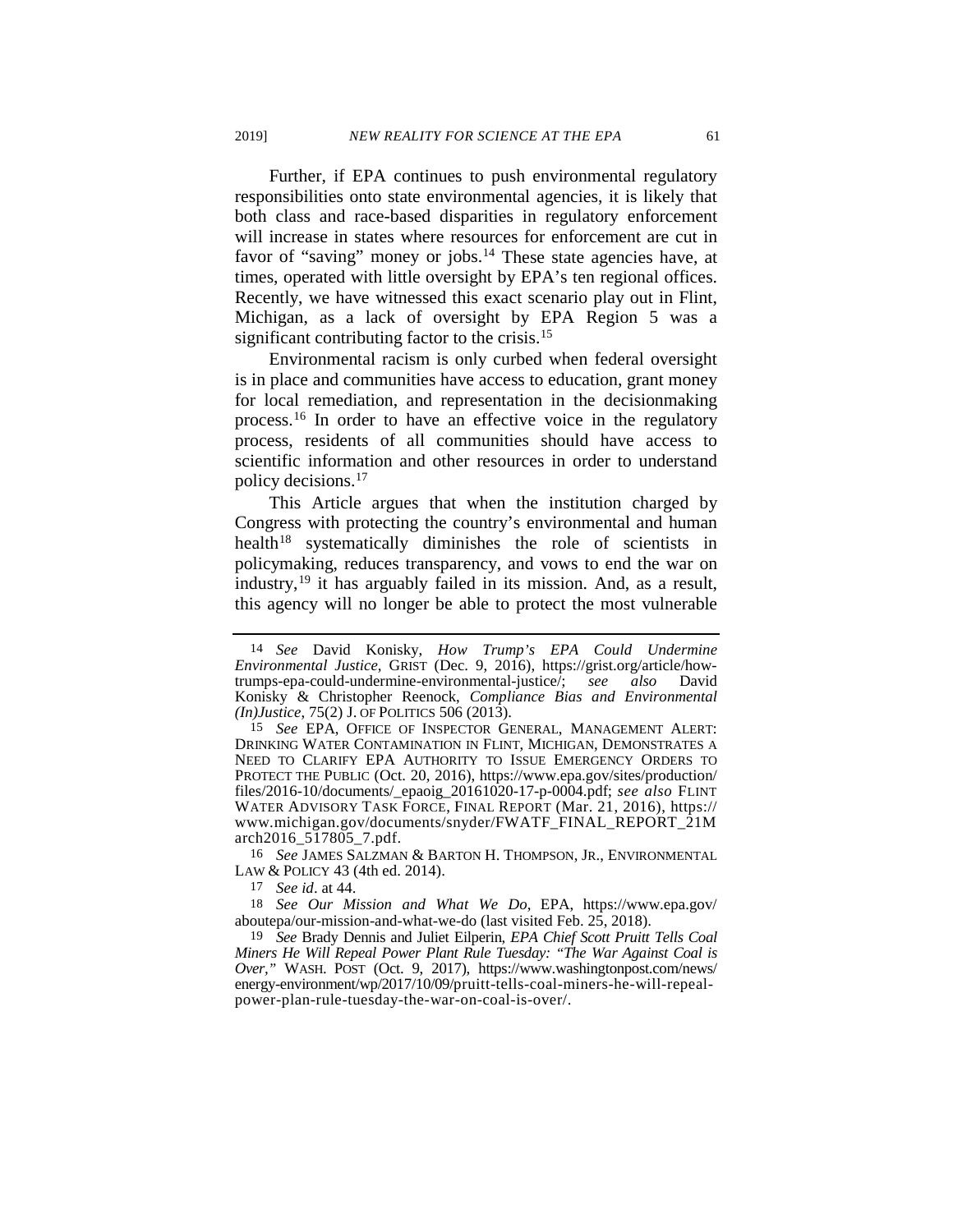<span id="page-5-6"></span><span id="page-5-5"></span>communities and ecosystems. When science is methodically removed from the equation<sup>[20](#page-5-0)</sup> by those who are closest to industry,<sup>[21](#page-5-1)</sup> environmental protection is reduced to a ghostly existence where pollution will go unchecked, and the environment will be an echo of what it once was: a darker version of reality—or the upside down. And, the first to suffer will be those who have historically been subjected to environmental discrimination with little attention. These populations have been those of color: African-Americans, Latinos, Native Americans, and Asian and Pacific Islanders who disproportionately live and work in the most polluted environments.<sup>[22](#page-5-2)</sup>

#### I. THE ATTACK ON SCIENCE

Scientific Integrity (n): "[T]he adherence by scientists and their institutions to honest and verifiable methods in proposing, performing, evaluating, and reporting research activities." -National Academy of Sciences<sup>[23](#page-5-3)</sup>

Integrity (n): The quality of being honest and having strong moral principles. -Oxford Living Dictionaries<sup>[24](#page-5-4)</sup>

<span id="page-5-0"></span>20 In August 2018, the Union of Concerned Scientists and the Center for Survey Statistics of Methodology at Iowa State University released a survey of more than 63,000 scientists employed at sixteen agencies under the Trump Administration. Over 50 percent of the scientists surveyed believed that consideration of "political interests" hindered science-based decisions. One specific example involved 47 percent of scientists at the National Park Service and 35 percent of scientists at EPA who said they had been asked to remove the term "climate change" from their work. *See* UNION OF CONCERNED SCIENTISTS, SCIENCE UNDER PRESIDENT TRUMP 5, 8 (2018), https://www.ucsusa.org/

sites/default/files/attach/2018/08/science-under-trump-report.pdf.

<span id="page-5-1"></span>21 *See* Coral Davenport, *Counseled by Industry, Not Staff, E.P.A. Chief Is Off to a Blazing Start*, N.Y. TIMES (July 2, 2017), https://www.nytimes.com/ 2017/07/01/us/politics/trump-epa-chief-pruitt-regulations-climate-change.html. According to the New York Times, prior to assuming his role as

Administrator, as Oklahoma's Attorney General, Mr. Pruitt filed 14 lawsuits against EPA. *See id.* Mr. Pruitt also relies on a small network of lobbyists and industry officials with regard to decision-and policy-making functions. *See id.*

<span id="page-5-2"></span>22 *See* Brian Palmer, *The History of Environmental Justice in Five Minutes*, NAT. RES. DEF. COUNCIL (May 18, 2016), https://www.nrdc.org/ stories/history-environmental-justice-five-minutes.

<span id="page-5-4"></span><span id="page-5-3"></span>23 NATIONAL ACADEMY OF SCIENCES ET AL., RESPONSIBLE SCIENCE, VOLUME I: ENSURING THE INTEGRITY OF THE RESEARCH PROCESS 17 (1993).

24 *Integrity*, OXFORD LIVING DICTIONARIES, https://en.oxforddictionaries.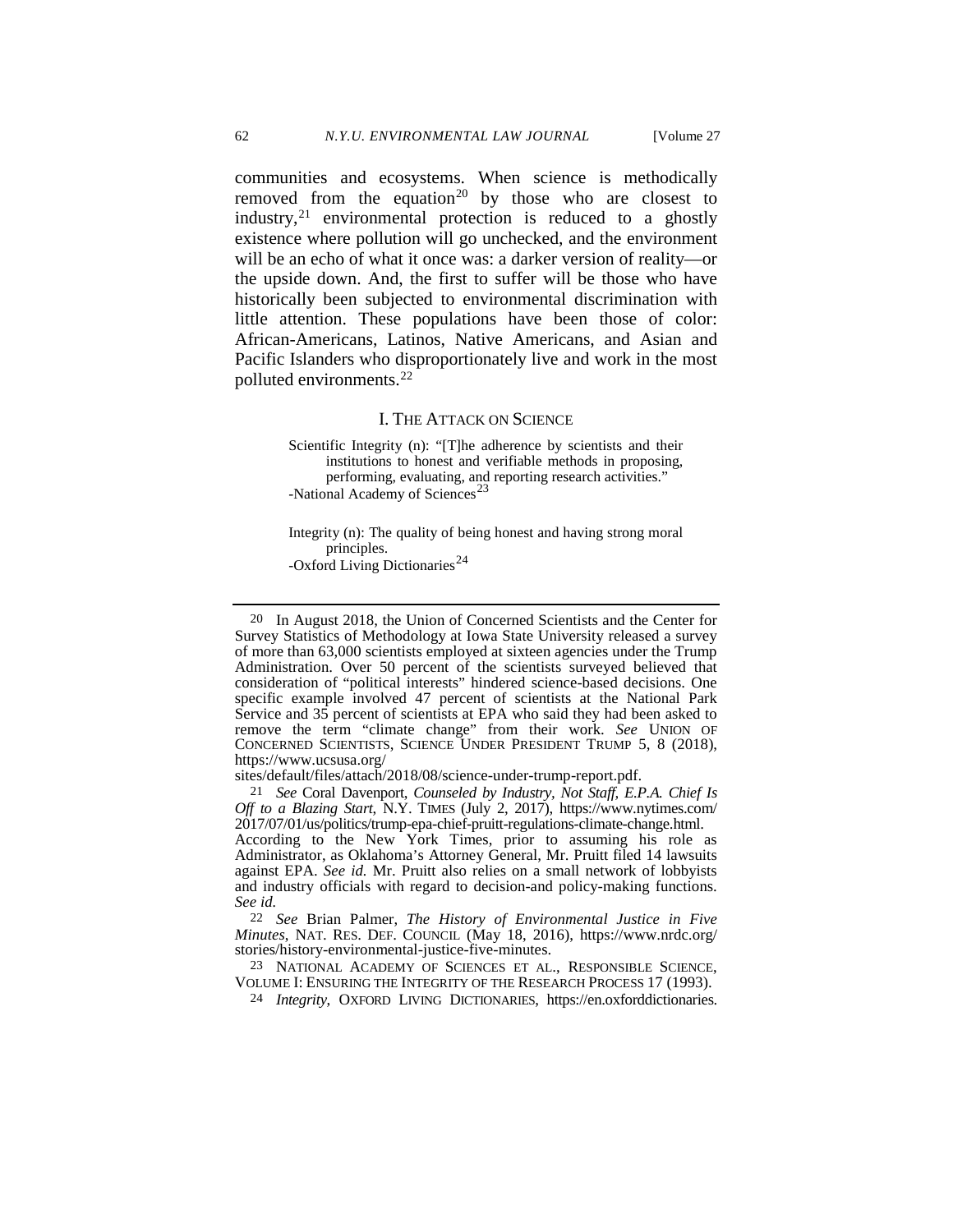The concept of environmental justice can best be measured by scientific studies of the effects of pollution on vulnerable populations.[25](#page-6-0) Science sheds light on disproportionate environmental risks in a way that is measurable and that provides public assurance that the process is honest, truthful, and reliable.<sup>[26](#page-6-1)</sup> Politicians, however, are increasingly questioning the integrity of the scientists who are involved in assessing risk; working to sow doubt in the minds of political constituents and the public. $27$ 

But, there is a fundamental difference in how scientists and politicians work. Scientists aim to discover the truth.<sup>[28](#page-6-3)</sup> Indeed, many believe that science "is the pinnacle of human achievement not because of its actual successes but in virtue of the fact that its practice, both in attaining truth and in lapsing into error, is thoroughly informed by reason."[29](#page-6-4) These virtuous thoughts are the very ideals that scientists should, and for the most part do, ascribe to without fault.<sup>[30](#page-6-5)</sup> However, when scientists become involved in the administrative rulemaking process, science becomes politicized to a certain extent.

With the Trump Administration's efforts to remove objective oversight of the scientific process, it is likely that the public's trust in science will continue to erode. The slow demise of public's trust

29 *Id.* at 4.

<span id="page-6-0"></span>com/definition/integrity (last visited Oct. 31, 2018).

<sup>25</sup> Various authorities have acknowledged how difficult it is to quantify inequity among communities due to various qualitative and quantitative measures. More specifically, regulatory analytical tools are not always wellsuited to determine which inequalities are unjust or unfair, although qualitatively, these can certainly be measured. *See* Harper et al., *Using Inequality Measures to*  RESEARCH & PUB. HEALTH 4039 (2013), https://www.ncbi.nlm.nih.gov/pmc/ articles/PMC3799504/pdf/ijerph-10-04039.pdf.

<span id="page-6-1"></span><sup>26</sup> Ken Sexton, *The Role of Scientific Research in Risk Assessment and Risk Management Decisions*, 106 OTOLARYNGOLOGY—HEAD AND NECK SURGERY 638 (1992).

<span id="page-6-2"></span><sup>27</sup> *See* Coral Davenport, *E.P.A. Chief Doubts Consensus View of Climate Change*, N.Y. TIMES (Mar. 10, 2017), https://www.nytimes.com/2017/03/09/ us/politics/epa-scott-pruitt-global-warming.html.

<sup>28</sup> *See* PHILIP KITCHER, THE ADVANCEMENT OF SCIENCE 3 (1993).

<span id="page-6-5"></span><span id="page-6-4"></span><span id="page-6-3"></span><sup>30</sup> Although there have certainly been instances in history, like involvement in eugenics, or the pursuit of the "perfect human race" where scientists failed immeasurably in meeting this ideal. *See* Karen Norrgard*, Human Testing, the Eugenics Movement, and IRBs*, SCITABLE BY NATURE EDUC. (2008), https://www.nature.com/scitable/topicpage/human-testing-theeugenics-movement-and-irbs-724.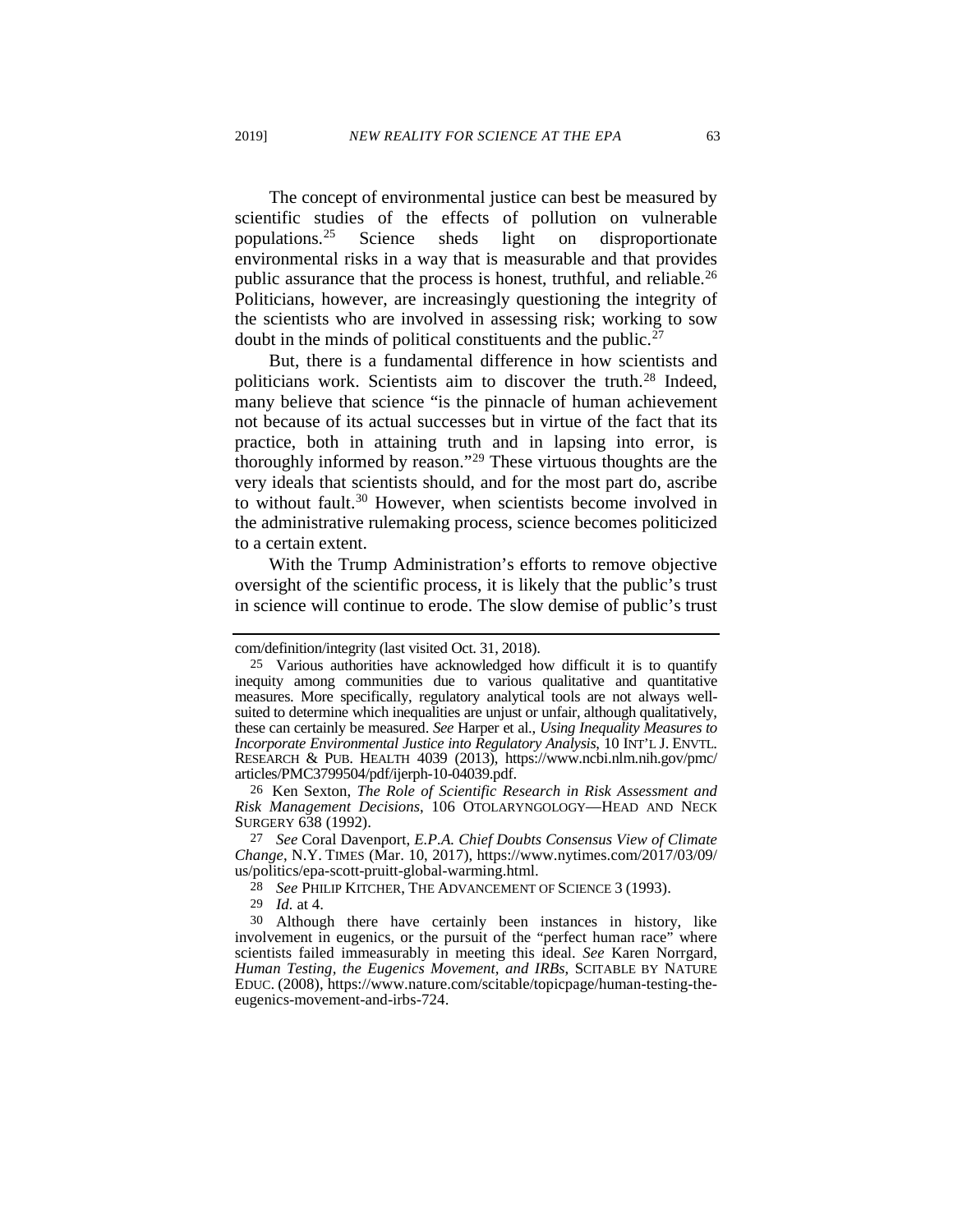<span id="page-7-5"></span>

in science has occurred over the past fifteen years, most notably with the Bush Administration's intervention in the scientific processes underlying environmental policy and rulemaking and its subsequent distortion or suppression of scientific findings.<sup>[31](#page-7-0)</sup> This included withholding comments from scientists at the U.S. Fish and Wildlife Service on the destructive impacts of proposed regulatory changes, stacking scientific advisory committees with unqualified members who had industry ties, altering websites, and suppressing agency reports.<sup>[32](#page-7-1)</sup> Most notably, in 2003, the White House infamously edited a discussion of climate change in EPA's *Draft Report on the Environment*. [33](#page-7-2) At that time, EPA's scientists complained that the altered draft "no longer accurately represented scientific consensus on climate change," which ultimately led the Agency to eliminate the discussion in its entirety from the report.<sup>[34](#page-7-3)</sup>

The distortion of scientific findings extends beyond policy to legislation also meant to protect environmental and human health. In 2005, Congress exempted hydraulic fracturing (fracking) from EPA oversight under the 1974 Safe Drinking Water Act based on a controversial 2002 draft EPA study<sup>[35](#page-7-4)</sup> which found that fracking

<span id="page-7-3"></span>34 *Id*. (finding in fact that a former EPA Administrator in both the Nixon and Ford Administrations commented, "I can state categorically that there was never such a White House intrusion into the business of the EPA during my tenure.")

<span id="page-7-0"></span><sup>31</sup> *See* UNITED STATES HOUSE OF REPRESENTATIVES COMM. ON GOV'T REFORM – MINORITY STAFF SPECIAL INVESTIGATIONS DIV., POLITICS AND SCIENCE IN THE BUSH ADMINISTRATION (2003), i-v.

<sup>32</sup> *See id*. at iii–iv.

<span id="page-7-2"></span><span id="page-7-1"></span><sup>33</sup> *See id*. at iv. Philip Cooney, the CEQ chief of staff and a 15-year veteran of the American Petroleum Institute, made 294 edits to the administration's 364-page *Strategic Plan for the U.S. Climate Change Science Program* posted on July 24, 2003, "to exaggerate or emphasize scientific uncertainties or to deemphasize or diminish the importance of the human role in global warming." David Biello, *Editing Scientists: Science and Policy at the White House: How Much do Policymakers Shape the Science that Comes out of Government Agencies*?, SCI. AM. (Oct. 22, 2009), https://www.scientificamerican.com/article/white-house-editing-scientists/.

<span id="page-7-4"></span><sup>35</sup> *See* John Hurdle, *EPA Science Advisory Board Sharpens Criticism of Fracking Report*. State Impact, NPR (Aug. 11, 2016, 7:26 PM), https:// stateimpact.npr.org/pennsylvania/2016/08/11/EPA-science-advisory-boardsharpens-criticism-of-fracking-report/. On August 11, 2016, 5 months before President Trump took office, the EPA Scientific Advisory Board called into question EPA's controversial fracking report, which concluded that there were "no widespread, systemic impacts" on drinking water. The report, which was released in June 2015, was criticized by the Board. *Id*; *see also* Peter S. Thorne and Dr. David A. Dzombak, *U.S. EPA Scientific Advisory Board Report* 2 (Aug. 11, 2016).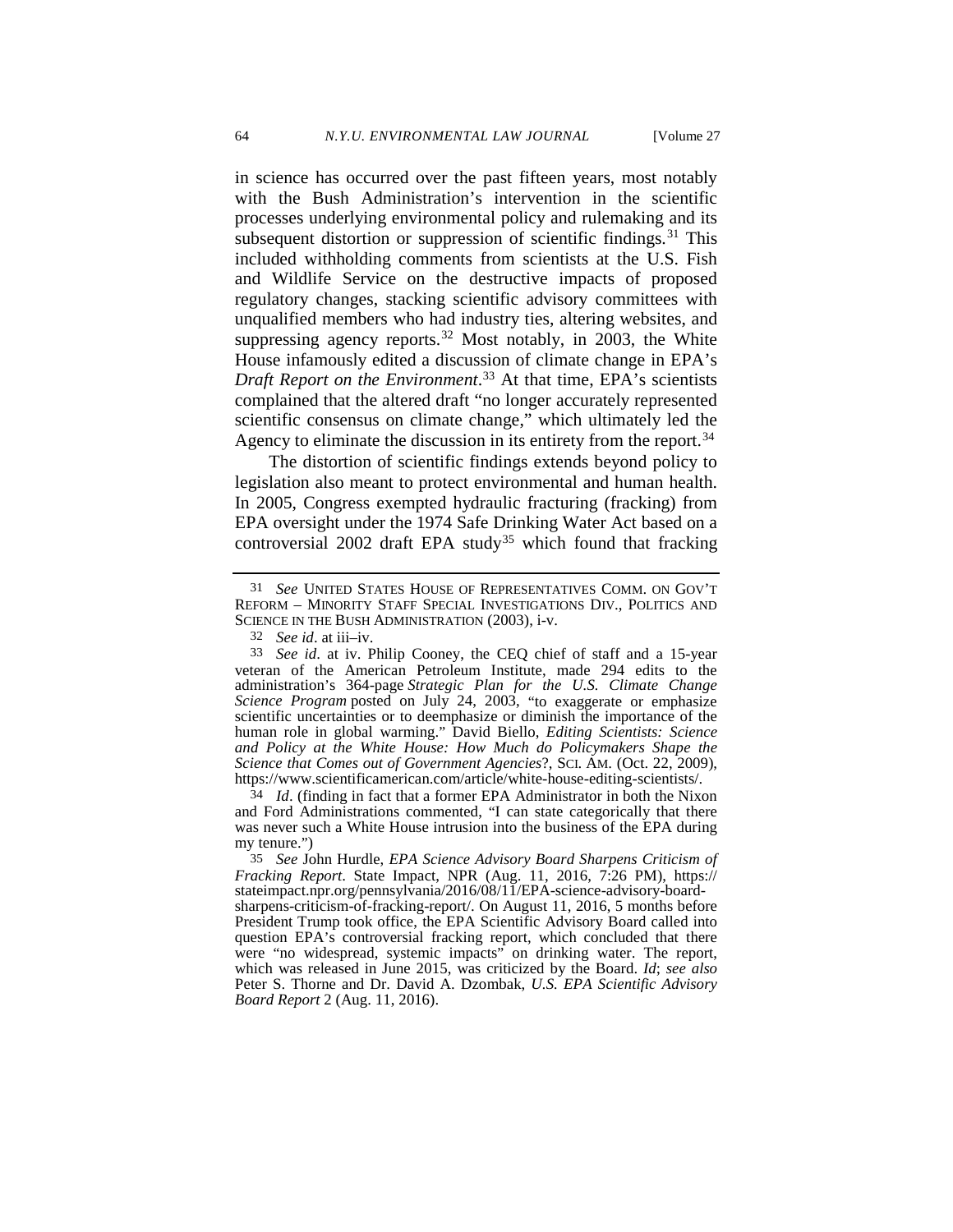posed a low risk to drinking water supplies.<sup>[36](#page-8-0)</sup> Many of these fracking sites are located in rural areas, where much of the population lives below the poverty level, triggering environmental justice concerns.<sup>[37](#page-8-1)</sup>

We have also seen profound impacts on environmental justice, particularly as it relates to safe drinking water, with industry insiders replacing scientists on scientific advisory boards. In the early 1990s, while high levels of lead in drinking water was a rising concern, the George H.W. Bush Administration replaced three national experts in lead poisoning on the Advisory Committee on Childhood Lead Poisoning Prevention with several individuals who had ties to the lead industry. $38$  In fact, one of the appointees was a leading industry consultant, who had previously testified that a lead level that was seven times higher than the current Center for Disease Control (CDC) recommendations was safe for children's brains.<sup>[39](#page-8-3)</sup> Over the following decade, little changed in the regulations that were meant to protect children from lead in drinking water. Arguably, it was that lack of urgency in revising the Lead and Copper Rule to better reflect the most recent scientific evidence of risk, along with the economic crisis and agency apathy, that culminated in the environmental justice crisis in Flint, Michigan in 2015.[40](#page-8-4)

<span id="page-8-0"></span><sup>36</sup> *See* Energy Policy Act (EPAct) of 2005, Pub. L. No. 109-58, § 322 (2005). Congress amended the definition of "underground injection" in the Safe Drinking Water Act to exclude the injection of fluids or propping agents other than diesel fuels that were related to hydraulic fracturing operations which included oil, gas, or geothermal production activities. This exemption is better known as the "Halliburton Loophole," which was arguably created at the behest of then Vice-President Dick Cheney, a former CEO of Halliburton. *See id.*

<span id="page-8-1"></span><sup>37</sup> *See* Marie Cusick, *Don't Frack the Rich: Comment Puts Focus On Environmental Justice*, STATE IMPACT PA. (June 6, 2016, 5:09 PM), https:// stateimpact.npr.org/pennsylvania/2016/06/06/dont-frack-the-rich-comment- puts-focus-on-environmental-justice/.

<span id="page-8-2"></span><sup>38</sup> *See* UNITED STATES HOUSE OF REPRESENTATIVES COMMITTEE ON GOVERNMENT REFORM, *supra* not[e 31,](#page-7-5) at ii.

<span id="page-8-3"></span><sup>39</sup> *See id*. While the Lead and Copper Rule has currently set an action level of .15 ppb for lead in drinking water, the Centers for Disease Control and Prevention (CDC) and the American Academy of Pediatrics (AAP) have stated that there is no safe level of lead. *See What do Parents Need to Know to Protect Their Children?,* CHILDHOOD LEAD POISONING PREVENTION PROGRAM, CTR FOR DISEASE CONTROL AND PREVENTION, https://www.cdc. gov/nceh/lead/acclpp/blood\_lead\_levels.htm (last updated May 17, 2017).

<span id="page-8-4"></span><sup>40</sup> *See* Brie D. Sherwin, *Pride and Prejudice and Administrative Zombies: How Economic Woes, Outdated Environmental Regulations, and*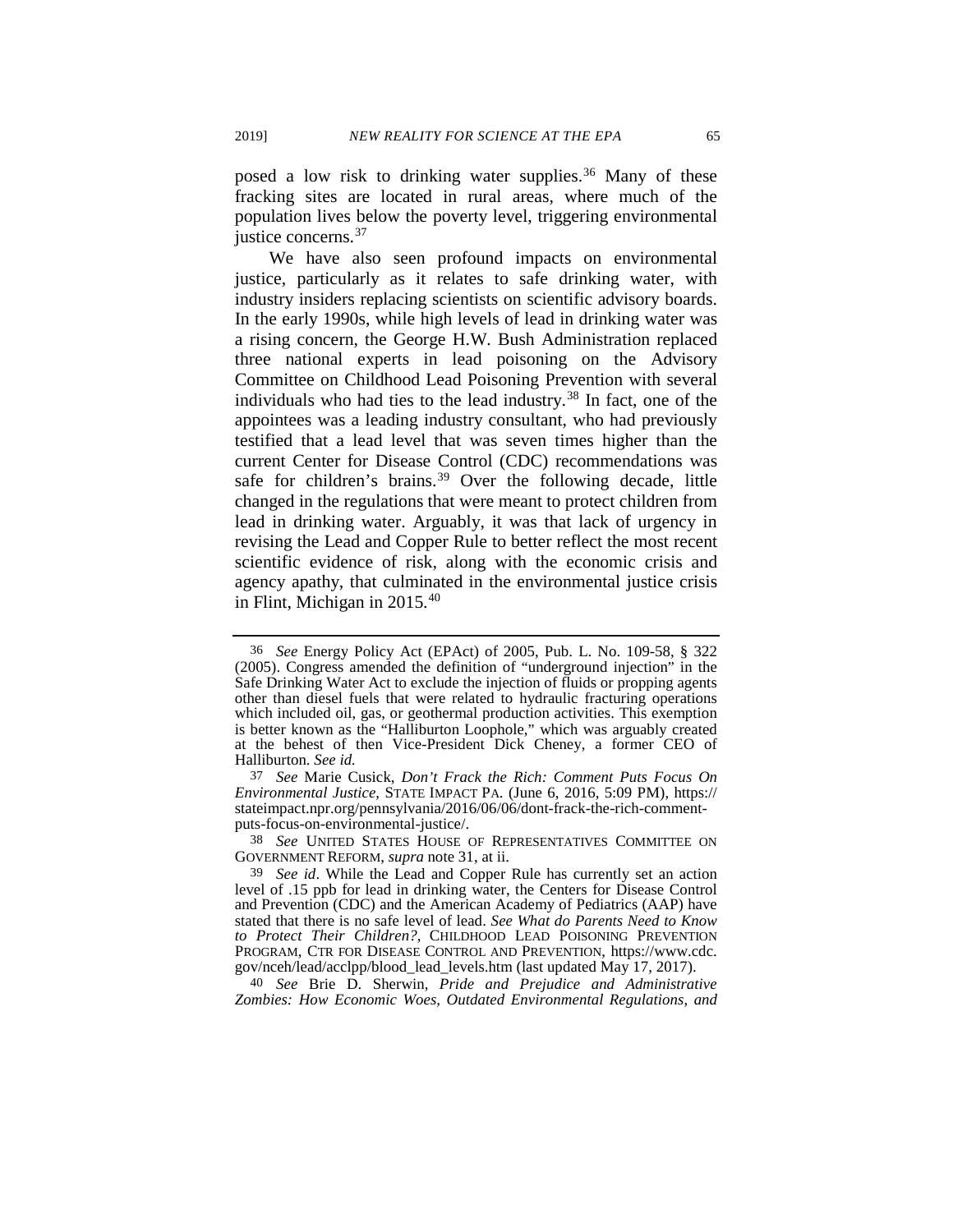Recently, however, under Acting Administrator Wheeler's watch, the apathy has been replaced with an outward rejection of EPA scientists who are meant to advocate for children. Dr. Ruth Etzel, a leading pediatrician and epidemiologist in the field of children's health for over thirty years, was put on administrative leave on September 25, 2018.<sup>[41](#page-9-0)</sup> John Konkis, an EPA spokesman, refused to provide a reason for her leave.<sup>[42](#page-9-1)</sup> Her office, the Department of Children's Health Protection, is, by design, meant to inform the Agency "on the specific health and environmentalprotection needs of children," who often require more protective standards than adults.<sup>[43](#page-9-2)</sup> In addition to placing Dr. Etzel on leave, EPA also stalled a year-long project, headed by Etzel's former office, to develop an interagency effort to reduce children's lead exposure.<sup>[44](#page-9-3)</sup>

<span id="page-9-6"></span>And, it was not long after President Trump took office that scientific data and reports quietly disappeared within EPA. Mere moments after President Trump's inauguration, the official website of the White House deleted almost all mention of climate change, save one: the new President's vow to eliminate climate change policies created by the Obama Administration.<sup>[45](#page-9-4)</sup> But, although the policy changes were alarming, scientists were even more concerned about the disappearance of climate change data gathered and stored by administrative agencies for years, which is considered some of the most complete and solid data in the world.[46](#page-9-5) Since his election, a minimum of fifty academic scientists have taken to preserving and monitoring data stored on government websites like those of EPA, NASA, and National

<span id="page-9-5"></span>45 *See* Coral Davenport, *With Trump in Charge, Climate Change References Purged from Website*, N.Y. TIMES (Jan. 21, 2017), https:// www.nytimes.com/2017/01/20/us/politics/trump-white-house-website.html.

46 *See id.*

*State Exceptionalism Failed Flint, Michigan*, 88(3) U. COLO. L. REV. 653 (2017).

<span id="page-9-0"></span><sup>41</sup> *See* Coral Davenport, *E.P.A. Places the Head of its Office of Children's Health on Leave*, N.Y. TIMES (Sept. 26, 2018), https:// www.nytimes.com/2018/09/26/climate/epa-etzel-children-healthprogram.html.

<sup>42</sup> *See id.* 

<sup>43</sup> *See id.*

<span id="page-9-4"></span><span id="page-9-3"></span><span id="page-9-2"></span><span id="page-9-1"></span><sup>44</sup> *See* Joe Romm, *Trump's EPA Makes 'Sneaky' Move to Hamstring its Children's Health Office*, THINKPROGRESS (Sept. 26, 2017, 12:08 PM), https://thinkprogress.org/trump-epas-sneaky-new-move-in-its-war-on-childrenshealth-74fc9f55ce84/.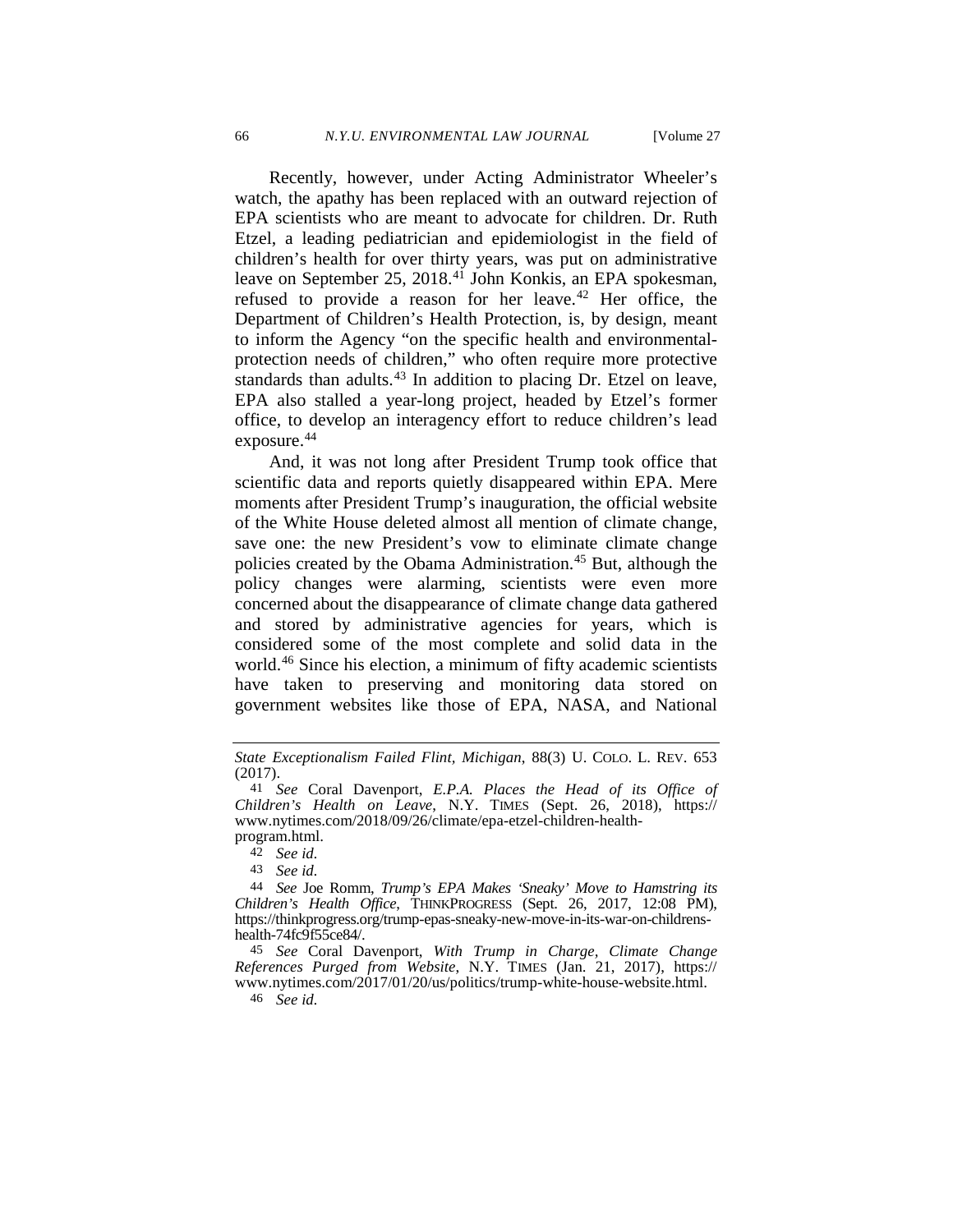Ocean and Atmospheric Administration (NOAA).[47](#page-10-1)

The disregard for scientific methods is not limited to policy changes on government websites. In May 2017, under Administrator Pruitt, EPA dismissed at least five of the eighteen members of the Agency's Scientific Advisory Board,<sup>[48](#page-10-2)</sup> whose key purpose is to provide objective oversight of the highly-technical research collected and reviewed by EPA scientists and draft regulations based on that research that cover issues from  $CO<sub>2</sub>$ emissions to pollution discharges into waterways.<sup>[49](#page-10-3)</sup> The firings happened, as a spokesman for Mr. Pruitt stated, because he planned to replace the academic research scientists with people "who understand the impact of regulations on the regulated community"—in other words, industry representatives from the exact entities that EPA is meant to regulate.<sup>[50](#page-10-4)</sup>

<span id="page-10-0"></span>Although industry representation on advisory panels is not unusual, there is a push to replace even more scientists with industry representatives. Representative Lamar Smith (R) of Texas, who is Chair of the House Committee on Science, Space and Technology, recently authored a bill which would replace academic scientists with business representatives.<sup>[51](#page-10-5)</sup> At a hearing in

staff-office (last visited Oct. 4, 2018).

<span id="page-10-1"></span><sup>47</sup> *See id.* These websites have historically housed records of critical climate change data like temperature increases, greenhouse gas emission levels, and the rise of sea levels. The Environmental Data and Governance Initiative is a group of scientists monitoring content that is changed or hidden. *See* Amy Harmon, *Activists Rush to Save Government Science Data — If They Can Find It*, N.Y. TIMES (Mar. 6, 2017), https://www. nytimes.com/2017/03/06/science/donald-trump-data-rescue-science.html.

<span id="page-10-2"></span><sup>48</sup> EPA's Scientific Advisory Board was established in 1978 and is designed to provide "sound scientific" data, analysis, and interpretations to the Administrator. This includes reviewing the quality and relevance of scientific data and providing advice on broad scientific matters to the agency. *See EPA Science Advisory Board (SAB)*, EPA, https://yosemite.epa.gov/ sab/sabpeople.nsf/WebCommittees/BOARD (last visited Oct. 5, 2018); *About the Science Advisory Board (SAB) and the SAB Staff Office*, EPA, https://www.epa.gov/aboutepa/about-science-advisory-board-sab-and-sab-

<span id="page-10-3"></span><sup>49</sup> *See* Coral Davenport, *E.P.A. Dismisses Members of Major Scientific Review Board*, N.Y. TIMES (May 8, 2017), https://www.nytimes.com/ 2017/05/07/us/politics/epa-dismisses-members-of-major-scientific-review- board.html.

<span id="page-10-4"></span><sup>50</sup> *Id.* The Advisory Board has reached consensus that the EPA should strengthen its climate science. *See id.*

<span id="page-10-5"></span><sup>51</sup> *See* Davenport*, supra* note [49.](#page-10-0) Representative Smith co-authored the EPA Science Advisory Board Reform Act of 2017. He was quoted as saying: "This valuable bill opens the door to increased outside input, wider expert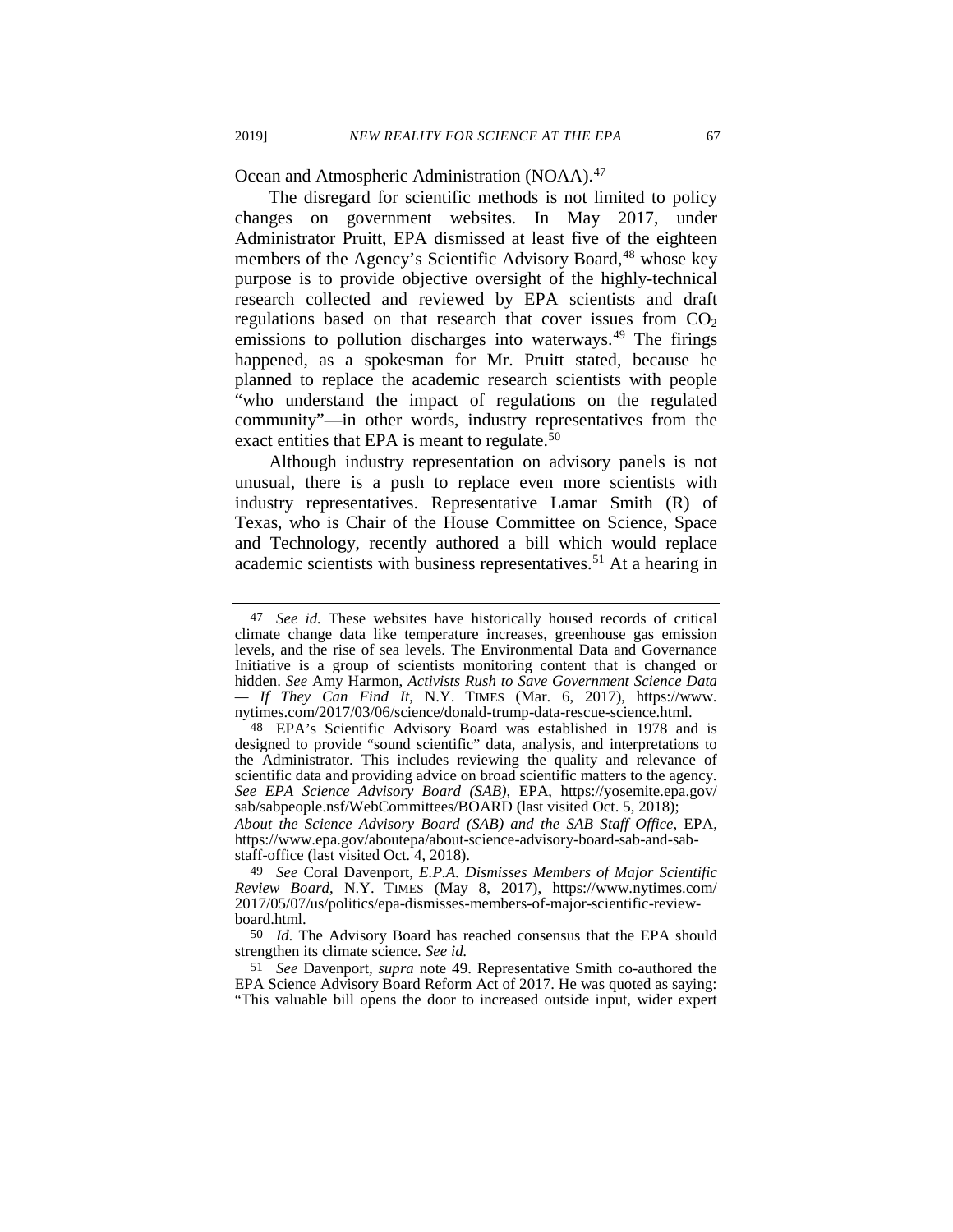February 2017, Representative Smith accused EPA of using *biased* scientists, stating, "The EPA routinely stacks this board with friendly scientists who receive millions of dollars in grants from the federal government. The conflict of interest here is clear."[52](#page-11-0) Scientists were shocked by this policy, because it sharply contrasted the policies of major grant-funding agencies, like the National Institutes of Health, and more importantly, because industry-funded scientists did not receive a similar mandate.[53](#page-11-1) As a result, as of 2017, eighteen of the forty-four members of the Scientific Advisory Board are now Pruitt appointees.<sup>[54](#page-11-2)</sup>

Two weeks after the members of the EPA's Scientific Advisory Board were dismissed, Dr. Deborah Swackhamer, an environmental chemist and head of the Advisory Board was called to testify before Congress about the dismissals.<sup>[55](#page-11-3)</sup> Before she testified, Ryan Jackson, EPA's Chief of Staff, pulled her aside and advised her to "stick to 'the agency's talking points'" on the Board dismissals that had just occurred.<sup>[56](#page-11-4)</sup> "The Board of Scientific Counselors had 68 members two months ago. It will have 11, come Sept. 1," Dr. Swackhamer said. "They've essentially suspended scientific activities by ending these terms. We have no meetings scheduled, no bodies to do the work."[57](#page-11-5)

<span id="page-11-1"></span>53 *See* Jeff Tollefson, *Science Under Siege: Behind the Scenes at Trump's Troubled Environmental Agency*, SCI. AM., NATURE MAG. (July 15, 2018), https://www.scientificamerican.com/article/science-under-siege-behind-thescenes-at-trumps-troubled-environment-agency/.

54 *See id.* 

<span id="page-11-3"></span><span id="page-11-2"></span>55 *See* Coral Davenport, *E.P.A. Official Pressured Scientist on Congressional Testimony, Emails Show*, N.Y. TIMES (June 27, 2017), https://www.nytimes.com/2017/06/26/us/politics/epa-official-pressuredscientist-on-congressional-testimony-emails-show.html.

56 *Id.*

<span id="page-11-5"></span><span id="page-11-4"></span>57 *Id.* Representative Smith wasted no time dismissing the accusations of tampering with Dr. Swackhamer's testimony stating,

It's disappointing that the minority is politicizing what seems to be nothing more than a federal agency making sure that information provided to Congress is accurate . . . it is clear that the Minority invited

opinions, and more balanced recommendations in EPA's Science Advisory Board." Asher Price, *Rep. Lamar Smith Laid Groundwork for Trump EPA Science Advisers Ouster*, STATESMAN (Sept. 22, 2018), https://www.statesman.com/ news/20170509/rep-lamar-smith-laid-groundwork-for-trump-epa-science-advisersouster.

<span id="page-11-0"></span><sup>52</sup> Davenport*, supra* note [49.](#page-10-0) For more information on applying for EPA research funding, see *Research Funding Opportunities: How to Apply and Required Forms*, EPA, https://www.epa.gov/research-grants/research-funding- opportunities-how-apply-and-required-forms (last visited Nov. 18, 2018).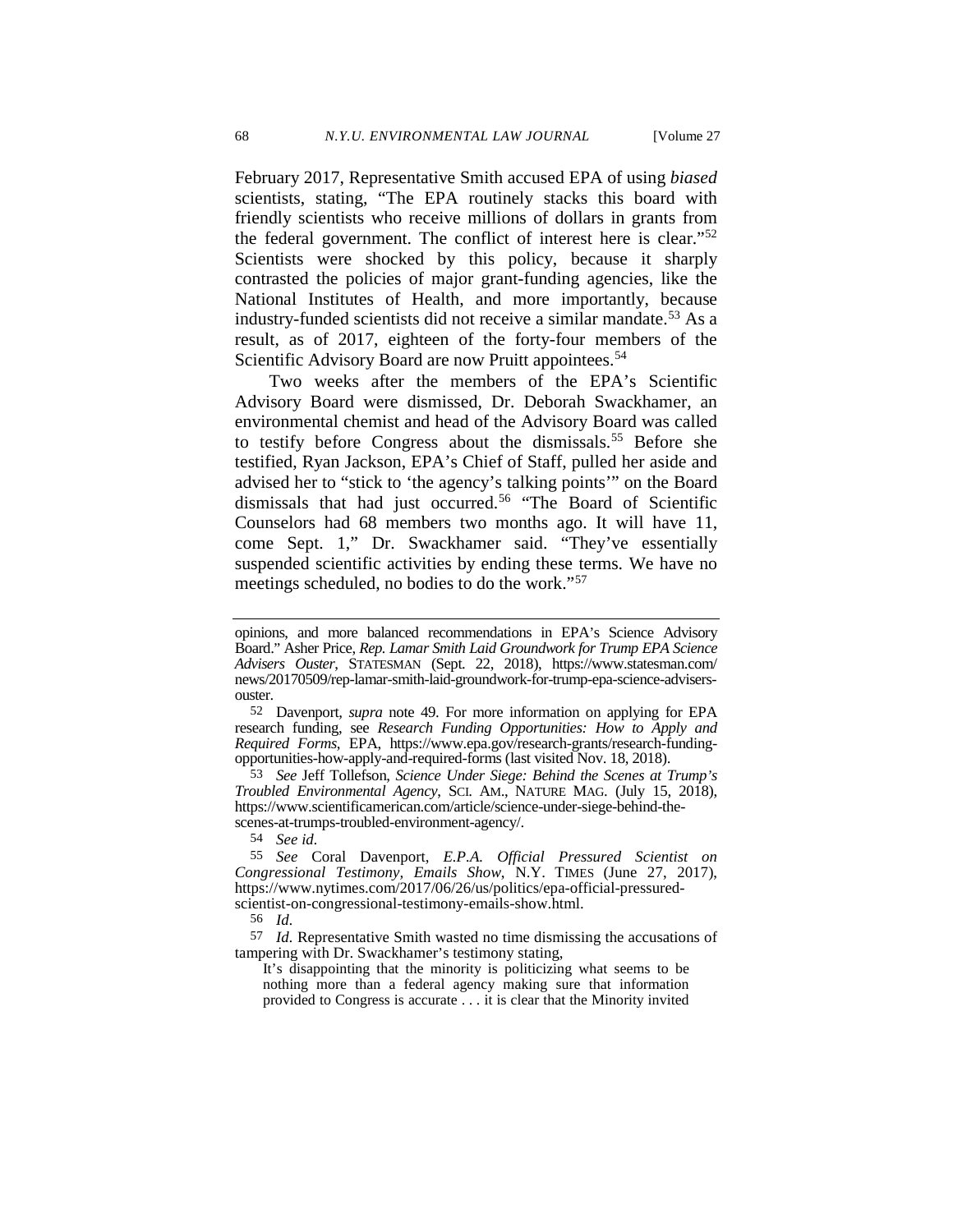Do these actions by the executive branch reach beyond what has happened in the past? James Thurber, the founder of the Center for Congressional American Studies at American University, seems to think so. He recently told the New York Times that "he had never heard of an administration pressuring a witness, particularly a scientist, to alter testimony already submitted for the official record."[58](#page-12-0)

There is no question that altering scientific testimony fundamentally affects scientific integrity. Despite an admirable effort by the Obama Administration to require agencies to enact policies promoting scientific integrity, agencies are still illequipped to protect themselves from political interference. President Obama issued a Presidential Memorandum in 2009 directing federal agencies, including the EPA, CDC, and NOAA, to adopt internal scientific integrity policies to ensure that administrators could not censor inconvenient facts.<sup>[59](#page-12-1)</sup> In response, at least twenty-six of the agencies adopted policies to protect scientific integrity by encouraging the open dissemination of scientific information, allowing employees to speak with the media, and authorizing employees to use social media and blogs.<sup>[60](#page-12-2)</sup>

In 2017, the Trump Administration allegedly told agencies, including EPA and the United States Department of Agriculture (USDA), to curtail all messages to the press and the public.<sup>[61](#page-12-3)</sup> While it is common for incoming administrations to make agencylevel policy changes, how the directives are perceived by agency scientists matters. Professor Cary Coglianese, who directs the University of Pennsylvania Law School's Program on Regulation, commented that while the exact wording of the directives may

<span id="page-12-2"></span>60 *See* Maggie Koerth-Baker, *Trump Finds the Weak Spot in Obama's Protections for Scientists*, FIVETHIRTYEIGHT (Jan. 24, 2017, 5:51 PM), https://fivethirtyeight.com/features/trump-finds-the-weak-spot-in-obamasprotections-for-scientists/.

<span id="page-12-3"></span>61 *See id*. This was reported according to leaks made to [The Huffington](http://www.huffingtonpost.com/entry/environmental-protection-grants-staff_us_5886825be4b0e3a7356b575f)  [Post,](http://www.huffingtonpost.com/entry/environmental-protection-grants-staff_us_5886825be4b0e3a7356b575f) [ProPublica](https://www.propublica.org/article/trump-administration-imposes-freeze-on-epa-grants-and-contracts) and [BuzzFeed News.](https://www.buzzfeed.com/dinograndoni/trump-usda?utm_term=.ur2exjDwqv#.mnMBKykMEP) *See id.*

her in an attempt to hijack the stated purpose of the Committee's hearing on states' role in EPA rulemaking and shift the focus to recent EPA actions involving the Board. . . .

<span id="page-12-0"></span>*Id.* 58 *Id.*

<span id="page-12-1"></span><sup>59</sup> *See* THE WHITE HOUSE: OFFICE OF THE PRESS SECRETARY, Memorandum for the Heads of Executive Departments and Agencies (Mar. 9, 2009), https://obamawhitehouse.archives.gov/the-press-office/memorandum-headsexecutive-departments-and-agencies-3-9-09.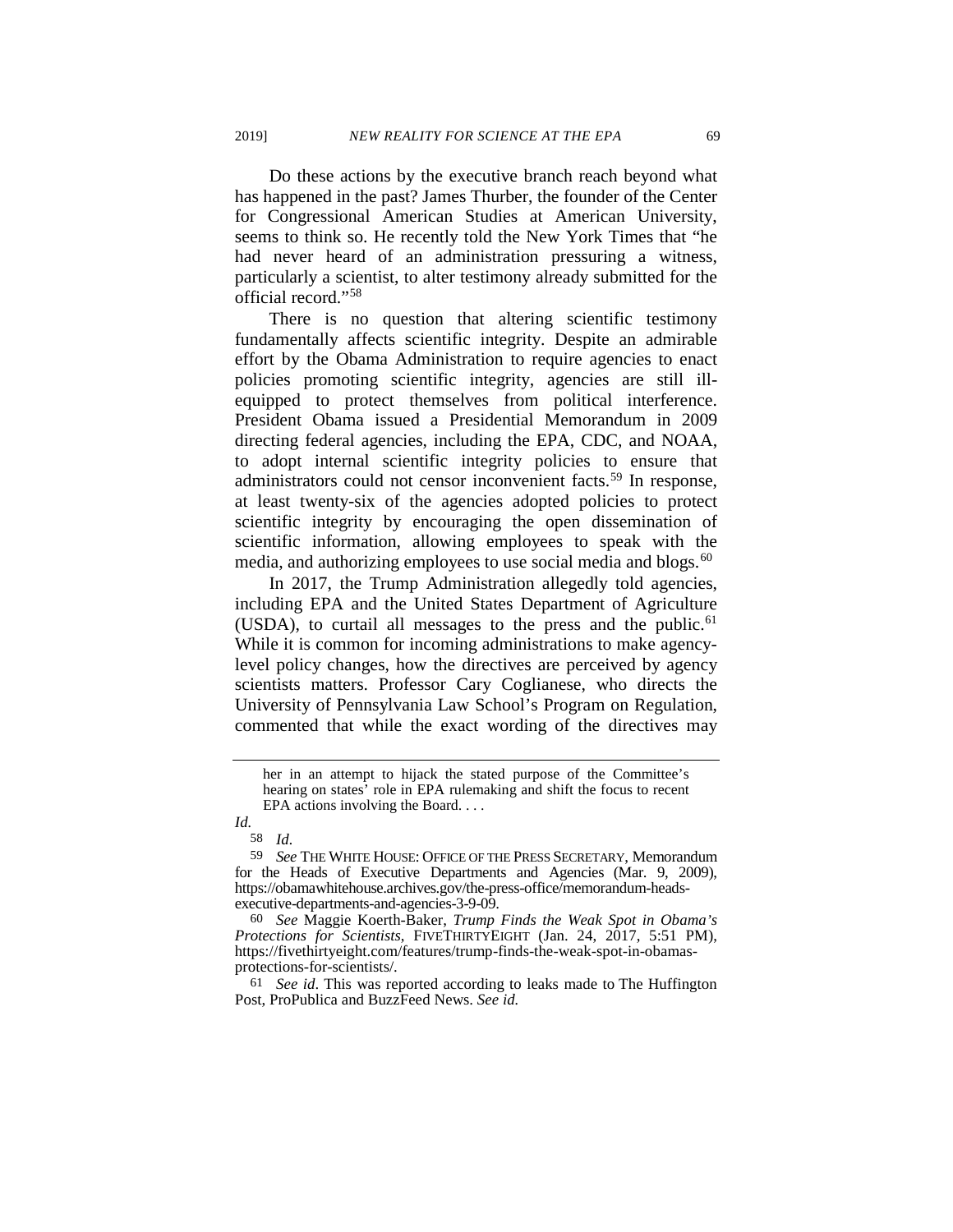vary with the Administration, "what we're hearing about seems to go against the grain of the broader spirit of scientific integrity."[62](#page-13-0)

If the executive branch has the power to undermine scientific integrity to suit its ideological agenda, then agencies arguably becomes nothing more than political arms of an administration, incapable of carrying out their missions and purposes. And, undermining the scientific process makes it even more difficult for EPA to consider environmental justice issues in rule implementation and agency actions because they will lack information on the quantitative and qualitative impacts of environmental deregulation on poorer communities.

# II. ENVIRONMENTAL JUSTICE – IMPERFECT PROGRESS

# <span id="page-13-3"></span>A. *Lofty Goals*

Environmental justice has long been a named priority of the executive branch. The strongly-worded language of President Clinton's 1994 Executive Order 12,898 directed agencies

to the *greatest extent practicable* and permitted by law . . . to make achieving environmental justice part of its mission by identifying and addressing, as appropriate, disproportionately high and adverse human health or environmental effects of its programs, policies, and activities on minority populations and low-income populations in the United States.<sup>6</sup>

Additionally, the Clinton Administration specifically directed federal agencies to design and conduct research and collect and analyze data with minority and low-income populations in mind.<sup>64</sup> Federal agencies were then required to determine whether the activity or policy had a disproportionately high and adverse human health or environmental effect on minority or low-income

<sup>62</sup> *See id*.

<span id="page-13-1"></span><span id="page-13-0"></span><sup>63</sup> Exec. Order No. 12898, 32 C.F.R. 651.17 (1994) (emphasis added), https://www.archives.gov/files/federal-register/executive-orders/pdf/12898.pdf.

<span id="page-13-2"></span><sup>64</sup> *See id.* A major achievement of this order was in its legitimization of the plight of those who suffered as a result of environmental discrimination. And, it spurred a number of regulatory and policy initiatives by states to recognize environmental justice in decisionmaking. *See* Albert Huang, *The 20th Anniversary of President Clinton's Executive Order 12898 on Environmental Justice*, NAT. RES. DEF. COUNCIL (Feb. 10, 2014), https://www.nrdc.org/experts/albert-huang/20th-anniversary-presidentclintons-executive-order-12898-environmental-justice.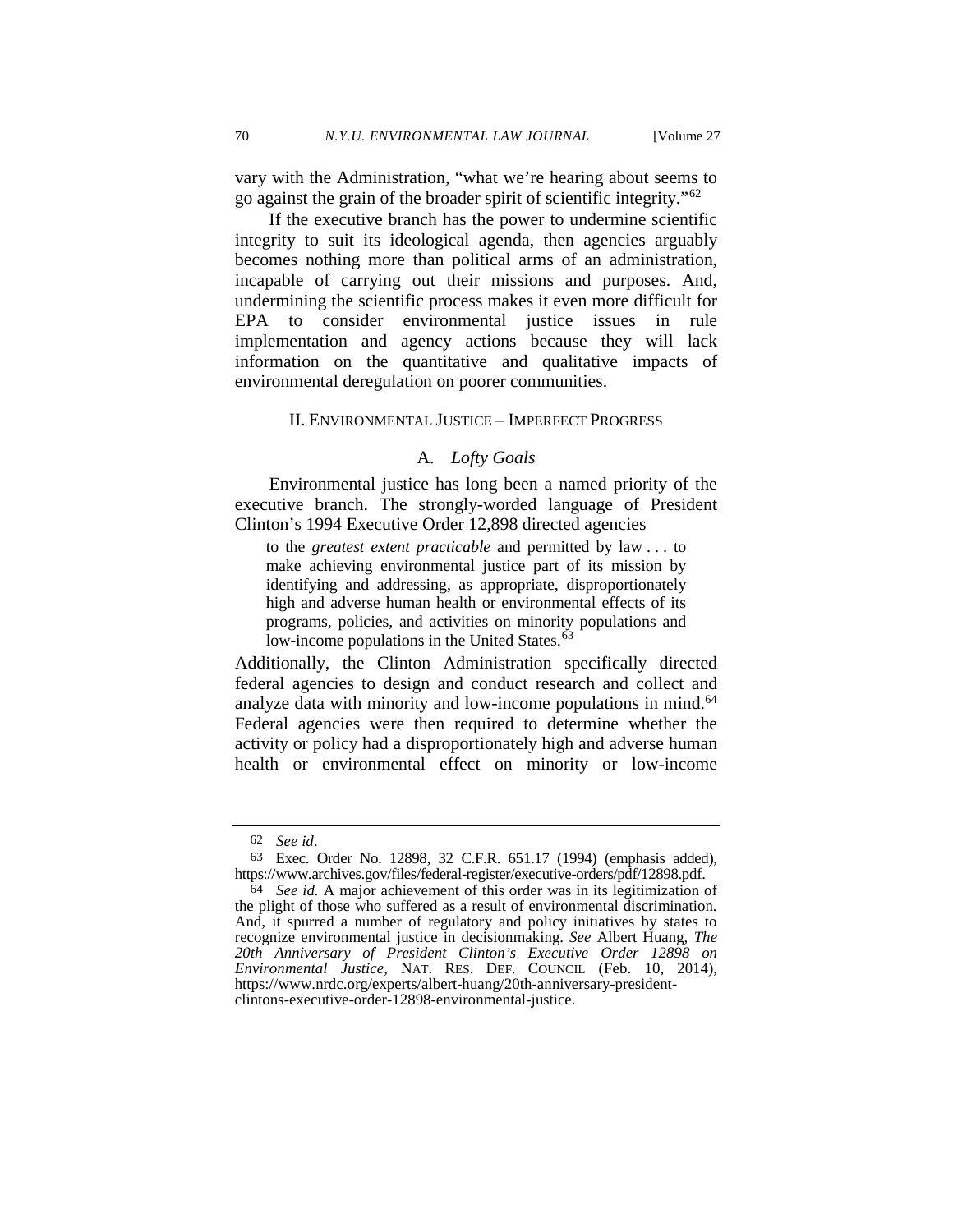populations.[65](#page-14-0)

<span id="page-14-5"></span>Since 1994, the primary challenge has been to move from a working definition of environmental justice to the implementation of measures that fairly distribute environmental risks and harms.<sup>[66](#page-14-1)</sup> In other words, the ultimate goal has been to ensure that no community is put at risk of disproportionate harm. President Obama's 2008 campaign promise to strengthen environmental justice was later realized by providing more access to amenities, goods, and services that ensure the health of the community throughout the United States.<sup>67</sup> Additional measures included a 2011 Memorandum of Understanding and Executive Order 12,898[68](#page-14-3) issued by the Interagency Working Group on Environmental Justice, and the ambitious EJ 2020 Action Agenda issued by EPA in May of 2016, which would have deepened environmental justice practices within EPA.[69](#page-14-4)

While progress has occurred, there is also no question that a number of unaddressed factors contribute to high profile environmental justice disasters. The economic recession of 2008 drastically affected state and local management of environmental

<span id="page-14-2"></span>67 *See id.* Since 1994, the EPA's Small Grants Program has awarded more than \$24 million in funding to over 1,400 community-based organizations working with communities on environmental justice issues. *See Environmental Justice Grants Program*, EPA, https://www.epa.gov/environmentaljustice/ environmental-justice-small-grants-program (last visited Oct 31, 2018).

<span id="page-14-3"></span>68 *See* INTERAGENCY WORKING GRP ON ENVTL. JUSTICE, MEMORANDUM OF UNDERSTANDING AND EXECUTIVE ORDER 12898 (Aug. 2011), https:// www.epa.gov/sites/production/files/2015-02/documents/ej-mou-2011-08.pdf. The MoU, executed by the Department of Agriculture, Department of Commerce, Department of Defense, Department of Energy, Department of Health and Human Services, Department of Housing and Urban Development, Department of the Interior, Department of Justice, Department of Labor, Department of Transportation, and EPA, promised an "Environmental Justice Strategy" issued by each agency, as well as an annual implementation progress report to gauge progress and collaboration between agencies. *See id.*

<span id="page-14-4"></span>69 *See* EPA, EJ 2020 ACTION AGENDA: THE U.S. EPA'S ENVIRONMENTAL JUSTICE STRATEGIC PLAN FOR 2016-2020 (May 2016), https://www.epa.gov/sites/ production/files/2016-05/documents/052216\_ej\_2020\_strategic\_plan\_final\_0.pdf.

<span id="page-14-0"></span><sup>65</sup> *See id.* This disproportionate effect was also meant to be specifically applied to Native American programs and directed the Agency to even consider the consumption patterns of populations who rely on fish and/or wildlife for sustenance. Many tribes are still very much reliant on the water sources not only to support their livelihood, but also in its ability to sustain an ecosystem which allows them to fish and hunt. *See id.*

<span id="page-14-1"></span><sup>66</sup> *See* Envtl. L. Inst., *Environmental Justice: An Obama Administration Rétrospective*: *A Dialogue*, 47 ENVTL. L. REP. NEWS & ANALYSIS 10385 (2017).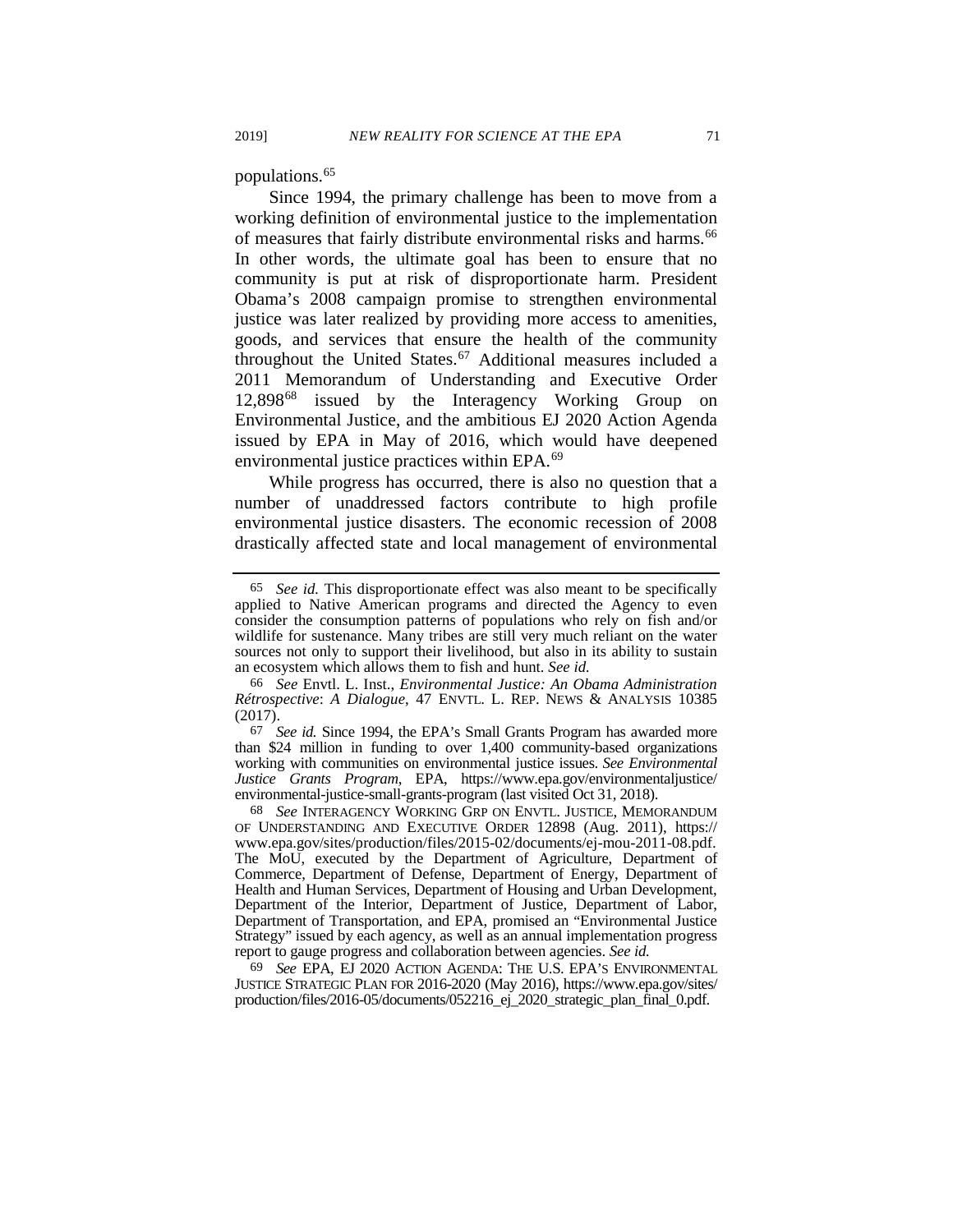<span id="page-15-5"></span>issues, which was evident in the bungled handling of the water crisis in Flint, Michigan. But Flint is only one example of the current systemic problem. On September 16, 2016, the U.S. Commission on Civil Rights issued a scathing assessment of EPA's compliance with and enforcement of Title VI and Executive Order 12,898[.70](#page-15-0) As of that date, EPA's Office of Civil Rights had *never* made a formal finding of environmental discrimination and had never withheld or withdrawn financial assistance from a funding recipient *in its entire history*. [71](#page-15-1) Additionally, the study found that complaints went unanswered for years—sometimes decades—due to the Office's continual non-compliance with regulatory timelines, often resulting in lawsuits.<sup>[72](#page-15-2)</sup>

After the report was published, the Office of Civil Rights finally made its first discrimination finding in January of 2017. The finding was against the Genesee Power Station in Flint, Michigan, for its discriminatory treatment of African Americans during a permit hearing.<sup>[73](#page-15-3)</sup> Specifically, EPA found that officials with the Michigan Department of Environmental Quality (MDEQ) "deviated from . . . standard operating procedures [at public hearings] on more than one occasion to the detriment of African Americans."<sup>[74](#page-15-4)</sup> In a response reminiscent of its defiant approach toward EPA during Flint's drinking water crisis, MDEQ stated that

<span id="page-15-0"></span><sup>70</sup> *See* U.S. COMM'N ON CIVIL RIGHTS, ENVIRONMENTAL JUSTICE: EXAMINING THE ENVIRONMENTAL PROTECTION AGENCY'S COMPLIANCE AND ENFORCEMENT OF TITLE VI AND EXECUTIVE ORDER 12898 (Sept. 2016), https://www.usccr.gov/pubs/2016/Statutory\_Enforcement\_Report2016.pdf.

<sup>71</sup> *See id.* at 4.

<span id="page-15-2"></span><span id="page-15-1"></span><sup>72</sup> *See id.* at 28; *see also, e.g*., Rosemere Neighborhood Ass'n v. EPA, 581 F.3d 1169 (9th Cir. 2009). In that case, the Ninth Circuit found that "EPA's [Office of Civil Rights] failed to process a single complaint from 2006 to 2007 in accordance with its regulatory deadlines." *Id*. at 1174. The "sadly and unfortunately typical of those who appeal to [the Office of Civil Rights] to remedy civil violations." *Id.* at 1175.

<span id="page-15-3"></span><sup>73</sup> *See* Talia Buford, *Rare Discrimination Finding by EPA Civil-Rights Office,* THE CTR. FOR PUB. INTEGRITY (Jan. 25, 2017, 12:50 PM), https:// www.publicintegrity.org/2017/01/25/20616/rare-discrimination-finding-epacivil-rights-office. Interestingly enough, the EPA's finding on the Genesee plant was separate from "additional and current serious concerns" that the Agency had previously expressed about the Michigan Department of Environmental Quality's handling of the lead contamination and drinking water crisis in Flint. *See id.*

<span id="page-15-4"></span><sup>74</sup> *See id.* For example, the MDEQ used armed guards to intimidate speakers and closed the public hearings before all who wanted to speak had been given the opportunity to do so. *See id.*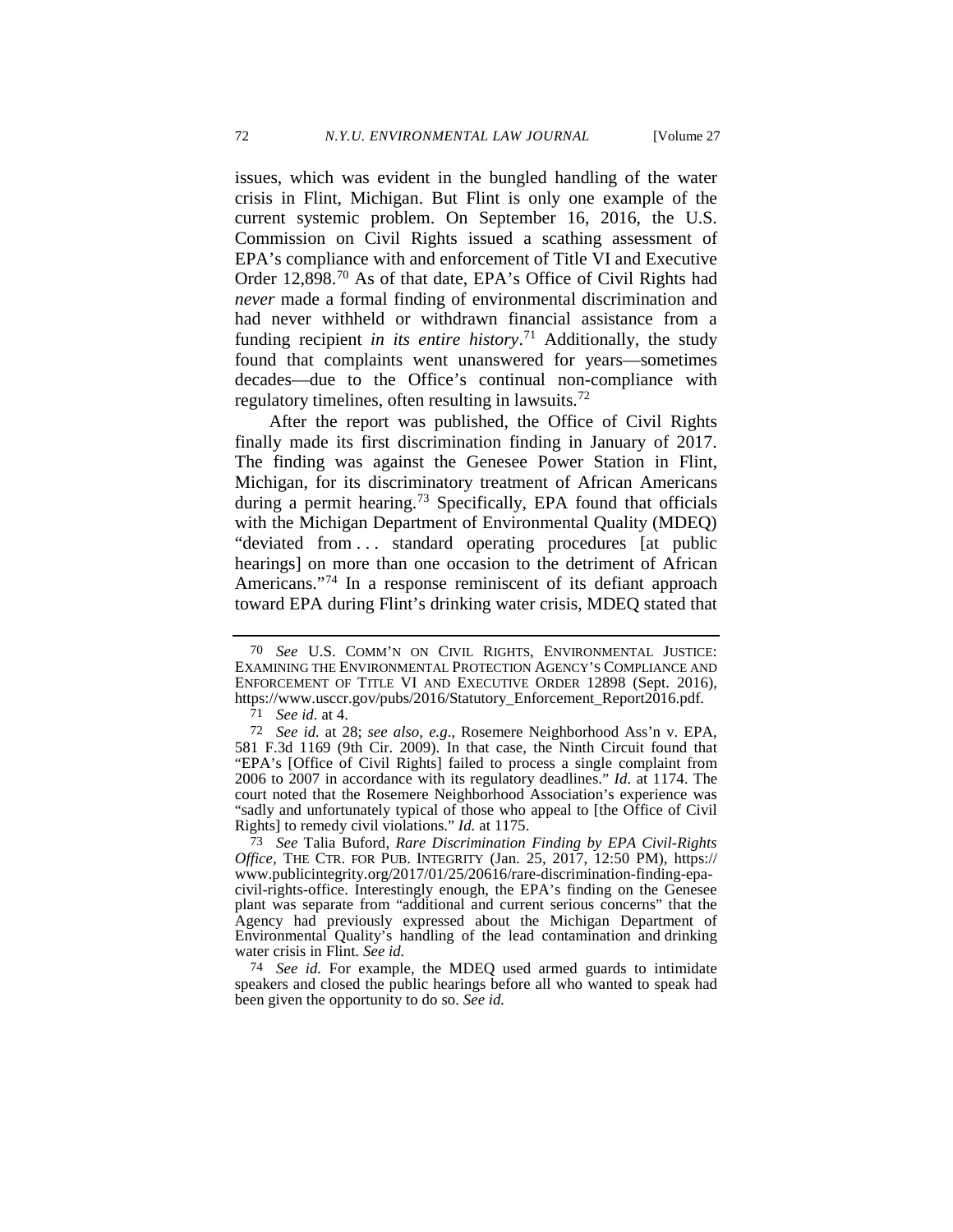it "disagrees with the EPA assertion that MDEQ has not taken sufficient action to address public participation, especially in minority communities. . . . Above all, our purpose is to respect Michigan residents and to protect public health and the environment."[75](#page-16-0) Curiously, as of 2017, there was no public record of a civil rights complaint being filed on this matter, although EPA acknowledged that it had received several emailed complaints regarding the matter.<sup>[76](#page-16-1)</sup>

Much like the crisis in Flint, EPA continues to struggle with adequate handling of environmental justice matters. The report by the U.S. Commission on Civil Rights highlights the continued difficulty that EPA faces, even with statutorily granted power under Title VI of the Civil Rights Act. EPA's inability to ensure compliance with Title VI was entirely foreseeable given the lack of resources devoted to the Office of Civil Rights: only eight employees were responsible for managing and investigating Title VI complaints.[77](#page-16-2) The report also found that the Office's employees lack clarity on the skills required for their position and that the skills employees do have are misaligned with their vast job duties, including inherently technical aspects of complaints investigation.[78](#page-16-3) This lack of clarity and misalignment leads to a conclusion that the Office is understaffed and employees have been undertrained. A solution would require devoting more resources for a robust, well-trained staff who could better identify and handle instances of environmental discrimination.

Although the handling of environmental justice issues was undeniably flawed under past administrations, at least environmental justice issues were acknowledged and attempts were made to address them. There are now concerns that because environmental justice is derived from an Executive Order, rather

<sup>75</sup> *See id.*

<span id="page-16-1"></span><span id="page-16-0"></span><sup>76</sup> *See id.* Although no public records indicate that any civil rights case has been filed, the EPA explained that it had, in fact, received at least 2 emailed complaints alleging discrimination after the Flint's water crisis. *See*  Rachel Levin, *Critics Say Flint Complaint Reflects Systemic EPA Issues*, BLOOMBERG BNA (June 12, 2016), https://www.bna.com/critics-say-flintn73014444082/.

<sup>77</sup> *See* U.S. COMM'N ON CIVIL RIGHTS, *supra* not[e 70,](#page-15-5) at 48.

<span id="page-16-3"></span><span id="page-16-2"></span><sup>78</sup> *See id*. Specifically, these 8 employees were charged with investigating complaints, providing technical assistance, responding to Freedom of Information Act Requests, and assisting in developing policy documents. *See id.* at 48–49.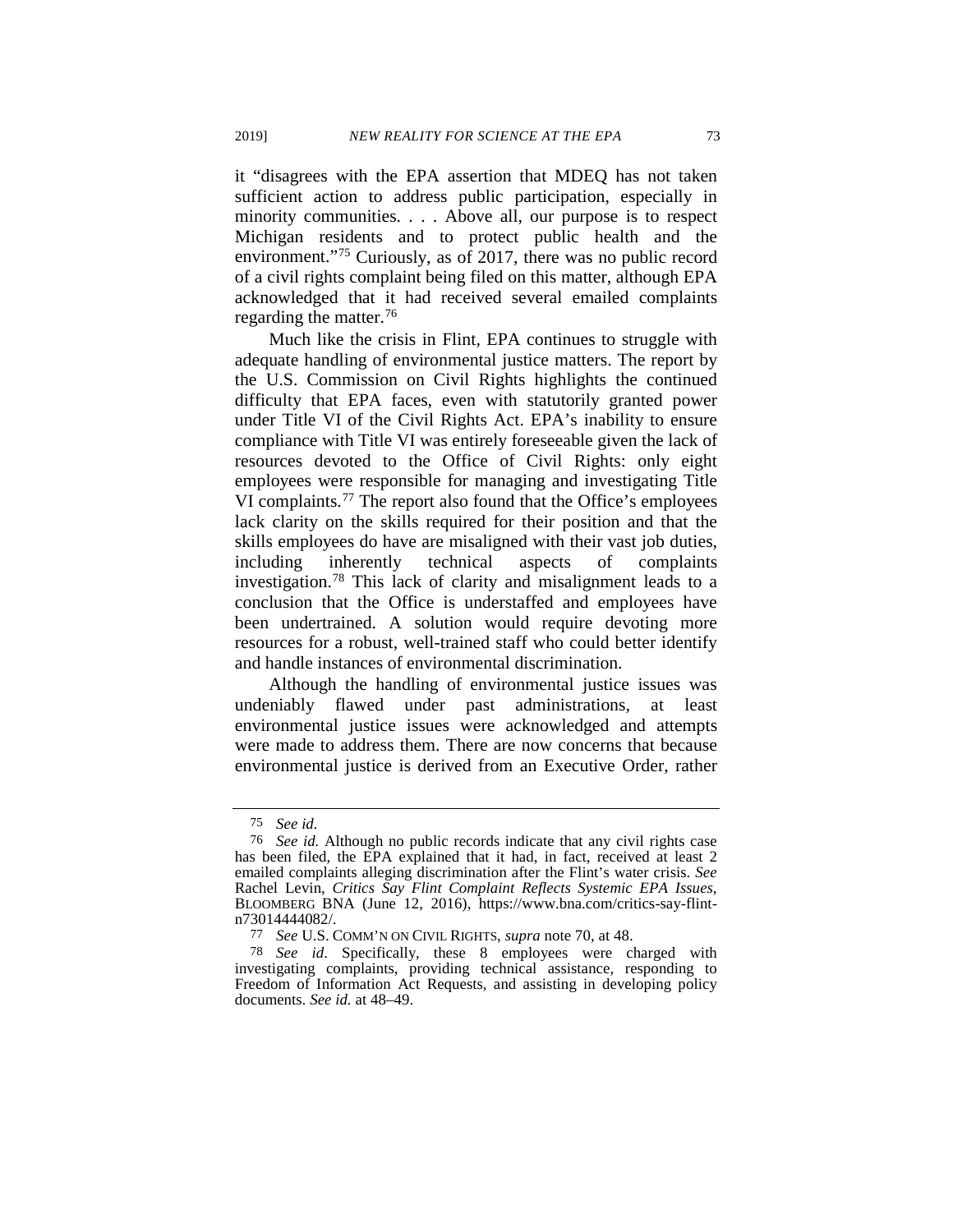than an overarching environmental justice federal law, it is possible that the Trump Administration will simply eliminate environmental justice from its regulatory agenda or quietly dismantle programs that have worked in the past.<sup>[79](#page-17-0)</sup> Environmental justice initiatives have survived six administrations and five presidents.[80](#page-17-1) However, with the proposed budget cuts and a "crackdown" on scientific input at the EPA, it is possible that we will observe more instances of environmental racism, particularly with regard to hazardous waste and water insecurity.<sup>[81](#page-17-2)</sup>

# B. *Challenges*

The concept of environmental justice is easier to discuss theoretically, as opposed to developing and implementing a policy aimed at achieving it.<sup>[82](#page-17-3)</sup> EPA continues to struggle with integrating this concept into its analyses, acknowledging that there is little

<span id="page-17-0"></span><sup>79</sup> The EPA has documented EJ success stories, particularly through the community small grants program. For example, Region 9 has successfully used the money to train community members about making better local land use decisions as well as to educate communities about climate change, and even to host local gardening workshops. *See EPA Region 9 Environmental Justice (EJ) Grant Success*, EPA, https://www.epa.gov/environmentaljustice/epa-region-9-environmentaljustice-ej-grant-successes (last visited Oct. 1, 2018).

<span id="page-17-1"></span><sup>80</sup> *See* Envtl. L. Inst., *supra* note [66,](#page-14-5) at 10387. This is not to say that the handling of EJ issues under all of these Administrations was exemplary. For example, in 2005, under President Bush, Administrator Johnson attempted to drop "race" as a factor in identifying and prioritizing communities with EJ issues, leading to a scathing report by EPA's Office of the Inspector General about how it failed to meet the objective of the EO. However, in 2008, under the Obama Administration, Administrator Jackson named EJ as a priority, changing the ethos within the still underfunded office. *See* Huang, *supra* note [64.](#page-13-3)

<span id="page-17-2"></span><sup>81</sup> *See* Ramon Jacobs-Shaw, *What Standing Rock Teaches Us About http://healthaffairs.org/blog/2017/04/17/what-standing-rock-teaches-us-*

about-environmental-racism-and-justice/; *see also* Brian Palmer, *Cut Environmental Justice at the EPA, and We All Lose*, NAT. RES. DEF. COUNCIL (Mar. 17, 2017), https://www.nrdc.org/stories/cut-environmentaljustice-epa-and-we-all-lose.

<span id="page-17-3"></span><sup>82</sup> *See* David M. Konisky, *The Challenge of Achieving Environmental Protection for All*, SCHOLARS STRATEGY NETWORK (May 26, 2015), https://scholars.org/brief/challenge-achieving-environmental-protection-all. "Environmental justice" means the "fair treatment and meaningful involvement of all people regardless of race, color, national origin, or income with respect to the development, implementation, and enforcement of environmental laws, regulations, and policies." *Environmental Justice*, EPA, https://www.EPA.gov/environmentaljustice (last visited July 7, 2017).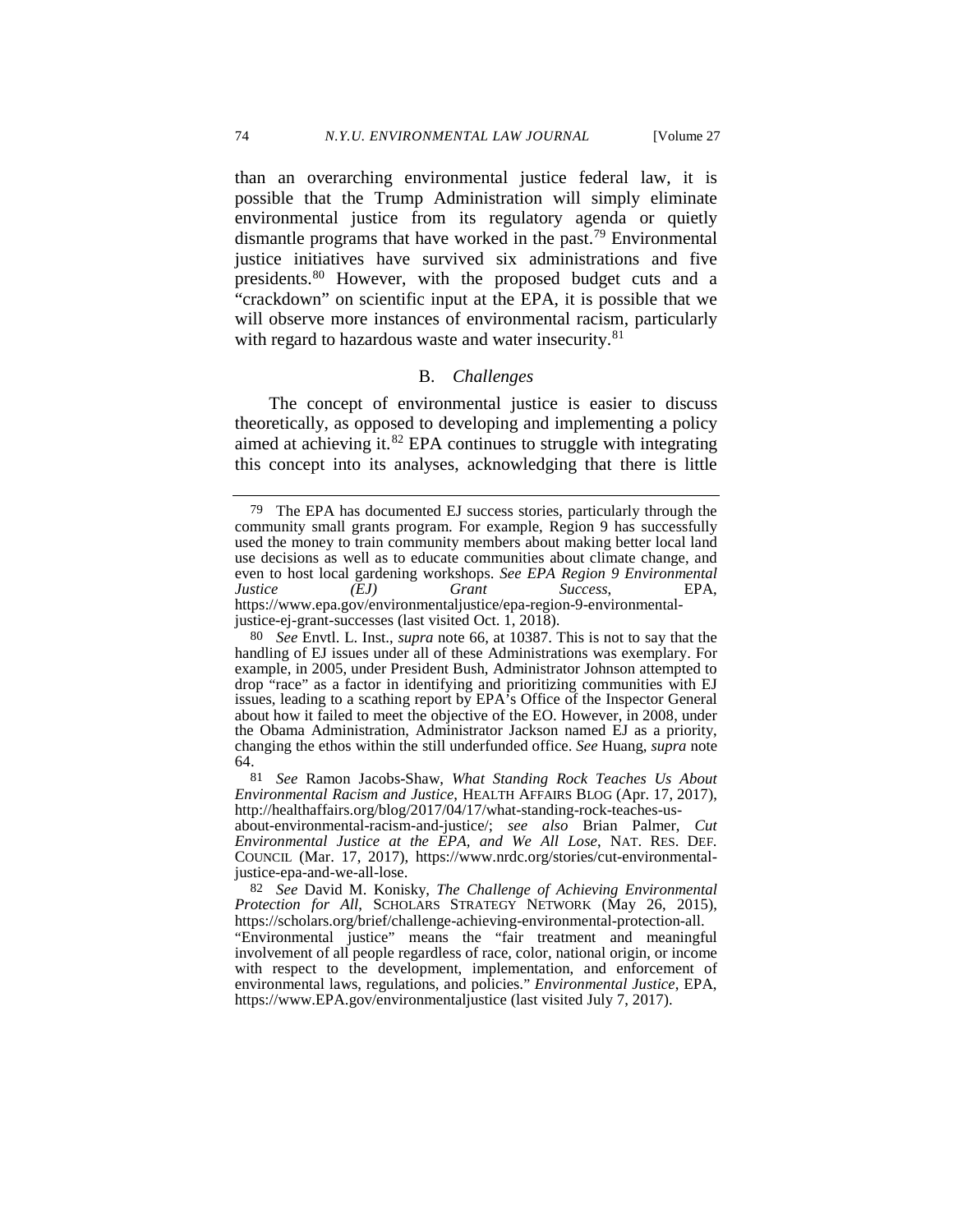"precedent for how to conduct an environmental justice analysis in the context of a national rulemaking."[83](#page-18-1)

Communities most affected by environmental justice issues have numerous environmental burdens but lack many of the amenities afforded to wealthier neighborhoods. $84$  While environmental health problems can affect wealthier and whiter communities, the connection of race and economic class to the distribution of harm is commonplace. $85$  For example, black children are significantly more likely to suffer from lead poisoning than white children.<sup>[86](#page-18-4)</sup> Additionally, low-income housing is often located in or near brownfield sites.<sup>[87](#page-18-5)</sup> Lack of access to resources, education, and even political influence often leave lower income communities battling major environmental challenges that are dismissed or overlooked by local and state governments.<sup>[88](#page-18-6)</sup>

<span id="page-18-0"></span>There are two current trends that pose major challenges to identifying and prioritizing environmental justice issues. The first and most important challenge to identifying these issues is the erosion of transparency and integrity of science utilized by administrative agencies. This erosion of scientific integrity is particularly evident given the Trump Administration's policies,

<span id="page-18-2"></span>84 *See* Miranda Massie et al., *Whose Survival? Environmental Justice as a Civil Rights Issue*, 13 N.Y.C. L. REV. 257, 279 (2010).

85 *See id.* at 268.

<span id="page-18-4"></span><span id="page-18-3"></span>86 *See* Krista Brent Zook, *Lead Poisoning and Black Children*, NPR (June 10, 2005, 12:00 AM), https://www.npr.org/templates/story/ story.php?storyId=4697843; Robert J. Sampson & Alix Winter, *The Racial Ecology of Lead Poisoning*, DU BOIS REV. (2016), at 11. Communities of color are also disproportionately exposed to air pollution. *See* Michelle L. Bell & Keita Ebisu, *Environmental Inequality in Exposures to Airborne Particulate Matter Components in the United States*, 120 ENVTL. HEALTH PERSP. 1699, 1701 (2012).

87 *See* Bell & Ebisu, *supra* note [86,](#page-18-0) at 1699, 1702.

<span id="page-18-1"></span><sup>83</sup> Shannon M. Roesler, *Addressing Environmental Injustices: A Capability Approach to Rulemaking*, 114 W. VA. L. REV. 49, 52–53 (2011) (quoting EPA, DRAFT ENVIRONMENTAL JUSTICE METHODOLOGY FOR THE DEFINITION OF SOLID WASTE FINAL RULE (Jan. 13, 2009), http:// https://www.regulations.gov/document?D=EPA-HQ-RCRA-2009-0315- 0264.).

<span id="page-18-6"></span><span id="page-18-5"></span><sup>88</sup> *See* Michael Gochfeld & Joanna Burger, *Disproportionate Exposures in Environmental Justice and Other Populations: The Importance of Outliers*, 101 AM. J. OF PUB. HEALTH S53, S60 (Sept. 2011); *see also* RACHEL MASSEY, ENVIRONMENTAL JUSTICE: INCOME, RACE, AND HEALTH 18 (2004).  $18$  (2004),

http://www.ase.tufts.edu/gdae/education\_materials/modules/Environmental\_ Justice.pdf.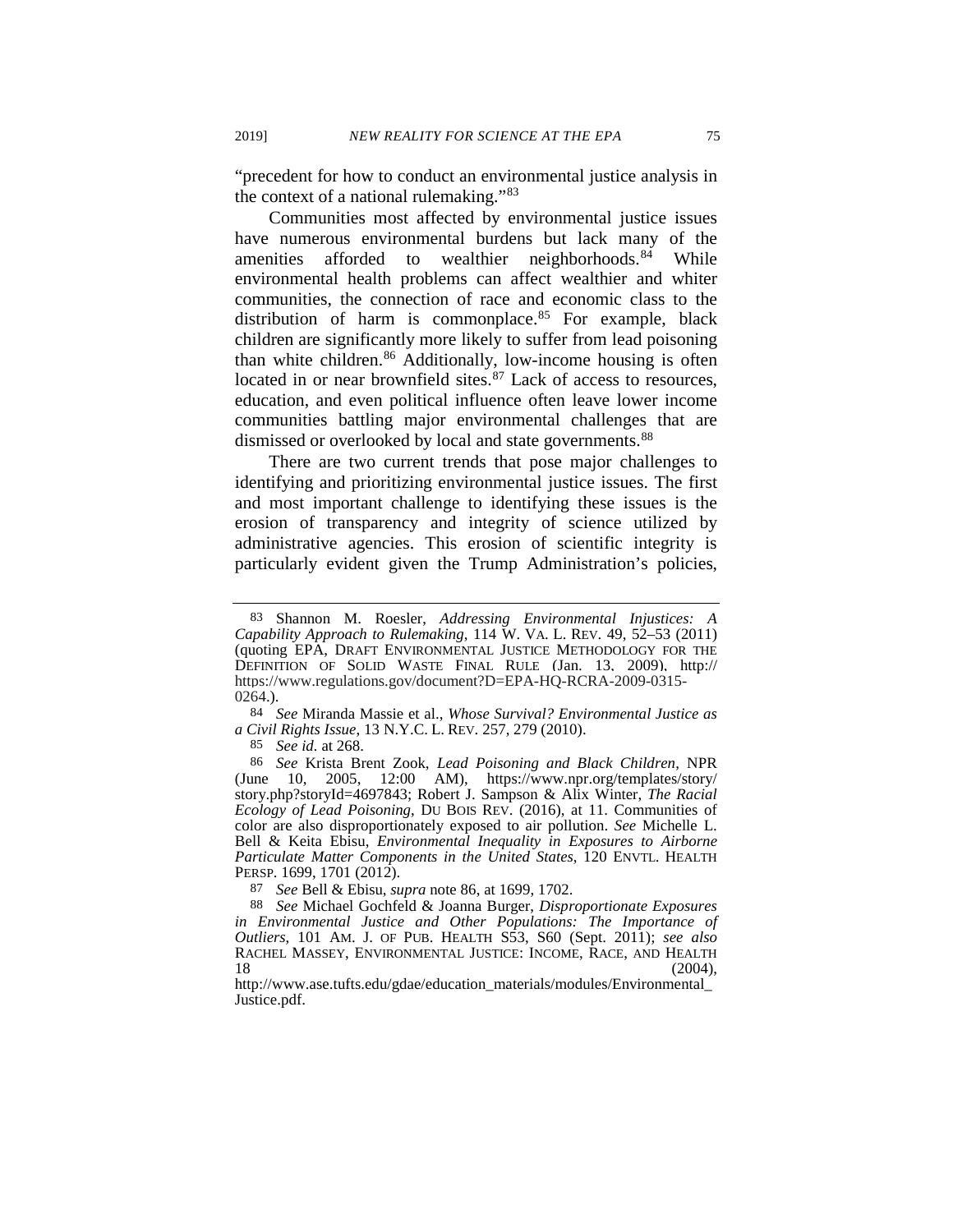<span id="page-19-0"></span>which include the use of the Congressional Review Act to repeal over a decade's worth of scientific data used to draft the Stream Protection Rule,<sup>89</sup> a decrease in scientific information available for the public,<sup>[90](#page-19-3)</sup> and the recent removal and replacement of members of EPA's Scientific Advisory Board.<sup>[91](#page-19-4)</sup>

<span id="page-19-1"></span>The second challenge is the Trump Administration's use of the principles of federalism to advocate for a transfer of environmental enforcement to the states. Federalism, as it relates to environmental regulatory issues, promotes a decentralized policy process where it is not uncommon for industry to "hold most of the cards not dealt to establishment environmentalists."[92](#page-19-5) This also presents challenges for state environmental enforcement agencies that are often facing a lack of monetary and staffing resources, apathy when it comes to enforcement, and a general ignorance of the science underlying the environmental issues.<sup>[93](#page-19-6)</sup>

Therefore, environmental justice must often contend with various aspects of federalism, such as the federal level separation of powers or even private sector activities and policies operating at both state and local level governments.<sup>[94](#page-19-7)</sup> The confusing relationship and lack of coordination between federal, state, and local agencies can produce disastrous consequences like the recent drinking water crisis in Flint, Michigan.<sup>[95](#page-19-8)</sup>

Some assume that environmental justice advocates simply want equity or "equalized pollution," meaning the treatment of all cases the same.[96](#page-19-9) Instead, due to the nature of regional EPA offices,  $97$  which are set up to address local and regional problems,

<span id="page-19-2"></span><sup>89</sup> *See generally* Brie D. Sherwin, *Regulating Coal Waste in the Trump Era,* 37 STAN. ENVTL. L. J. 75 (2018).

<sup>90</sup> *See* Davenport, *supra* note [45.](#page-9-6)

<sup>91</sup> *See* Davenport*, supra* not[e 49.](#page-10-0)

<span id="page-19-6"></span><span id="page-19-5"></span><span id="page-19-4"></span><span id="page-19-3"></span><sup>92</sup> CHRISTOPHER H. FOREMAN, THE PROMISE AND PERIL OF ENVIRONMENTAL JUSTICE 7 (2011).

<sup>93</sup> *See* Sherwin, *supra* note [89,](#page-19-0) at 116.

<sup>94</sup> *See* FOREMAN, *supra* note [92,](#page-19-1) at 7.

<span id="page-19-8"></span><span id="page-19-7"></span><sup>95</sup> *See, e.g.,* Brie D. Sherwin, *Pride and Prejudice and Administrative Zombies: How Economic Woes, Outdated Environmental Regulations, and State Exceptionalism Failed Flint, Michigan*, 88 U. OF COLO. L. REV. 653 (2017).

<sup>96</sup> *See id.* at 707.

<span id="page-19-10"></span><span id="page-19-9"></span><sup>97</sup> The EPA has ten regional offices across the country, which are responsible for a group of states, and sometimes territories and special programs. *See Visiting a Regional Office,* EPA, https://www.epa.gov/ aboutepa/visiting-regional-office (last visited Oct. 4, 2018).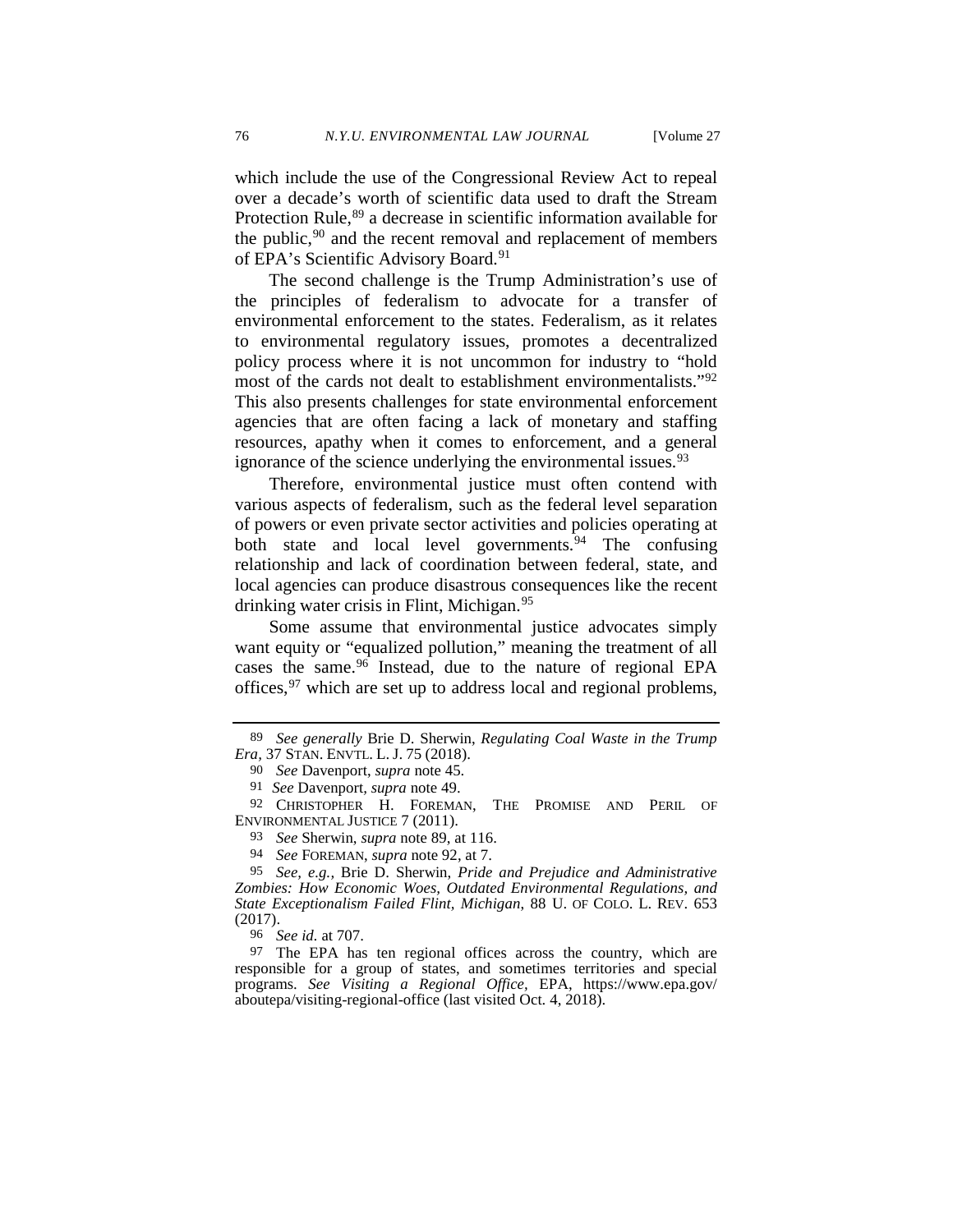as well as the segmentation of the environmental justice movement, the focus should ideally be on particularized environmental solutions for the community.<sup>[98](#page-20-1)</sup>

President Trump has vowed to "return power" to the states to regulate the environment,<sup>[99](#page-20-2)</sup> while simultaneously proposing funding cuts, including much-needed grants to states.<sup>[100](#page-20-3)</sup> This funding cut would have resulted in significantly reduced funding for projects like the Chesapeake Bay cleanup,<sup>[101](#page-20-4)</sup> which would only have received about \$7.3 million, down ninety percent from its annual \$73 million grant.<sup>[102](#page-20-5)</sup> Ultimately, Congress decided to fund the project. $103$ 

<span id="page-20-0"></span>Former EPA Administrator Scott Pruitt embodies the spirit of President Trump's deregulatory agenda. For instance, Pruitt joined a legal challenge in 2014 to the Chesapeake Bay cleanup program, arguing that states—and not EPA—should be in charge of curbing the pollution level.[104](#page-20-7) Pruitt became well-adept at suing EPA before becoming the EPA Administrator.<sup>[105](#page-20-8)</sup> Under his leadership,

blueprint/the-history-of-bay-cleanup-efforts.html (last visited Oct. 4, 2018).

<span id="page-20-5"></span>102 *See* Tamara Dietrich, *Congress Fully Funds Chesapeake Bay Cleanup— Again*, DAILY PRESS (March 27, 2018), http://www.dailypress.com/news/ science/dp-nws-chesapeake-bay-funded-20180327-story.html.

story.html; *see also* Jenna Portnoy, *Trump Wants to End Funding of the Chesapeake Bay Cleanup. Here's Who's Fighting Back*, WASH. POST (Mar. 18, 2017), https://www.washingtonpost.com/local/virginia-politics/trump-wants-toend-funding-of-the-chesapeake-bay-cleanup-heres-whos-fighting-back/2017/03/ 18/64a1f50c-0a5a-11e7-b77c-0047d15a24e0\_story.html.

<span id="page-20-7"></span>104 *See* Portnoy, *supra* note [103.](#page-20-0)

<span id="page-20-8"></span>105 Pruitt sued the EPA more than a dozen times during the Obama

<span id="page-20-9"></span><sup>98</sup> *See* FOREMAN, *supra* note [92,](#page-19-1) at 7.

<span id="page-20-2"></span><span id="page-20-1"></span><sup>99</sup> *See Back-to-Basics Agenda*, EPA, [https://www.epa.gov/home/back](https://www.epa.gov/home/back-basics-agenda)[basics-agenda](https://www.epa.gov/home/back-basics-agenda) (last visited Oct. 26, 2018).

<sup>100</sup> *See* FOREMAN, *supra* note [92,](#page-19-1) at 7.

<span id="page-20-4"></span><span id="page-20-3"></span><sup>101</sup> In 1983, EPA signed the first Chesapeake Bay Agreement with Maryland, Pennsylvania, Virginia, and the District of Columbia recognizing the need to act to clean up the Bay. For over 40 years, the Bay has experienced a systemic overabundance of nitrogen and phosphorus from animal waste and run-off, feeding algal blooms that block sunlight to underwater grasses and contribute to the formation of dead zones. Non-profit groups like the Chesapeake Bay Foundation are working with the government, utilizing grant money on the continued cleanup. *See The History of Chesapeake Bay Cleanup Efforts*, CHESAPEAKE BAY FOUND., http://www.cbf.org/how-we-save-the-bay/chesapeake-clean-water-

<span id="page-20-6"></span><sup>103</sup> As of March 27, 2018, despite President Trump's plan to cut funding, Congress voted to fully fund the project. *See* Tamara Dietrich, *Congress Fully Funds Chesapeake Bay Cleanup – Again*, DAILY PRESS (Mar. 27, 2018), http:// www.dailypress.com/news/science/dp-nws-chesapeake-bay-funded-20180327-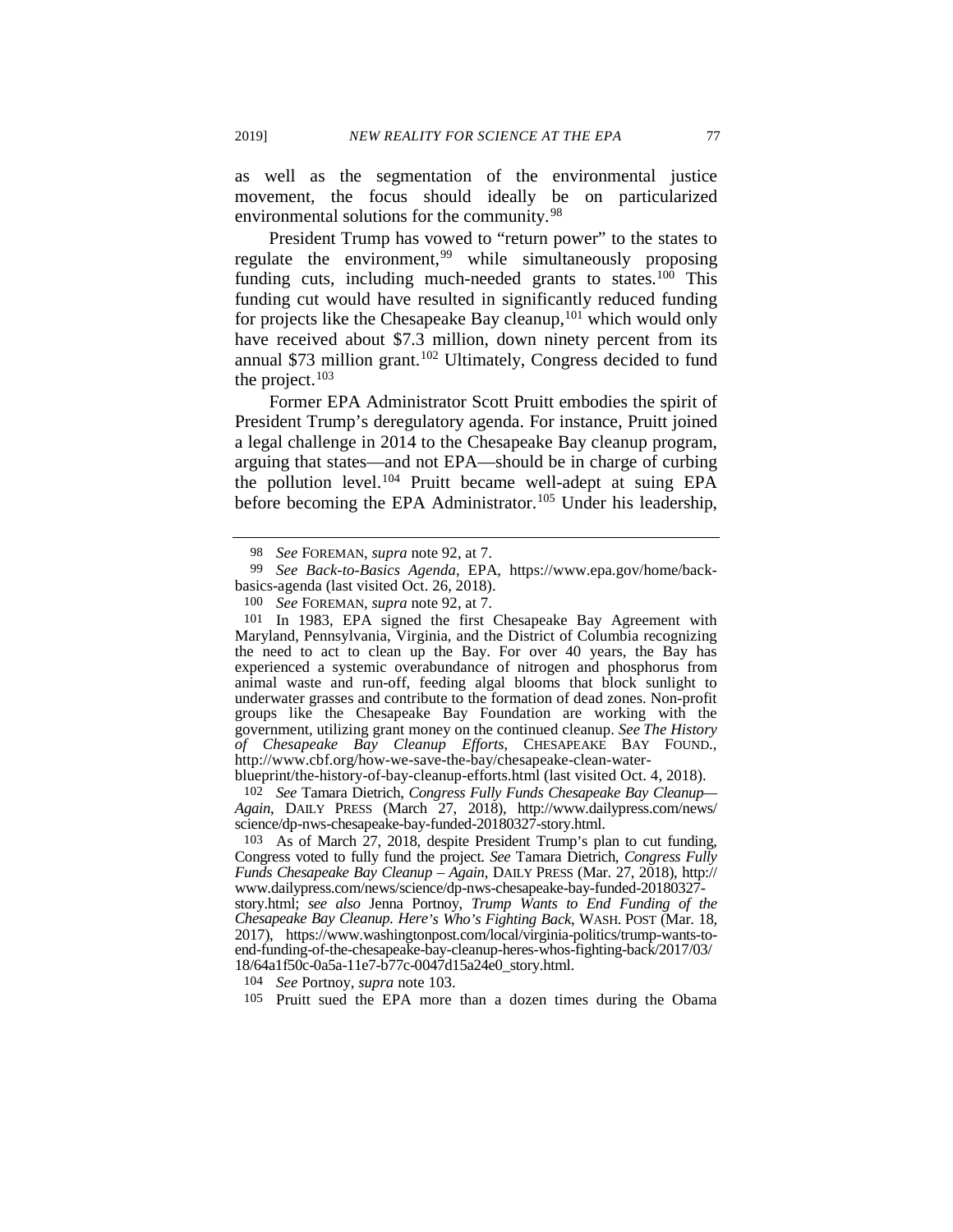until his resignation effective as of July 6,  $2018$ ,  $106$  the Agency's purpose changed. Pruitt stated that he intended to return EPA to its central purpose of protecting the nation's water and air, while leaving the primary role of enforcement up to the states.<sup>[107](#page-21-2)</sup> However, when local and state governments fail to recognize and address an imminently dangerous public health issue like excessively high lead levels in drinking water, it then becomes difficult to make the argument that states are better equipped to handle such problems.

<span id="page-21-0"></span>Pruitt proudly declared himself a "states' rights" guy wanting the power to regulate the environment to go back to each state,  $108$ and Andrew Wheeler, Interim Administrator and former coal industry lobbyist, seems to espouse the same conservative views about the environmental regulatory structure.<sup>[109](#page-21-4)</sup> Pruitt's goal was to diminish the overbearing actions of the federal agency which he formerly headed.<sup>[110](#page-21-5)</sup> In a speech to miners, he said, "It's sad that a regulatory body of the government of the United States would declare a war on any part of our economy. The regulatory assault is over."[111](#page-21-6) And, he worked fast to make those changes. When Ken Paxton, the Texas Attorney General, met with Pruitt and delivered a letter from eleven attorneys general requesting that the Agency withdraw a rule requiring energy companies to report scientific data on methane emissions from oil and gas wells, Pruitt delivered.<sup>[112](#page-21-7)</sup> One day after receiving the letter, the rule was withdrawn.<sup>[113](#page-21-8)</sup>

108 *See* Davenport, *supra* note [21.](#page-5-5)

<span id="page-21-6"></span><span id="page-21-5"></span><span id="page-21-4"></span><span id="page-21-3"></span><span id="page-21-2"></span>109 *See* Abigail Abrams, *What to Know About Andrew Wheeler, a Former Coal Lobbyist Who Will Temporarily Replace Scott Pruitt as EPA Chief*, TIME (July 6, 2018), http://time.com/5331352/andrew-wheeler-epa/.

- 110 *See* Dennis, *supra* note [109.](#page-21-0)
- 111 *See id.*
- <span id="page-21-7"></span>112 *See id.*
- <span id="page-21-8"></span>113 *See id.*

Administration in his role as Oklahoma's Attorney General. *See* Brady Dennis, *Scott Pruitt, Longtime Adversary Of EPA, Confirmed to Lead the Agency*, WASH. POST (Feb. 17, 2017), https://www.washingtonpost.com/ news/energy-environment/wp/2017/02/17/scott-pruitt-long-time-adversaryof-epa-confirmed-to-lead-the-agency/?utm\_term=.aba83c2d8618.

<span id="page-21-1"></span><sup>106</sup> *See* William Cummings, *The Full Text of EPA Administrator Scott Pruitt's Resignation Letter to President Trump*, USA TODAY (July 5, 2018), https://www.usatoday.com/story/news/politics/onpolitics/2018/07/05/scott- pruitt-resignation-letter/761174002.

<sup>107</sup> *See* Dennis, *supra* note [105](#page-20-9)*.*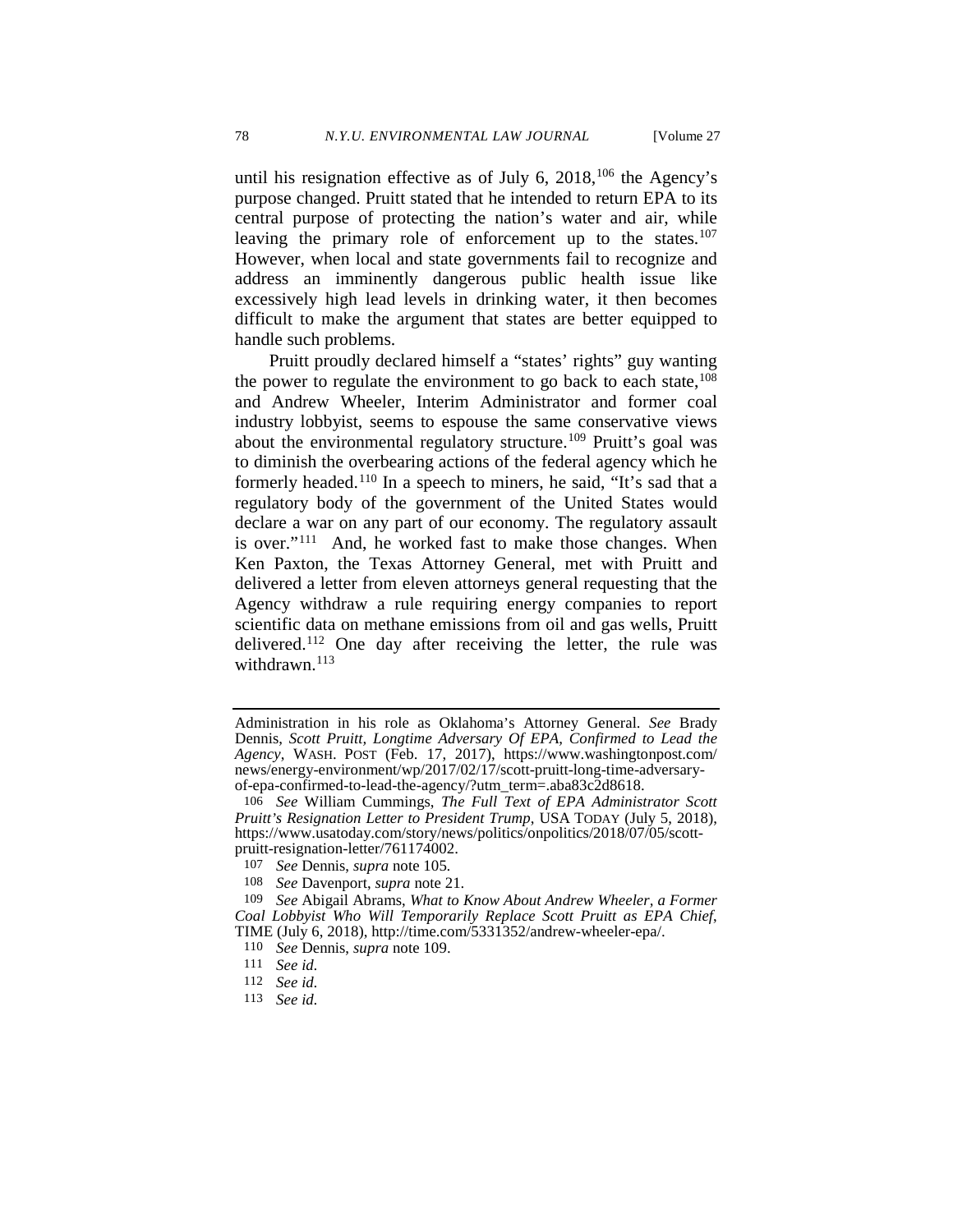<span id="page-22-0"></span>EPA's own scientists have reported that they are no longer being consulted as part of the decisionmaking process in favor of lobbyists.<sup>[114](#page-22-1)</sup> And, it is not just a displacement of scientific advisors within the Agency that is concerning to environmental advocates, but, on top of everything, the proposed budget cuts for 2018.<sup>115</sup> The most significant cut, aside from President Trump's proposed EPA budget cut of nearly a third overall,  $116$  was his plan to cut EPA's federal enforcement office by 40 percent.<sup>[117](#page-22-4)</sup> Why would the agency tasked with enforcing federal environmental statutes cut federal enforcement? The Administration's argument is that states should oversee enforcement and balance the interests of business with the environment.<sup>118</sup> However, recently there have been blatant examples of incompetence, arrogance, and data manipulation by generally under-resourced state agencies that are either unwilling or unable to oversee environmental enforcement—even with federal oversight and funding.<sup>[119](#page-22-6)</sup> The double-whammy in the 2018 proposed budget was that it also planned to cut 45 percent of the grants allocated to states.<sup>[120](#page-22-7)</sup> These grants enable states to enforce environmental regulations and provide funding through the environmental justice office for communities that are subjected to discriminatory environmental pollution.[121](#page-22-8) While the extent of the proposed cuts did not come to fruition in the recent budget, the Trump Administration's plan is

<span id="page-22-1"></span><sup>114</sup> *See id.* When surveyed, scientists believe they are being pushed out. *See generally* UNION OF CONCERNED SCIENTISTS, *supra* note [20.](#page-5-6)

<span id="page-22-2"></span><sup>115</sup> *See* Robinson Meyer, *What Does Trump's Budget Mean for the Environment?*, THE ATLANTIC (May 24, 2017), https://www.theatlantic.com/ science/archive/2017/05/trump-epa-budget-noaa-climate-change/527814/.

<span id="page-22-4"></span><span id="page-22-3"></span><sup>116</sup> For sake of comparison, President George W. Bush proposed a comparatively modest 5 percent cut to the EPA in his first budget. *See id.*

<sup>117</sup> *See id.*

<sup>118</sup> *See id.*

<span id="page-22-6"></span><span id="page-22-5"></span><sup>119</sup> *See* INST. FOR POL'Y INTEGRITY, IRREPLACEABLE: WHY STATES CAN'T AND WON'T MAKE UP FOR INADEQUATE FEDERAL ENFORCEMENT OF ENVIRONMENTAL LAWS 1 (2017), https://policyintegrity.org/files/media/ EPA\_Enforcement\_June2017.pdf. The recent crisis in Flint, Michigan illustrates all of these problems and has resulted in criminal charges filed against several state employees. *See* Robert Allen, *Investigator: Workers Changed Reports, Hid Data in Flint Water Crisis*, DETROIT FREE PRESS (June 29, 2016), https://www.freep.com/story/news/local/michigan/flintwater-crisis/2016/07/29/investigator-workers-changed-reports-hid-data-flintwater-crisis/87702870/.

<span id="page-22-7"></span><sup>120</sup> *See* Meyer, *supra* note [115.](#page-22-0)

<span id="page-22-8"></span><sup>121</sup> *See id.*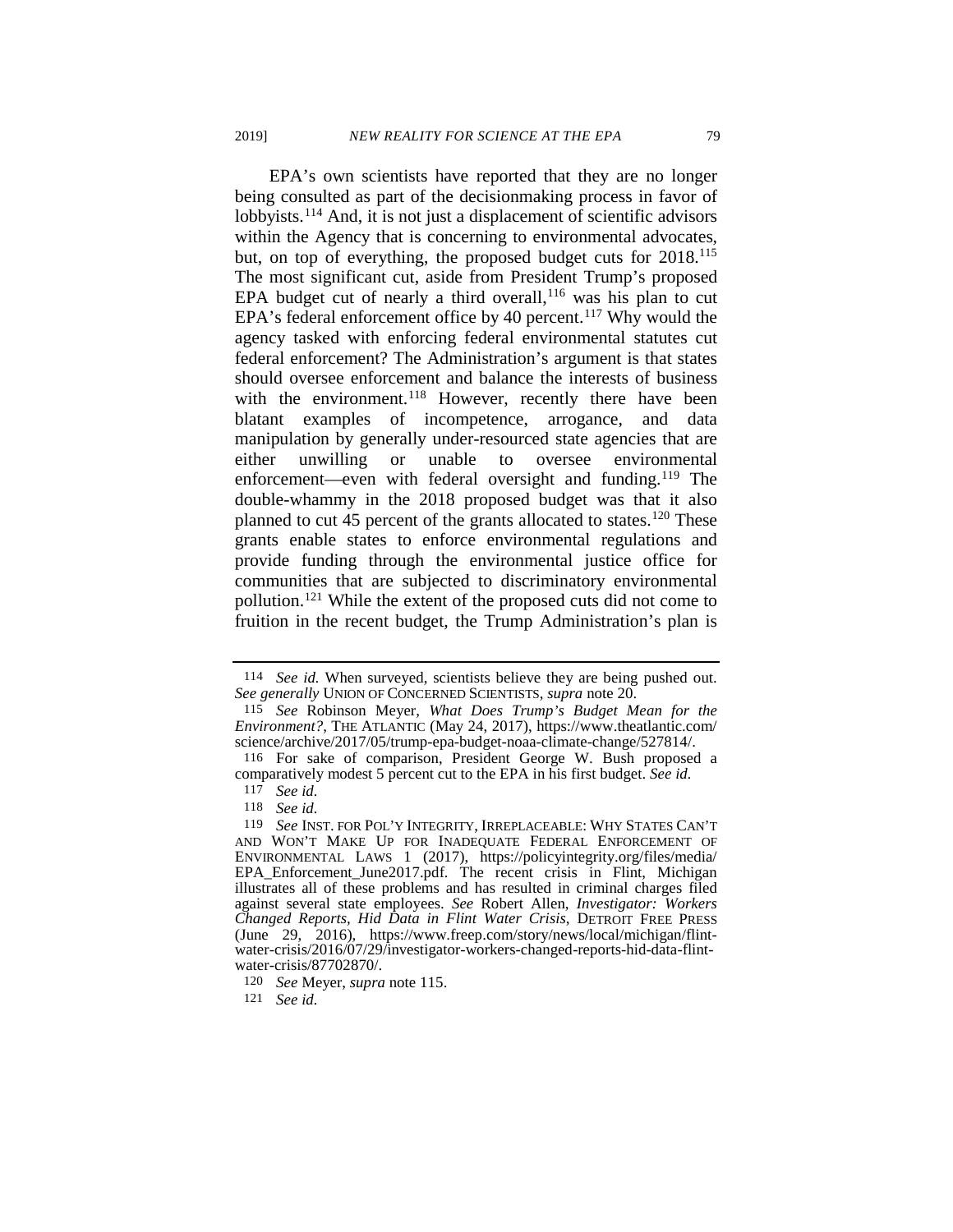clear: less funding, reduced enforcement, fewer scientists, and a return of "power" to the states. This plan does little to address environmental justice issues that continue to be overlooked.

# C. *Case Studies of Recent Failures of the Regulatory System*

There is a strong argument that our current system of federal oversight has failed the communities most at risk.<sup>[122](#page-23-0)</sup> However, there is little evidence that the solution for these communities lies in a more decentralized and underfunded process. Flint, Michigan, is the perfect example of how a state regulatory agency failed its city—even with oversight by EPA.

#### 1. *Flint, Michigan: Data Falsification & Agency Failure*

In October 2015, a local pediatrician and several scientists discovered that residents of the low-income city of Flint, Michigan, were exposed to extraordinarily high levels of lead in their drinking water.[123](#page-23-1) Poverty is endemic in the town, with more than 41 percent of the population living below the poverty level.<sup>124</sup> Additionally, 54 percent of Flint residents are Black or African American.<sup>[125](#page-23-3)</sup> The Flint water crisis was deeply concerning because of how federal and state regulatory agencies mishandled the science, while simultaneously dismissing citizen complaints.<sup>[126](#page-23-4)</sup> In

<span id="page-23-2"></span>124 *2011–2015 American Community Survey 5-Year Estimates*, U.S. CENSUS BUREAU (Dec. 8, 2016), https://factfinder.census.gov/faces/ tableservices/jsf/pages/productview.xhtml?pid=ACS\_16\_5YR\_C17002&pro dType=table.

<span id="page-23-0"></span><sup>122</sup> *See* Vann R. Newkirk II, *The EPA's Failure to Protect People from the Environment*, THE ATLANTIC (Sept. 30, 2016), https://www.theatlantic.com/ politics/archive/2016/09/epa-civil-rights-environmental-justice-report/502427/.

<span id="page-23-1"></span><sup>123</sup> *See* Abby Goodnough, *Flint Weighs Scope of Harm to Children Caused by Lead in Water*, N.Y. TIMES (Jan. 29, 2016), https:// www.nytimes.com/2016/01/30/us/flint-weighs-scope-of-harm-to-childrencaused-by-lead-in-water.html. Lead is a potent neurotoxin, particularly in children. The most concerning impact of lead poisoning in children is the permanent impact on neurological development. *See* Richard L. Canfield et al., *Environmental Lead Exposure and Children's Cognitive Function*, 31(6) RIVISTA ITALIANA DI PEDIATRIA 293 (2005).

<span id="page-23-3"></span><sup>125</sup> *QuickFacts for Flint, Michigan and the United States*, U.S. CENSUS BUREAU, http://www.census.gov/quickfacts/table/PST045215/00 (last visited Aug. 30, 2017).

<span id="page-23-4"></span><sup>126</sup> Jesse Worker & Elizabeth Moses, *Environmental Justice and Democracy Failures at the Heart of Flint's Water Crisis*, WORLD RESOURCES INSTITUTE BLOG (May 10, 2016), http://www.wri.org/blog/ 2016/05/environmental-justice-and-democracy-failures-heart-flints-watercrisis.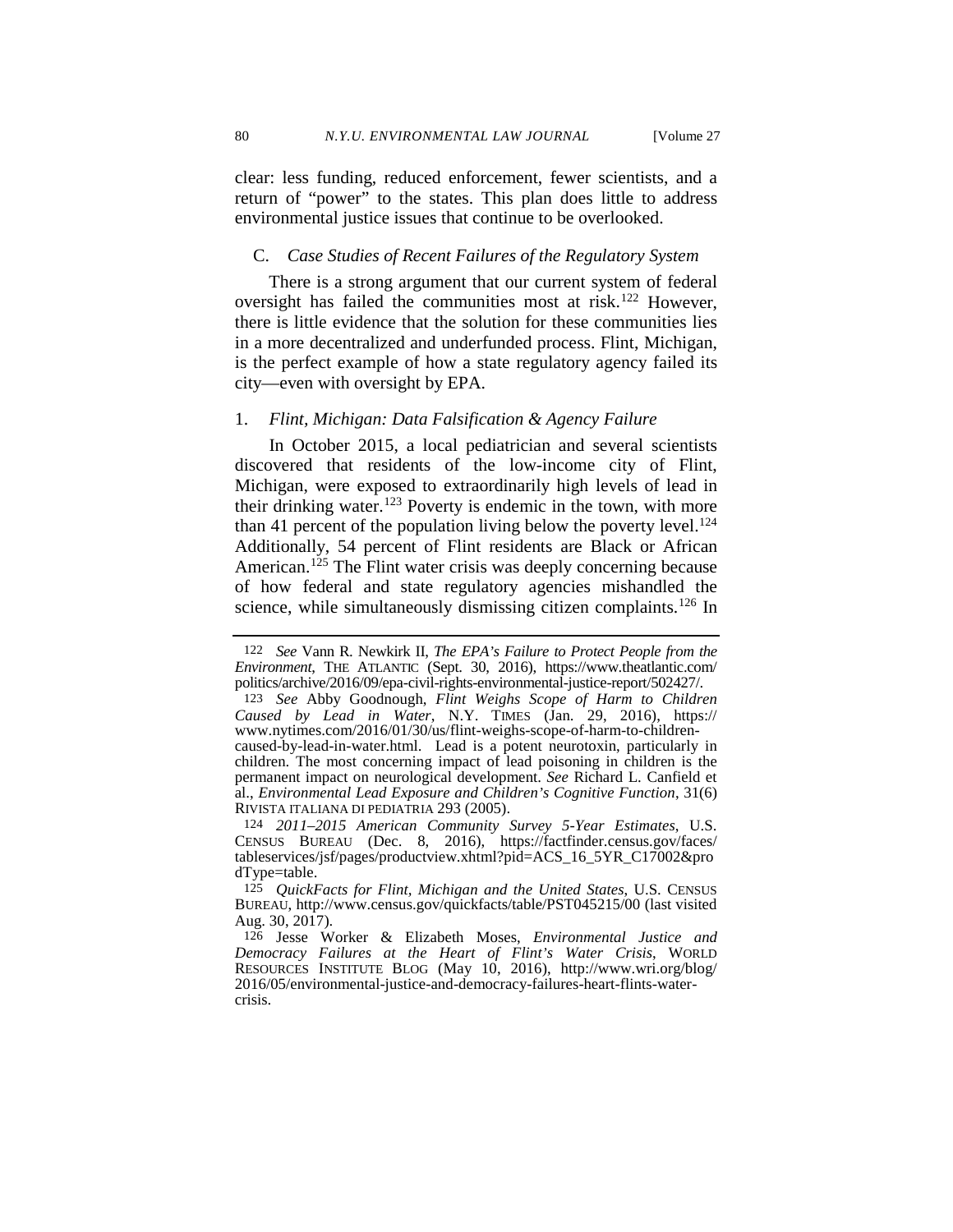fact, a 2015 email from Debbie Balthazar, EPA Region 5 Water Division Branch Chief, read as follows regarding the crisis: "I'm not so sure Flint is the community we want to go out on a limb for." $^{127}$  $^{127}$  $^{127}$ 

There were many underlying causes of the crisis, which the Flint Water Advisory Task Force later identified, along with fortyfour recommendations to remedy the Agency failures that lasted over eighteen months[.128](#page-24-1) The failures most notably included the lack of government accountability and transparency, as well as the state appointment of an Emergency Manager, who did not answer to the local mayor or city council.<sup>[129](#page-24-2)</sup> The Emergency Manager unilaterally decided to draw corrosive water from the Flint River for residential use without employing the legally-mandated corrosion treatments.[130](#page-24-3) This purely economic decision to forgo the protective water treatment caused large amounts of lead to leach from the pipes into the drinking water.<sup>[131](#page-24-4)</sup>

The crisis in Flint illustrates a failure of the government at all levels—local, state, and federal. Because the State of Michigan failed to adequately inform its citizens, and EPA delayed enforcement of the Safe Drinking Water Act<sup>[132](#page-24-5)</sup> and the Lead and Copper Rule  $(LCR)$ ,  $^{133}$  $^{133}$  $^{133}$  the public health of the city fell into a

<span id="page-24-5"></span><span id="page-24-4"></span><span id="page-24-3"></span><span id="page-24-2"></span>132 42 U.S.C. § 300f et seq. (1974). The Safe Drinking Water Act (SDWA) and its 1996 amendments authorized the EPA to establish minimum standards to protect tap water by considering detailed cost and risk assessment, along with "the best available peer-reviewed science" when developing these standards. *Id.*

<span id="page-24-6"></span>133 *See* 40 C.F.R. §§ 141.80–.91 (2012). The goal of the Lead and Copper Rule, promulgated under the SDWA in 1991 and revised in 2007, is to "provide maximum health protection by reducing lead and copper levels at consumers' taps to as close to the [Maximum Contaminant Level Goals] MCLGs as is feasible. To accomplish this goal, the LCR establishes requirements for community water systems (CWSs) and non-transient noncommunity water systems (NTNCWSs) to optimize corrosion control and conduct periodic monitoring." National Primary Drinking Water Regulations for Lead and Copper, 72 Fed. Reg. 57782, 57783 (proposed Oct. 10, 2007) (to be codified at 40 C.F.R. pt. 141–42). *See also* EPA OFFICE OF INSPECTOR GENERAL, MANAGEMENT WEAKNESSES DELAYED RESPONSE TO FLINT WATER CRISIS (JulY 19, 2018), https://www.epa.gov/sites/production/files/2018-

<span id="page-24-1"></span><span id="page-24-0"></span><sup>127</sup> Libby Nelson, *EPA Email: "I'm Not so Sure Flint is the Community We Want to Go Out on a Limb For"*, VOX.COM (Mar. 15, 2016), https:// www.vox.com/2016/3/15/11239438/flint-epa.

<sup>128</sup> *See id*.

<sup>129</sup> *See* FLINT WATER ADVISORY TASK FORCE, *supra* note [15,](#page-4-6) at 38.

<sup>130</sup> *See id.* at 40.

<sup>131</sup> *See id.*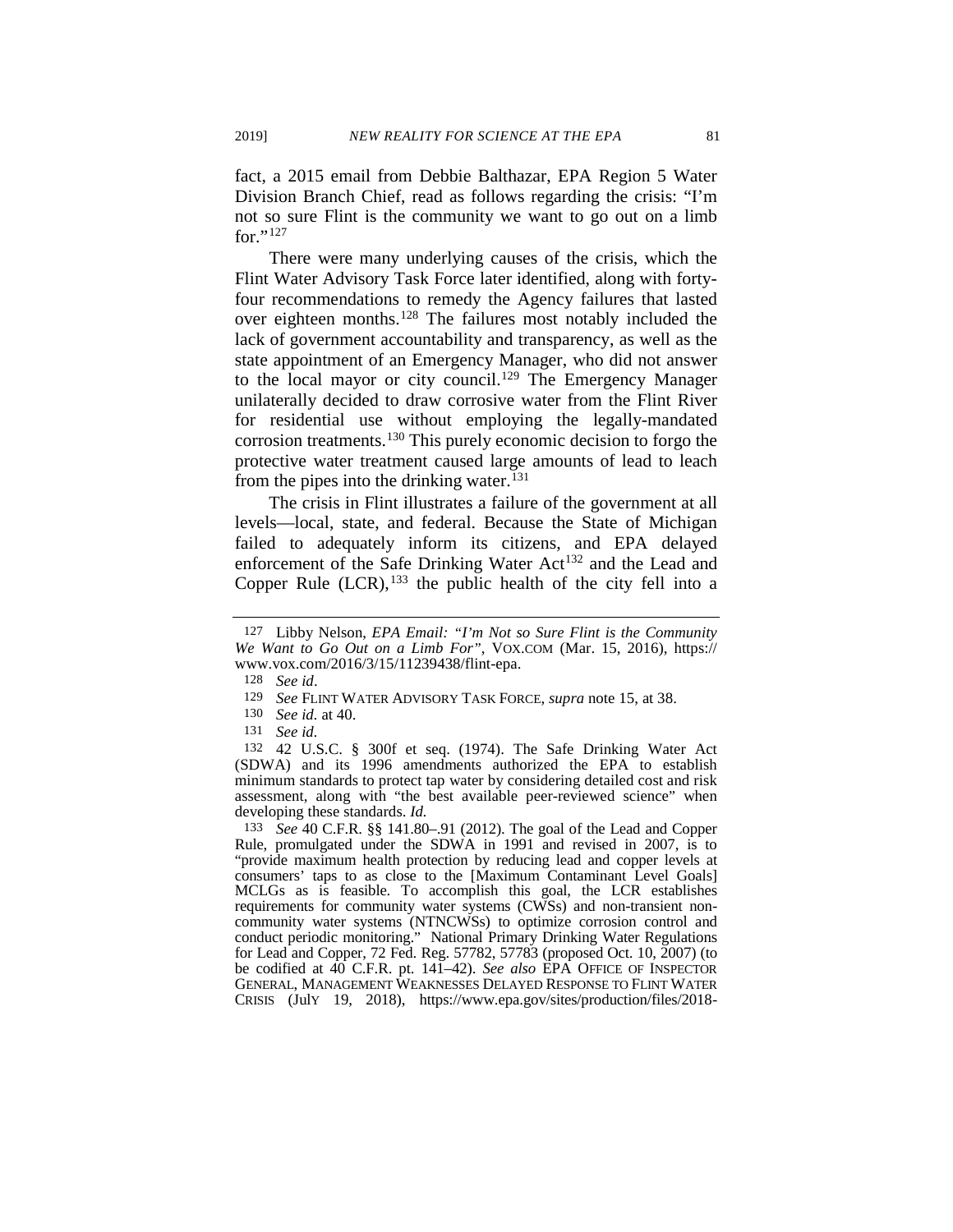calamitous situation.[134](#page-25-0) The Final Report issued by the Flint Water Advisory Task Force<sup>[135](#page-25-1)</sup> in October 2016 concluded that although there were failures at multiple levels, MDEQ, the state's environmental agency, was primarily responsible for the water crisis.[136](#page-25-2) The Task Force found that MDEQ failed because of its culture of apathy, misinterpretation of the LCR, and mishandling of the science in the following ways:

- MDEQ, specifically its Office of Drinking Water and Municipal Assistance (ODWMA), suffers from cultural shortcomings that prevent it from adequately serving and protecting the public health of Michigan residents.
- MDEQ misinterpreted the LCR and misapplied its requirements. As a result, lead-in-water levels were under-reported and many residents' exposure to high lead levels was prolonged for months. Specifically:
	- o MDEQ's misinterpretation of the LCR and lack of due caution resulted in the decision not to require corrosion control upon the switch to the Flint River, but rather, to begin two consecutive sixmonth water quality monitoring periods.
	- o MDEQ failed to promptly require corrosion control even after the initial six-month monitoring period results were received and ninetieth percentile lead sampling results were at six ppb, which disqualified Flint from being exempted from required corrosion control treatment—even under MDEQ's flawed interpretation.
	- o MDEQ's guidance to Flint on LCR compliance sampling techniques (calling for preflushing, use of small-mouthed bottles, etc.), while perhaps technically permissible, was not designed to detect risks to public health. MDEQ failed to take adequate steps to correct Flint water operations staff's inaccurate LCR sampling.
	- o MDEQ ODWMA advised Flint Utilities

<span id="page-25-0"></span><sup>07/</sup>documents/\_epaoig\_20180719-18-p-0221\_glance.pdf.

<sup>134</sup> *See* FLINT WATER ADVISORY TASK FORCE*, supra* note [15,](#page-4-6) at 23.

<sup>135</sup> The Flint Water Advisory Task Force was commissioned by the state

<span id="page-25-2"></span><span id="page-25-1"></span>of Michigan—specifically by the Office of Governor Rick Snyder. *See id.*  136 *See id.* at 28.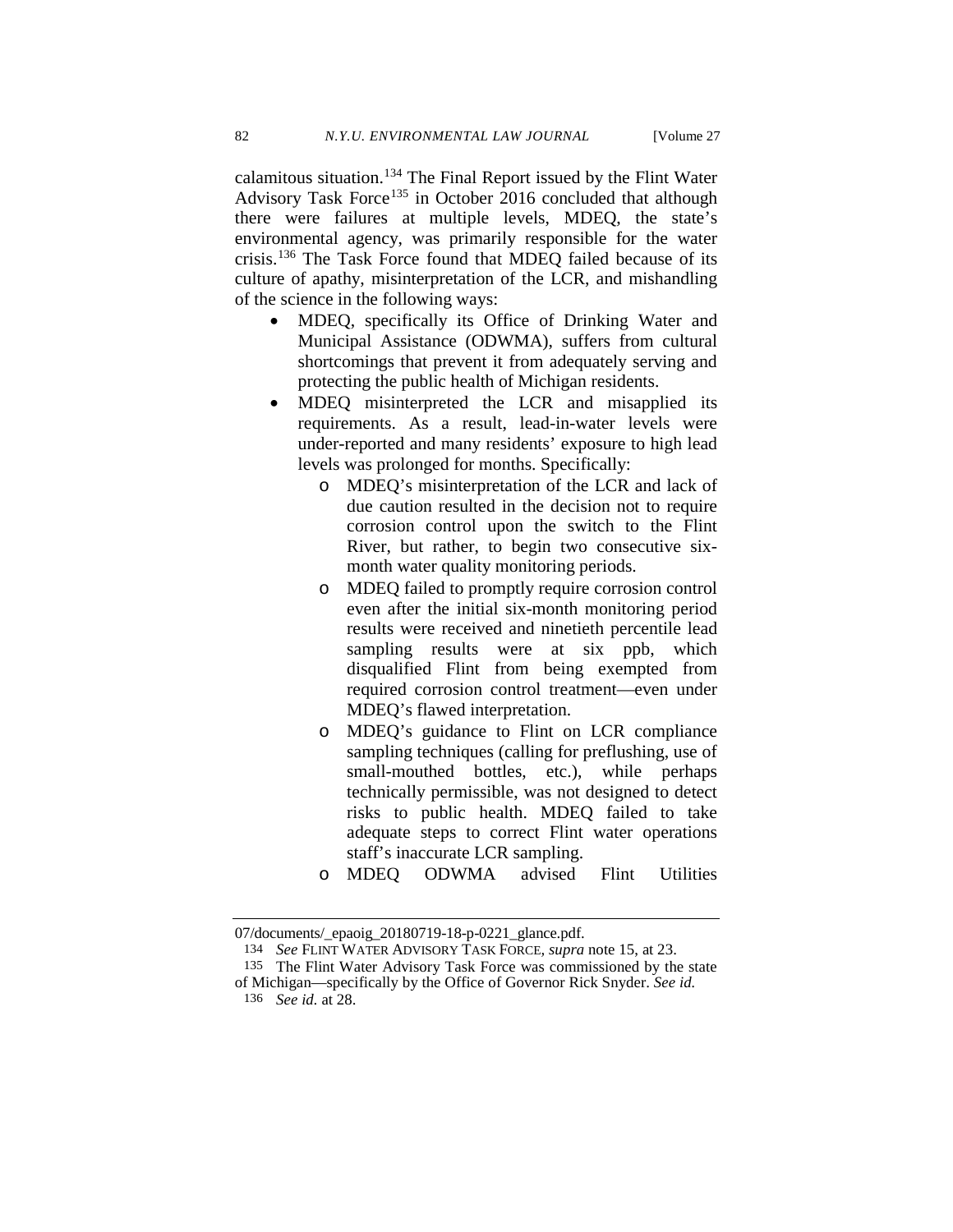Department personnel to make sure that the rest of the water samples in the second six-month monitoring period were clean, since the samples they had already submitted exceeded EPA's action level for lead.

o MDEQ conveniently, and without adequate investigation, excluded one of the highest data points for purposes of determining whether Flint sampling results exceeded EPA's action level.<sup>[137](#page-26-0)</sup>

In an even more blunt assessment, the Task Force concluded its report of the state's performance by stating, "MDEQ caused this crisis to happen. Moreover, when confronted with evidence of failures, MDEQ responded publicly through formal communications with a degree of intransigence and belligerence that has no place in government."[138](#page-26-1) The Task Force subsequently made numerous recommendations including providing more training, increasing transparency, improving community engagement, using subject matter experts, and strengthening the enforcement of federal environmental laws at the state level.<sup>139</sup> The conclusions of the Task Force paint a rather grim reality: states are often ill-equipped to handle environmental enforcement matters for a variety of reasons. The state agency's complete disregard for the vulnerable population at risk in Flint and lack of scientific integrity highlight that the current political push to relinquish control of environmental matters to the states with little to no federal oversight is misguided and frightening.

The lack of sensitivity to low-income populations who are disproportionately affected by cost-cutting decisions and the resulting environmental harm is certainly not isolated to this recent crisis. It has been going on for years in Appalachia as coal companies continue to engage in mountaintop removal mining. Even though scientific evidence has found damage to the nearby ecosystem and watersheds, as well as an increased incidence of illness in nearby populations, coal companies and elected officials continue to make promises "to bring back coal jobs," pitting the economy and the livelihood of many locals against the

<sup>137</sup> *See id.* at 28–29.

<span id="page-26-2"></span><span id="page-26-1"></span><span id="page-26-0"></span><sup>138</sup> *See id*. at 29.

<sup>139</sup> *See id.* at 30.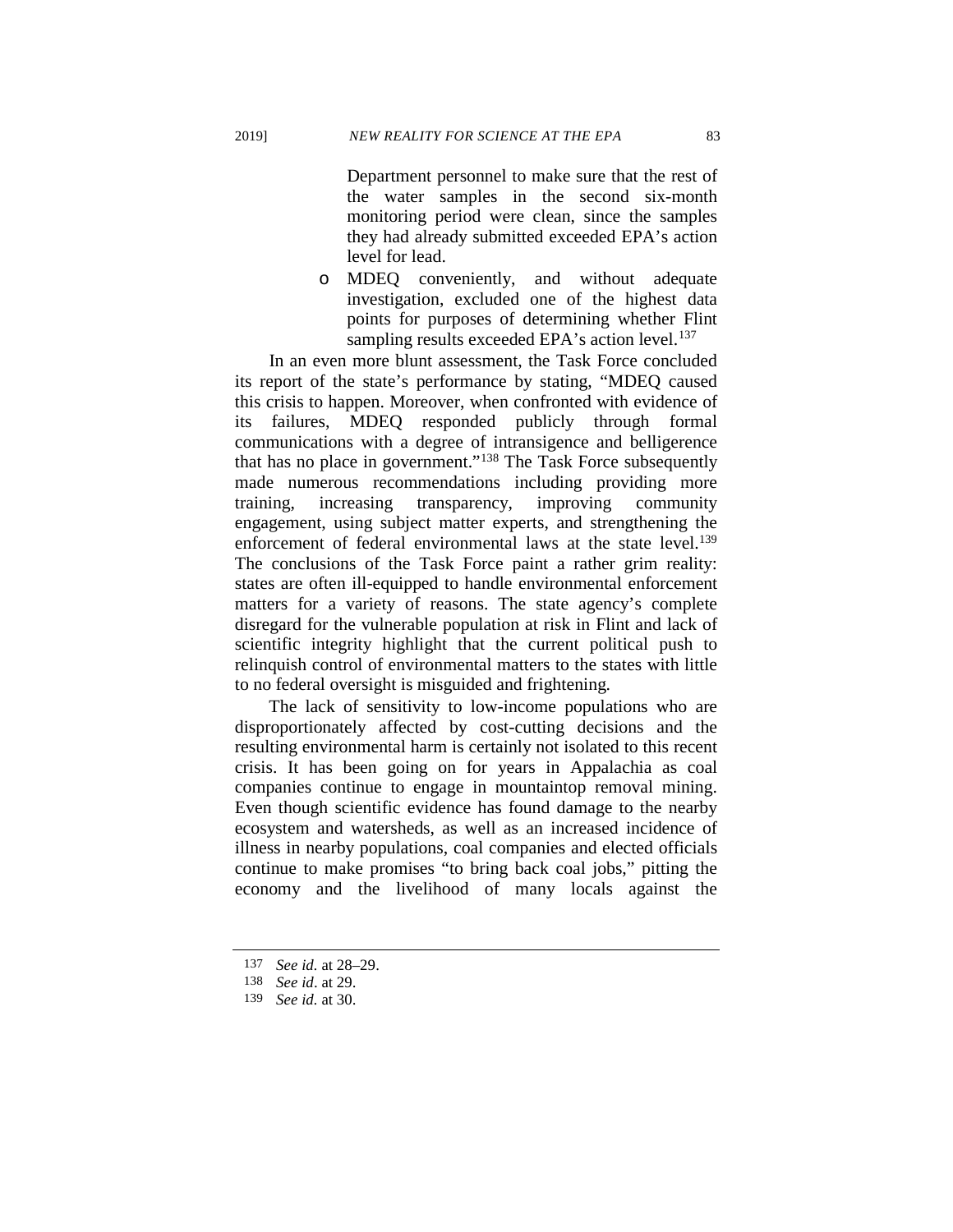environment.<sup>[140](#page-27-0)</sup>

# 2. *Coal Mining: The Economy and Scientific Uncertainty*

Tennessee resident, Paloma Galindo, is familiar with how strip mining affected her community.<sup>[141](#page-27-1)</sup> The area, once home to a lush forest, now is a dull, "reclaimed" strip mining site, full of sand, black tar, and crumbling rocks:  $142$ 

It looks like it's back to its original shape, but it acts like a big sponge," she said of the hillside, which was reconstructed out of rubble after part of the mountain was blasted away to get at its coal seams. "It's all broken rock slapped on there and compacted with no hydrological system, so it will soak up water, and five years down the line you'll get massive landslides. Then the mining company will have already bonded out so the cost will fall on the taxpayers.<sup>[143](#page-27-3)</sup>

<span id="page-27-6"></span>This site is one of over five hundred Appalachian mountains which have been removed, creating a vast range of bald, uneven mountain shapes, a result of clearcutting and blasting through mountaintops to rip out coal seams.<sup>[144](#page-27-4)</sup> To many in the country, coal is still viewed as one of the primary sources of cheap energy and to those in Appalachia, "a core value,"[145](#page-27-5) but the documented impacts of mountaintop mining removal on nearby communities, often dismissed by politicians supported by the coal lobby, is

<span id="page-27-0"></span><sup>140</sup> Laura Ruhl et al., *Survey of the Potential Environmental and Health Impacts in the Immediate Aftermath of the Coal Ash Spill in Kingston, Tennessee*, 42 ENVTL. SCI. TECH. 6326, 6330–6331 (2009) (discussing the effects of coal mining on human health and local ecosystem). Specifically, a 2016 Duke University study of coal ash ponds in the United States found systematic leaking from coal ash ponds into groundwater and surfacewater. *See* Jennifer Harkness et al., *Evidence for Coal Ash Ponds Leaking in the Southeastern United States*, 50 ENVTL. SCI. TECH. 6583, 6583–91 (2016).

<span id="page-27-1"></span><sup>141</sup> Kari Lyderson, *Mountaintop Removal Meets Fresh Resistance in Tennessee*, THE NEW STANDARD (Nov. 15, 2005), http://newstandardnews.net/ content/index.cfm/items/2599.

<sup>142</sup> *See id.*

<sup>143</sup> *See id.*

<span id="page-27-4"></span><span id="page-27-3"></span><span id="page-27-2"></span><sup>144</sup> *See id;* Lisa Friedman & Brad Plumer, *Coal Mining Health Study is Halted by Interior Department*, N.Y. TIMES (Aug. 22, 2017), https://www.nytimes.com/2017/08/21/climate/coal-mining-health-study-ishalted-by-interior-department.html.

<span id="page-27-5"></span><sup>145</sup> *See* Ken Silverstein, *Coal is Not a Commodity. It's a Core Value to Appalachian Communities*, FORBES (Oct. 21, 2018), https://www.forbes.com/ sites/kensilverstein/2018/10/21/coal-is-not-a-commodity-its-a-core-value-toappalachian-communities/#249c35882731.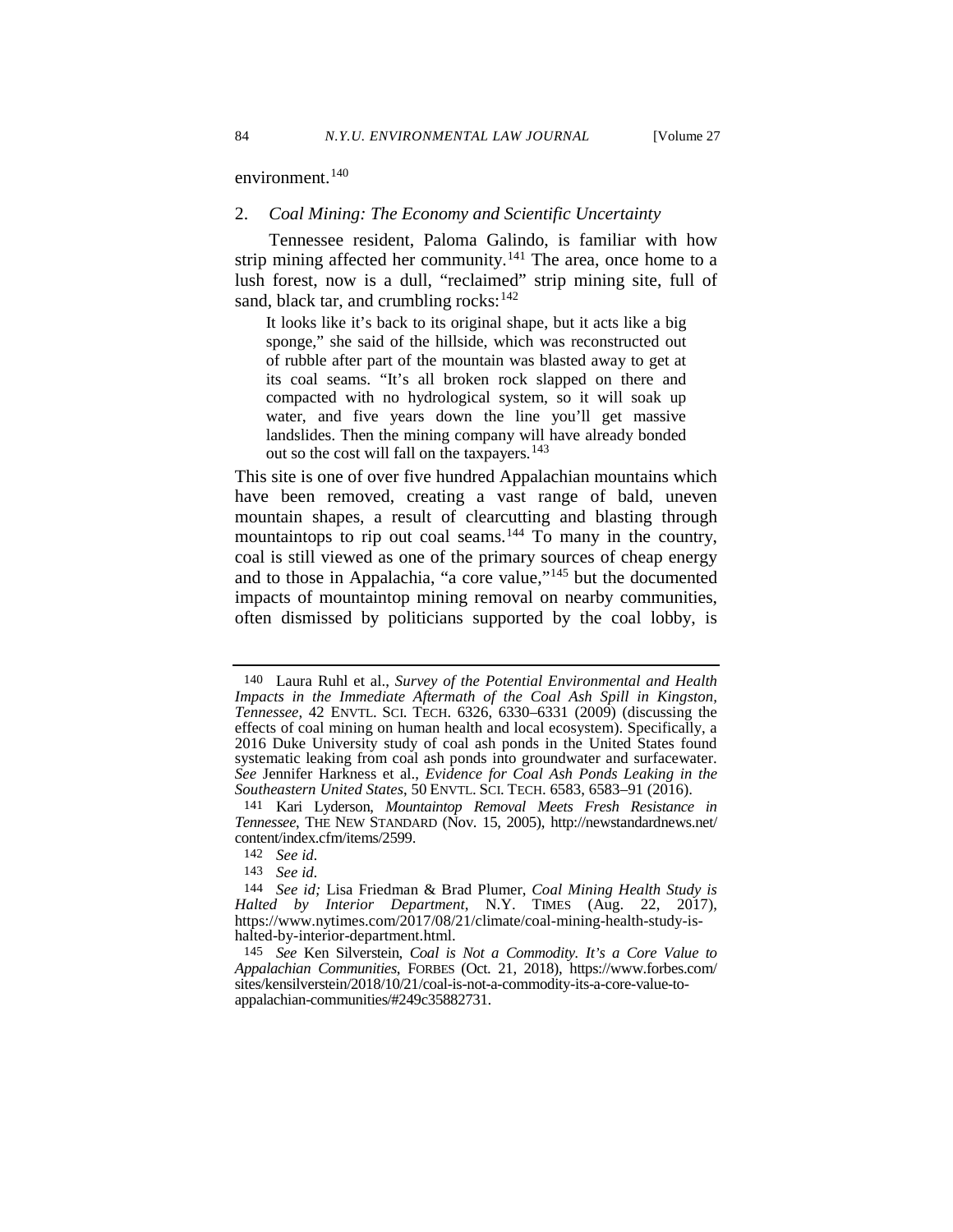profound.[146](#page-28-0) The severe alteration in topography results in unstable landscapes and known dumping of rubble into nearby streambeds.<sup>[147](#page-28-1)</sup>

These drastic landscape changes have forced small, often poverty-stricken, communities in the area to endure increased flooding, live near coal slurry impoundments, drink contaminated water,<sup>[148](#page-28-2)</sup> and breathe dust-laden air,<sup>[149](#page-28-3)</sup> resulting in comparatively higher rates of cancer than their neighbors.<sup>[150](#page-28-4)</sup> In 2010, a review published in Science Magazine concluded that the counties near the mountaintop removal mining had increased mortality rates, as well as an increased incidence of kidney disease and lung cancer.[151](#page-28-5) The authors concluded that despite the "preponderance of scientific evidence that impacts are pervasive and irreversible," mining permits were still being issued and mining regulations were inadequate.[152](#page-28-6) Further, the scientists urged halting the issuance of permits until a rigorous peer review of the approved mining methods demonstrated that these methods actually remedy the problem.[153](#page-28-7) Bottom line, the message from the scientists was loud and clear: "Regulators should no longer ignore science.["154](#page-28-8)

Fast forward seven years to the Trump Administration's push for "coal jobs."[155](#page-28-9) On the heels of a repeal of the Stream Protection

<span id="page-28-2"></span>148 *See* Renee Cho, *Mountaintop Removal: Laying Waste to Streams and Forests*, EARTH INST. STATE OF THE PLANET (Aug. 11, 2011), https://blogs.ei.columbia.edu/2011/08/11/mountaintop-removal-laying-

waste-to-streams-and-forests; see also Neil Gormley, The Poverty of *Mountaintop Removal Mining*, EARTHJUSTICE (Jan. 3, 2013), https://<br>earthjustice.org/blog/2013-january/the-poverty-of-mountaintop-removal-

<span id="page-28-3"></span>mining. Water is contaminated with heavy metals such as selenium and manganese. *See* Cho, *supra*.

149 *See* Friedman & Plumer, *supra* note [144.](#page-27-6)

150 *See id.*

<span id="page-28-0"></span><sup>146</sup> *Community Impacts of Mountaintop Removal*, APPALACHIAN VOICES, http://appvoices.org/end-mountaintop-removal/community/ (last visited Aug. 23, 2017).

<span id="page-28-1"></span><sup>147</sup> *See id.*; *see also* John McQuaid, *Mountaintop Mining Legacy: Destroying Appalachia's Streams*, YALE ENV'T 360 (July 20, 2009), https://e360.yale.edu/features/mountaintop\_mining\_legacy\_destroying\_appal achian\_streams.

<span id="page-28-6"></span><span id="page-28-5"></span><span id="page-28-4"></span><sup>151</sup> *See* M.A. Palmer et al., *Mountaintop Mining Consequences*, 327 SCI. 148 (Jan. 2010), http://science.sciencemag.org/content/sci/327/5962/148. full.pdf.

<sup>152</sup> *Id*. at 149.

<span id="page-28-7"></span><sup>153</sup> *See id.*

<span id="page-28-8"></span><sup>154</sup> *See id.*

<span id="page-28-9"></span><sup>155</sup> Hiroko Tabuchi, *Coal Mining Jobs Trump Would Bring Back No*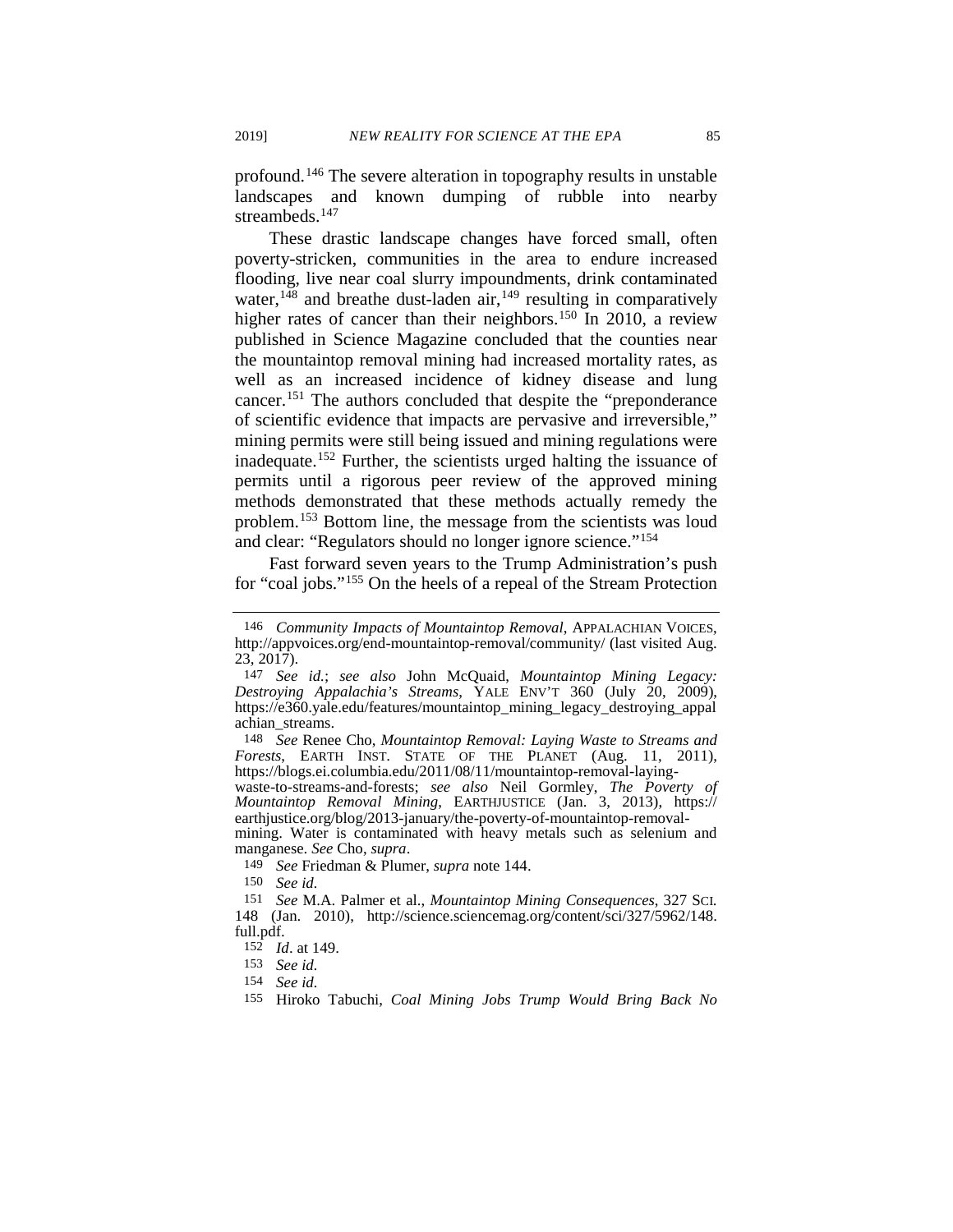Rule, a regulation meant to specifically address the effects of mountaintop removal mining, President Trump's Department of Interior issued a letter<sup>[156](#page-29-0)</sup> directing the National Academies of Sciences, Engineering, and Medicine<sup>[157](#page-29-1)</sup> to "cease all work" on a study of mountaintop removal mining on environmental and human health due to an "agency-wide budget review."<sup>[158](#page-29-2)</sup> This decision was both criticized and praised—depending on political affiliation. Representative Raul M. Grijalva, the ranking Democrat on the House Committee on Natural Resources, remarked that "[s]topping this study is a ploy to stop science in its tracks and keep the public in the dark about health risks as a favor to the mining industry, pure and simple."<sup>159</sup> The National Mining Association, however, agreed with the decision to halt the study, citing to a recent scientific study noting that there was no conclusive evidence connecting mountaintop mining with adverse health effects and that studies on mountaintop mining failed to account for extraneous health and lifestyle effects.[160](#page-29-4) Of course, that was only part of what the study concluded. While the study pointed out inconsistent associations between mining and a variety of health effects, the scientists also concluded that there is a "critical need for studies that employ direct methods for assessing individual exposure levels tied to health effects, including early

*Longer Exist*, N.Y. TIMES (Mar. 29, 2017), https://www.nytimes.com/ 2017/03/29/business/coal-jobs-trump-appalachia.html.

<span id="page-29-0"></span><sup>156</sup> *See* Letter from Glenda H. Owens, Acting Director of the Dept. of the Interior, to Elizabeth A. Eide, Senior Board Director, The National Academies of Sciences, Engineering, and Medicine (Aug. 18, 2017), http://i2.cdn.turner.com/cnn/2017/images/08/22/nas.letter.pdf.

<span id="page-29-1"></span><sup>157</sup> The National Academies of Sciences, Engineering, and Medicine describe themselves as follows:

The National Academies are private, nonprofit institutions that provide independent, objective analysis and advice to the nation and conduct other activities to solve complex problems and inform public policy decisions related to science, technology, and medicine. The Academies operate under an 1863 congressional charter to the National Academy of Sciences, signed by President Lincoln.

*About Us*, THE NAT'L ACAD. OF SCI., ENGINEERING, AND MED., http://nationalacademies.org/hmd/About-HMD.aspx (last visited Nov. 20, 2018).

<sup>158</sup> Friedman & Plumer, *supra* note [144.](#page-27-6)

<sup>159</sup> *Id*.

<span id="page-29-4"></span><span id="page-29-3"></span><span id="page-29-2"></span><sup>160</sup> *See* Abee L. Boyles et al., *Systematic Review of Community Health Impacts of Mountaintop Removal Mining*, 107 ENV'T INT'L 172 (Oct. 2017).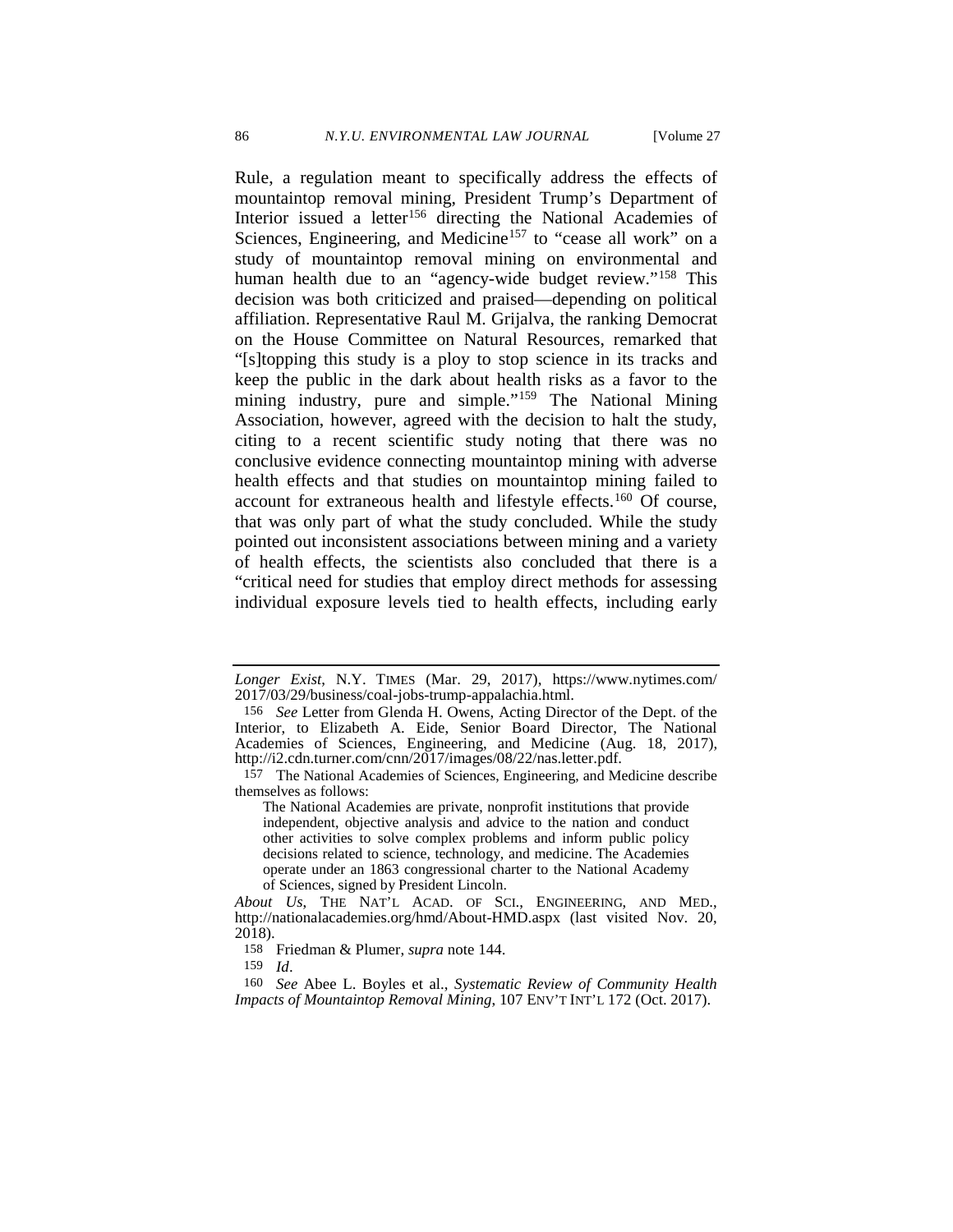indicators of impacts such as cardiopulmonary function tests."[161](#page-30-0)

The differing interpretations of how to deal with scientific uncertainty is telling. Scientists understand uncertainty as a measure of how well something is known, whereas members of the general public view uncertainty as the unknowable[.162](#page-30-1) By the nature of their work, scientists will always represent the limitations of a study or a collective body of work for purposes of transparency and as a measure for scientific progress.[163](#page-30-2) Therein lies the difference between uncertainty in the scientific world and uncertainty as the general public sees it. We see this juxtaposition play out when discussing climate change.<sup>[164](#page-30-3)</sup> Climate change skeptics link uncertainty with not knowing enough to act, or worse, not knowing anything.<sup>[165](#page-30-4)</sup> Yet, scientists overwhelmingly agree that there is an undeniable causal link between the burning of fossil fuels and forest clearing to the concentration of  $CO<sub>2</sub>$  in the atmosphere.<sup>[166](#page-30-5)</sup> Now, more than ever, there is a push by certain politicians to use scientific uncertainty as a reason not to act.<sup>167</sup> Thus, rather than using uncertainty as a reason to gather more scientific information, or using the best available information, politicians use any degree of uncertainty as an excuse to do nothing.

Certainly, the removal of scientists from key advisory and oversight positions, combined with the proposed budgetary cuts will only serve to exacerbate this illogical reasoning. Without this necessary oversight, administrative agencies may not utilize scientific data appropriately in the decisionmaking process, even when dealing with a high profile environmental justice issue like the construction of the Dakota Access Pipeline. Despite recent attempts by the Trump Administration to expedite the

<sup>161</sup> *See id.*

<span id="page-30-1"></span><span id="page-30-0"></span><sup>162</sup> *Certainty vs. Uncertainty: Understanding Scientific Terms About Climate Change*, UNION OF CONCERNED SCIENTISTS, http://www.ucsusa.org/ global\_warming/science\_and\_impacts/science/certainty-vs-uncertainty.html (last visited Nov. 20, 2018).

<span id="page-30-2"></span><sup>163</sup> *See id.*

<sup>164</sup> *See id.*

<sup>165</sup> *See id.*

<sup>166</sup> *See id.*

<span id="page-30-6"></span><span id="page-30-5"></span><span id="page-30-4"></span><span id="page-30-3"></span><sup>167</sup> Richard Pancost & Stephan Lewandowsky, *Climate Uncertainty No Excuse for Inaction*, SCI. AM. (Oct. 17, 2014), https:// www.scientificamerican.com/article/climate-uncertainty-no-excuse-forinaction/.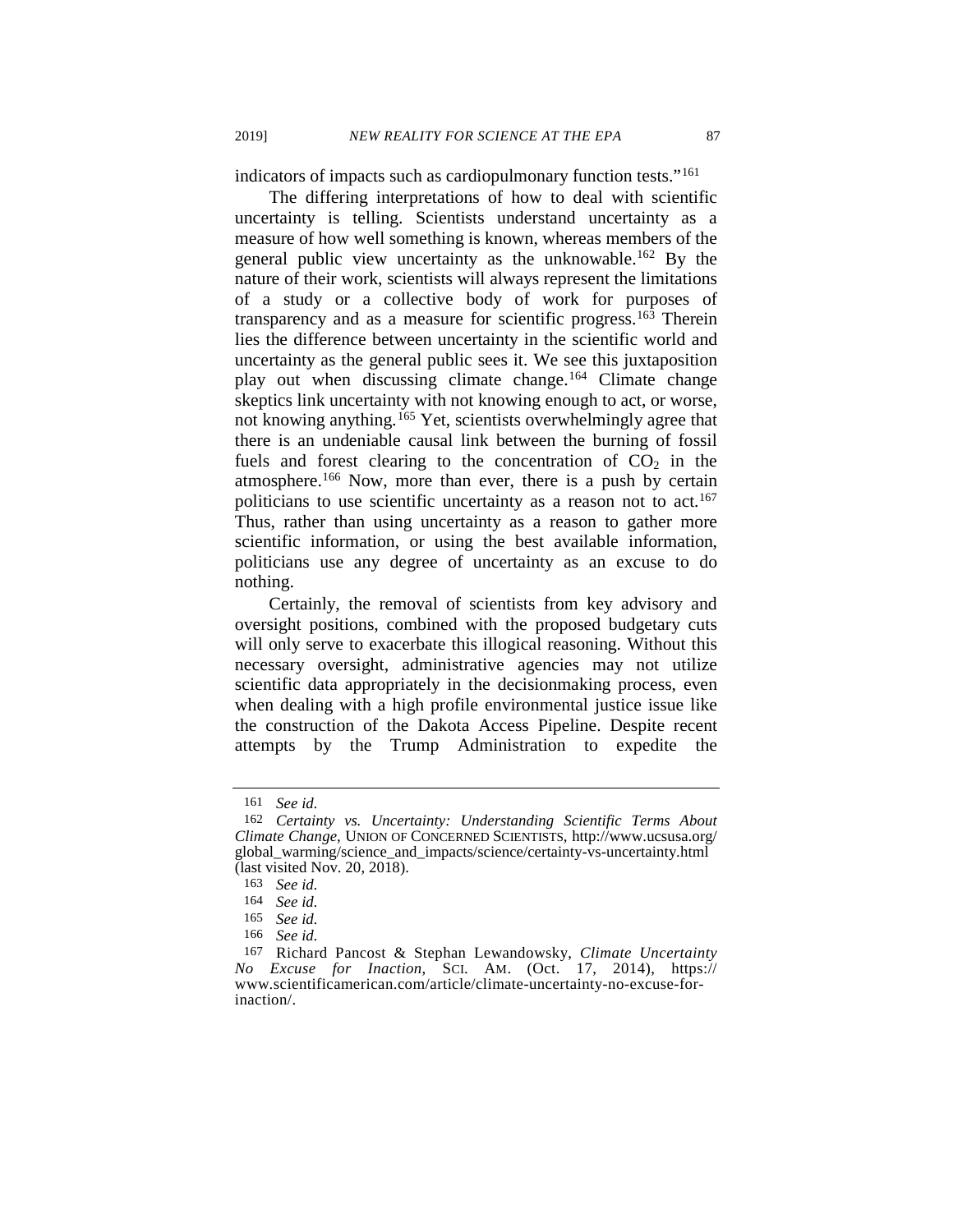construction, the judiciary is still considering whether to halt the pipeline that is now delivering oil based on an incomplete analysis of environmental impacts, which could serve as a check on the executive branch.<sup>[168](#page-31-0)</sup>

# 3. *The Dakota Access Pipeline: Statistical Game Playing*

Administrative failures to utilize the best science and data at a federal level lead to public distrust of the government's ability to safeguard its citizens. This public distrust was evident in the recent protests of the construction of the Dakota Access Pipeline (DAPL), a \$3.8 billion dollar pipeline, the construction of which is set to cross the Missouri River, just a half mile upstream of the Standing Rock Reservation.<sup>169</sup> The pipeline, currently being constructed by Texas-based Energy Transfer Partners,[170](#page-31-2) is expected to transport over half a million barrels of oil per day.[171](#page-31-3) The Sioux Nation sued the Army Corps of Engineers (Corps), arguing that this construction violates treaty rights, places sacred areas at risk, and threatens the Sioux's access to safe drinking water.<sup>[172](#page-31-4)</sup> Although

172 *See* Rebecca Hersher, *Key Moments in the Dakota Access Pipeline*

<span id="page-31-5"></span><span id="page-31-0"></span><sup>168</sup> *See* Stephanie Keith, *Out of Spotlight, Tribes Keep Fighting Dakota Access Pipeline*, REUTERS (Aug. 2, 2018), https://www.reuters.com/article/us- south-dakota-native-americans/out-of-spotlight-tribes-keep-fighting-dakotasouth-dakota-native-americans/out-of-spotlight-tribes-keep-fighting-dakota-<br>pipeline-idUSKBN1KN1HT. As of August 2018, the Army Corps of Engineers released a cursory memorandum stating that it had not found "significant new circumstance[s] or information relevant to environmental concerns." Timothy Cama, *Trump Admin Rejects Environmental Concerns over Dakota Access Pipeline*, THE HILL (Aug. 31, 2018), https://thehill.com/ policy/energy-environment/404633-trump-admin-rejects-environmentalconcerns-over-dakota-access.

<span id="page-31-1"></span><sup>169</sup> *See* Wes Enzinna, *Arrests and Anxiety at Standing Rock as Trump Pushes DAPL Ahead*, MOTHERJONES (Feb. 2, 2017), https://www. motherjones.com/environment/2017/02/dakota-access-pipeline-standing- rock-trump (describing the location of the pipeline relative to the Standing Rock Reservation); *see also* Merrit Kennedy, *Crude Oil Begins Flowing Through Controversial Dakota Access Pipeline*, NPR (June 1, 2017), https://www.npr.org/sections/thetwo-way/2017/06/01/531097758/crude-oilbegins-to-flow-through-controversial-dakota-access-pipeline (describing the cost of the pipeline and its location relative to the Missouri River).

<span id="page-31-2"></span><sup>170</sup> *See* Justin Worland, *What to Know About the Dakota Access Pipeline Protests*, TIME (Oct. 28, 2016), http://www.time.com/4548566/Dakotaaccess-pipeline-standing-rock-sioux/. As of October 2016, President Trump owned stock in Energy Transfer Partners. *See id.*

<span id="page-31-4"></span><span id="page-31-3"></span><sup>171</sup> *See* Devashree Saha, *Five Things to Know About the North Dakota Access Pipeline Debate*, BROOKINGS (Sept. 14, 2016), https://www. brookings.edu/blog/the-avenue/2016/09/14/five-things-to-know-about-thenorth-dakota-access-pipeline-debate.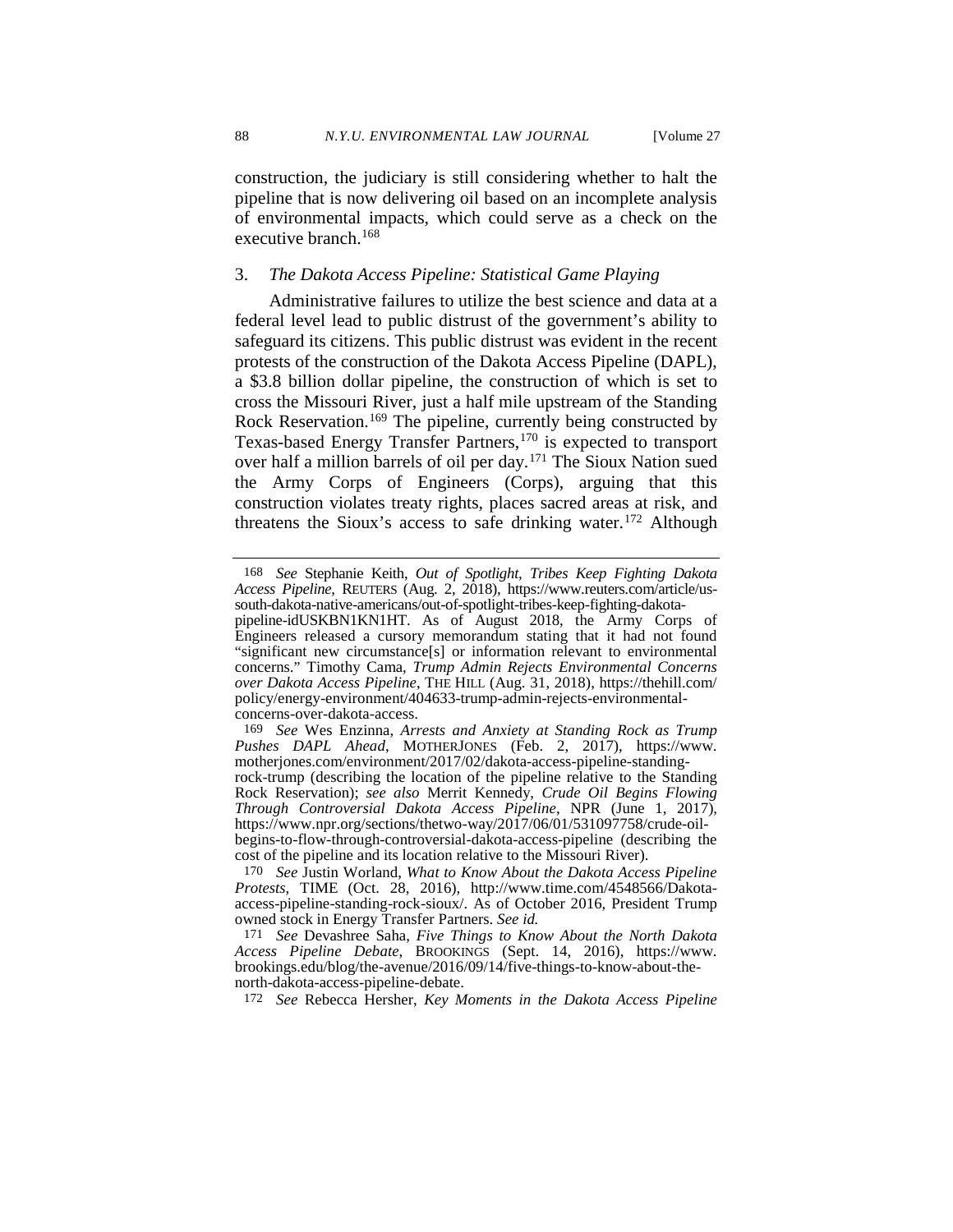Executive Order 12,898 directs federal agencies, like the Corps, to use population data "to determine whether their programs, policies, and activities have disproportionately high and adverse human health or environmental effects on minority populations and lowincome populations,"[173](#page-32-1) the Sioux have argued that the Corps failed to do so in its analysis.

<span id="page-32-0"></span>Prior to the construction of the pipeline, EPA communicated concerns to the Corps regarding its use of large-scale statistics to avoid environmental justice considerations associated with the Sioux reservation. Specifically, the Corps utilized arguably improper statistics by delineating a .5-mile area around the pipeline as the "affected" area, effectively excluding the entire reservation which was located .55 miles downstream, just 80 yards beyond the boundary of the assessment.[174](#page-32-2) As a result, the Corps was able to avoid addressing environmental justice issues associated with the Sioux. The Corps concluded that "there would be no direct or indirect impacts to Tribal lands, members, or protected cultural resources" and issued a Finding of No Significant Impact  $(FONSI)$ .<sup>[175](#page-32-3)</sup> In response, the Sioux Nation argued that the Corps had limited or "gerrymandered" its geographic focus to avoid any environmental justice analysis that would include the tribe.<sup>[176](#page-32-4)</sup> The Obama Administration agreed with the Sioux and required the Corps to complete an Environmental Impact Statement (EIS) review.<sup>[177](#page-32-5)</sup> However, the Trump Administration changed the course of the review on January 24, 2017, by issuing a Presidential Memorandum which directed the

Fight, NPR (Feb. 22, 2017), https://www.npr.org/sections/thetwo-way/2017/ 02/22/514988040/key-moments-in-the-dakota-access-pipeline-fight.

<span id="page-32-1"></span><sup>173</sup> Federal Actions to Address Environmental Justice in Minority Populations and Low-income Populations, 59 Fed. Reg. 7629, 7631 (Feb. 16, 1994).

<span id="page-32-2"></span><sup>174</sup> *See* Memorandum in Support of Partial Summary Judgment at 29, Standing Rock Sioux Tribe v. U.S. Army Corps of Engineers, No. 1:16-cv-1534-JEB (D.D.C. Feb. 14, 2016).

<span id="page-32-3"></span><sup>175</sup> U.S. ARMY CORPS OF ENGINEERS, DAKOTA ACCESS PIPELINE ENVIRONMENTAL ASSESSMENT 86 (July 2016), https://cdm16021.contentdm. oclc.org/digital/collection/p16021coll7/id/2801.

<span id="page-32-4"></span><sup>176</sup> Memorandum in Support of Partial Summary Judgment, *supra* note [174,](#page-32-0) at 28.

<span id="page-32-5"></span><sup>177</sup> *See Obama Administration Orders Environmental Review of Dakota Access Pipeline Easement*, SIERRA CLUB FOUND. (Dec. 12, 2016), https://www.sierraclubfoundation.org/blog/obama-administration-ordersenvironmental-review-dakota-access-pipeline-easement.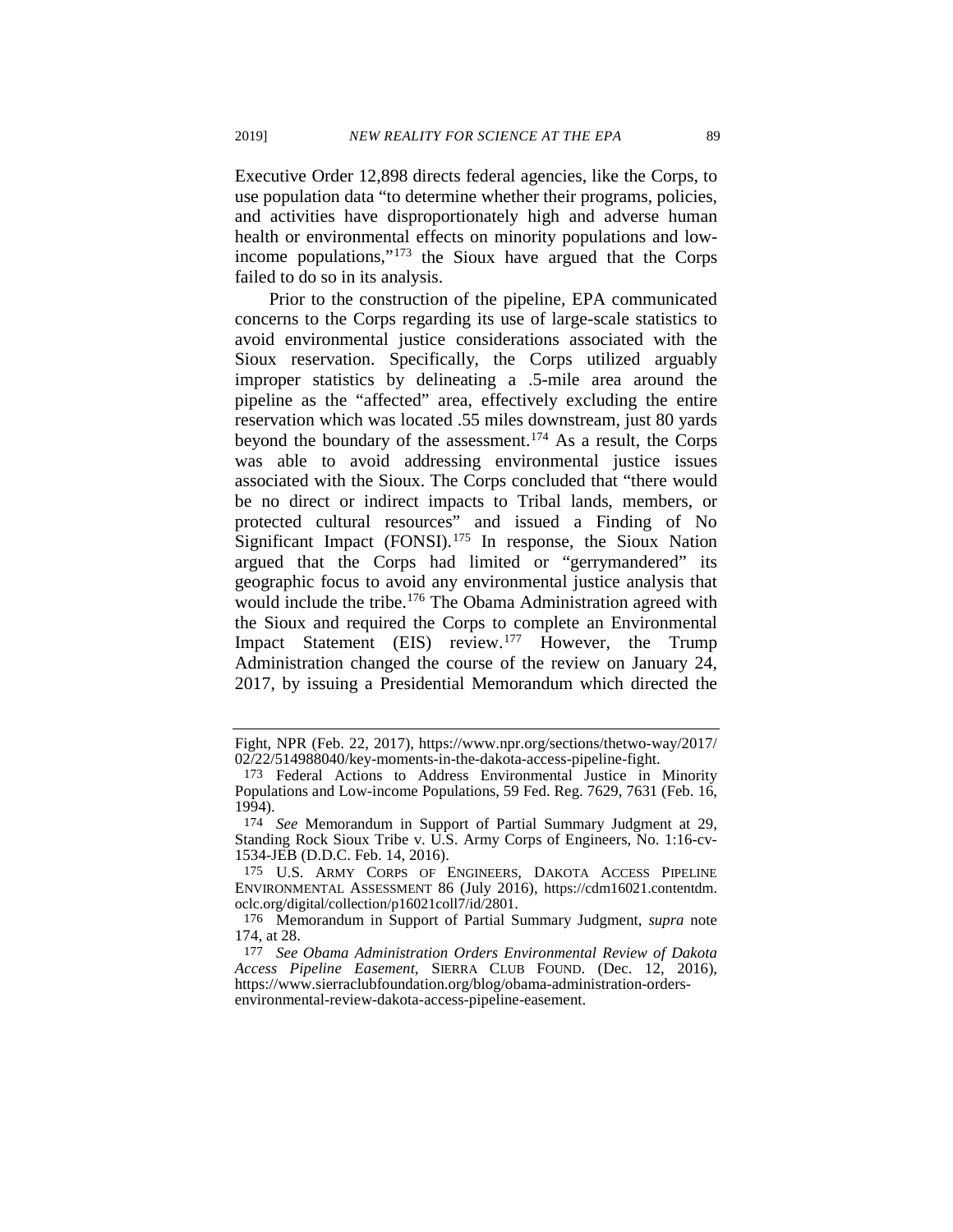Corps to "take all actions necessary and appropriate to . . . review and approve in an expedited manner, to the extent permitted by law and as warranted, and with such conditions as are necessary or appropriate, requests for approvals to construct and operate the DAPL, including easements or rights-of-way."[178](#page-33-0)

Following that directive, the Corps concluded that it was not required to perform additional studies and issued the easement.<sup>[179](#page-33-1)</sup> More recently, on June 14, 2017, a federal judge ordered the Trump Administration to conduct further environmental reviews of the Dakota Access pipeline.[180](#page-33-2) Even though the U.S. Army Corps of Engineers "substantially complied" with federal environmental laws, U.S. District Judge James Boasberg wrote that, "it did not adequately consider the impacts of an oil spill on fishing rights, hunting rights, or environmental justice, or the degree to which the pipeline's effects are likely to be highly controversial."[181](#page-33-3)

While the federal court stepped in and temporarily halted the construction of the pipeline, there is still the larger question of how to strengthen scientific integrity in administrative processes in light of a culture that is increasingly hostile to and distrustful of science.

#### III. FIGHTING THE NEW REALITY

More than ever before, the Trump Administration has managed to alter reality in astonishing ways through reducing enforcement, decreasing transparency, and disregarding science. Certainly, this new reality within EPA will lead to more ignored communities like Flint, Michigan, a disregard for the statistics and science that are critical for assessing risk, or even the continued false dichotomy of economy versus environment like we see in coal country. The question we must ask now is what could serve as a "check" on this dark version of what EPA once was?

<span id="page-33-0"></span><sup>178</sup> Memorandum on Construction of the Dakota Access Pipeline, 82 Fed. Reg. 11129, 11129 (Jan. 24, 2017).

<sup>179</sup> *See* Hersher, *supra* note [172.](#page-31-5)

<span id="page-33-2"></span><span id="page-33-1"></span><sup>180</sup> *See* Spencer S. Hsu, *Federal Judge Orders Environmental Review of Dakota Access Pipeline,* WASH. POST (June 14, 2017), https://www. washingtonpost.com/local/public-safety/federal-judge-orders-environmental- review-of-dakota-access-pipeline/2017/06/14/6de94c98-5152-11e7-b064- 828ba60fbb98\_story.html.

<span id="page-33-3"></span><sup>181</sup> Memorandum Opinion, Standing Rock Sioux Tribe v. U.S. Army Corps of Engineers, No. 1:16-cv-1534-JEB (D.D.C. June 14, 2016).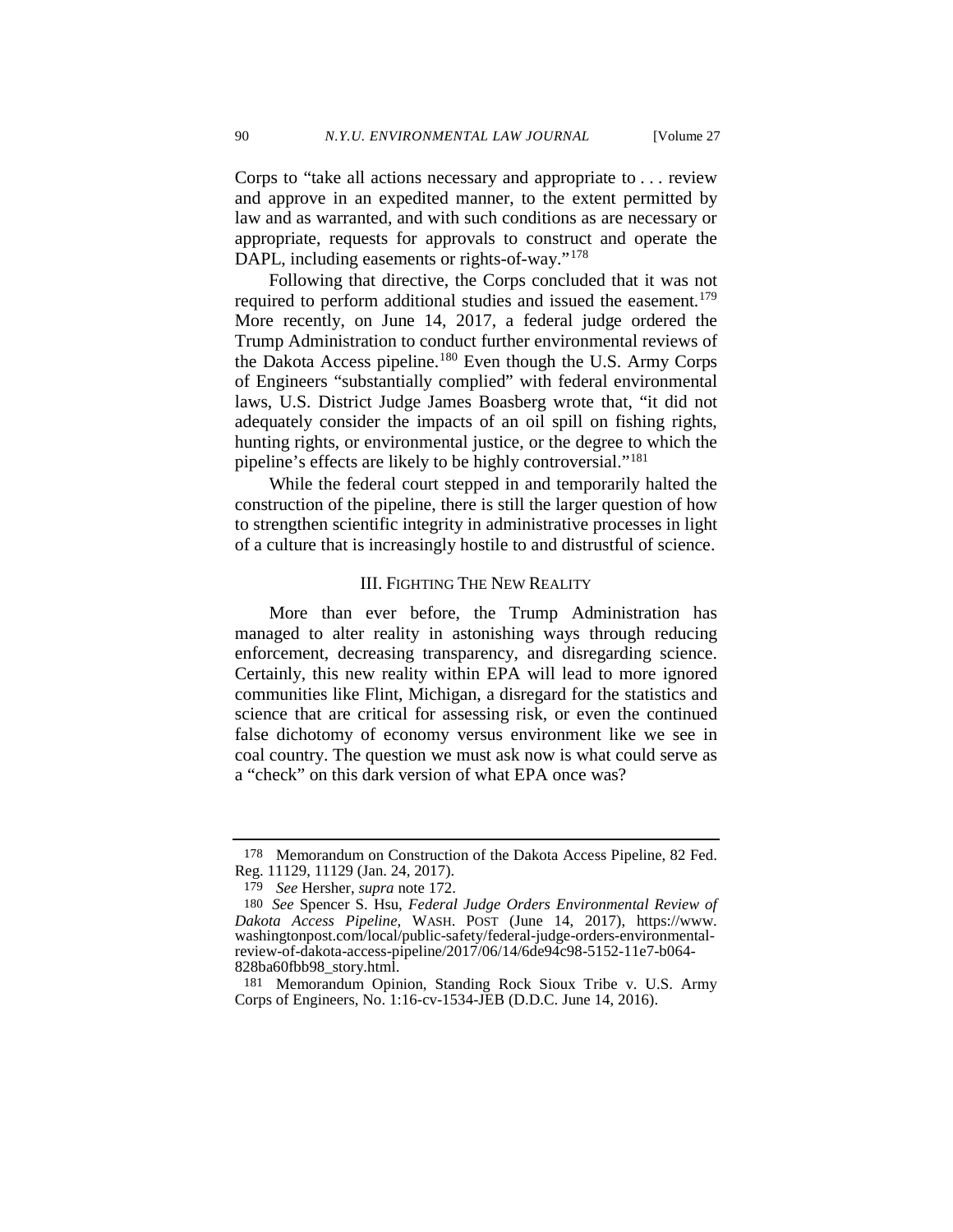#### <span id="page-34-0"></span>A. *Ratcheting up Judicial Scrutiny*

The EPA was created to enforce laws to protect human health and the environment. The process of enforcement often relies upon EPA referring environmental violations to the Justice Department for civil prosecution. [182](#page-34-1) Then, generally speaking, consent decrees are lodged in federal court to essentially settle the violation.<sup>183</sup> Without civil judicial enforcement, federal environmental statutes cannot serve their purpose.

<span id="page-34-7"></span>On August 10, 2017, the Environmental Integrity Project<sup>[184](#page-34-3)</sup> released a report indicating that former Administrator Pruitt's EPA was woefully behind in environmental enforcement compared to the past three administrations.<sup>[185](#page-34-4)</sup> Records show a 60 percent drop in civil enforcement penalties against polluters during President Trump's first six months in office.<sup>[186](#page-34-5)</sup> His Justice Department lodged twenty-six civil cases resolving violations of federal environmental statutes for a combined total of \$12 million, as opposed to a an average of \$30 million during the Obama, G.W. Bush, and Clinton years.<sup>[187](#page-34-6)</sup> This marked decrease supports former Administrator Pruitt's goal of preventing EPA from appearing in the courtroom against industry violators. In early 2017, Mandy Gunasekara, President Trump's senior advisor for air and radiation, remarked "[t]he administrator has been very, very clear that he wants us to do what we can to keep the decisions we should

<span id="page-34-1"></span><sup>182</sup> *See Basic Information on Enforcement*, EPA, https://www.epa.gov/ enforcement/enforcement-basic-information (last visited Nov. 20, 2018).

<span id="page-34-2"></span><sup>183</sup> ENVTL. INTEGRITY PROJECT, ENVIRONMENTAL ENFORCEMENT UNDER TRUMP (Aug. 10, 2017), http://www.environmentalintegrity.org/wp-content/ uploads/2017/08/Enforcement-Report.pdf. The process of enforcement often involves identifying the responsible parties, negotiating with them regarding cleanup costs, and a possible resulting order to clean up or hire another party to perform the remediation. *Basic Information on Enforcement*, EPA, https://www.epa.gov/enforcement/enforcement-basic-information (last visited Nov.  $20$ ,  $2018$ ).

<span id="page-34-3"></span><sup>184</sup> The Environmental Integrity Project is a nonpartisan, nonprofit organization established in March of 2002 by former EPA enforcement attorneys to advocate for effective enforcement of environmental laws. *See About Us*, ENVTL. INTEGRITY PROJECT, https://www.environmentalintegrity.org/who-weare/ (last visited Oct. 4, 2018).

<span id="page-34-5"></span><span id="page-34-4"></span><sup>185</sup> *See id*; *see also* Madeleine Perkins, *Pruitt's EPA isn't Collecting Millions of Dollars from Polluters – Here's How it Could Land Him in Court*, BUS. INSIDER (Aug. 10, 2017), http://www.businessinsider.com/scottpruitt-epa-lawsuits-courts-2017-7.

<sup>186</sup> ENVTL. INTEGRITY PROJECT*, supra* not[e 183,](#page-34-0) at 1.

<span id="page-34-6"></span><sup>187</sup> *See id*.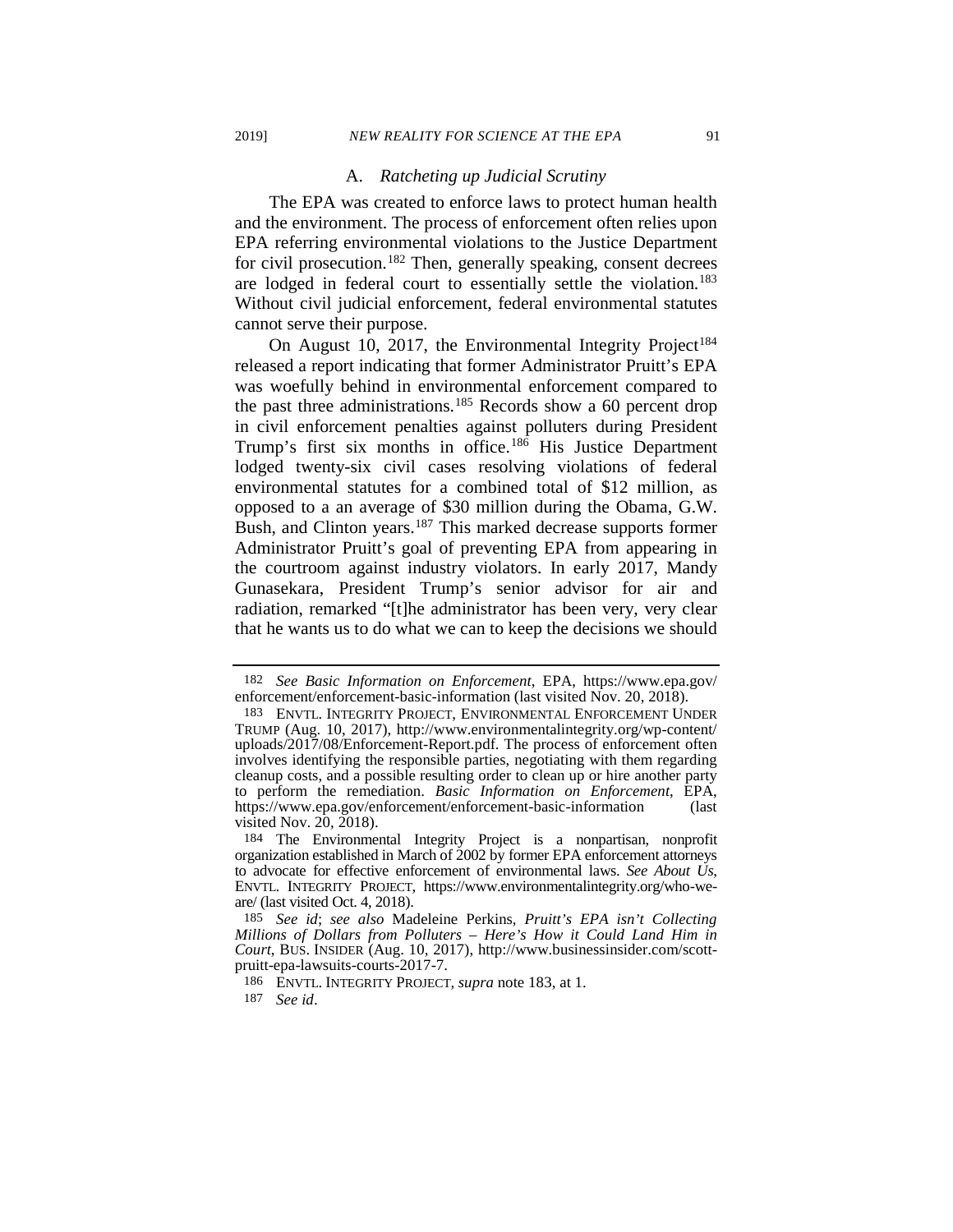<span id="page-35-9"></span>be making out of courts."<sup>[188](#page-35-0)</sup>

This goal is short-sighted because it could still put EPA right back in court. "Any final action by EPA . . . is subject to judicial review in the courts. So the notion that EPA can reduce litigation unilaterally is fantasy," said former EPA regional counsel Nancy Marvel.<sup>[189](#page-35-1)</sup> The judiciary is charged with acting as a referee on agencies like EPA to make sure that they are following Congressional intent in implementing environmental laws.<sup>190</sup> When the Supreme Court decided *Chevron U.S.A. Inc. v. Natural Resources Defense Council* in 1984, it acknowledged the judicial oversight but limited it by giving considerable deference to an agency's interpretation of an ambiguous statutory requirement.<sup>191</sup> If Congress has not addressed a specific question, is silent, or leaves a gap for the agency to fill, a court must only decide whether the agency's interpretation is reasonable and not arbitrary or capricious, or in other words, not an abuse of its discretion[.192](#page-35-4) Of course, *Chevron* is consistent with the notion that judges should not make policy decisions and should allow agencies to make policy judgments given their technical expertise.<sup>[193](#page-35-5)</sup> This judicial deference works well when an agency acknowledges and promotes scientific expertise.<sup>[194](#page-35-6)</sup> And, it would work well if EPA were, in fact, allowing experts to carry out the intent of Congress and inform its decisions.[195](#page-35-7)

However, when an agency becomes a "microcosm of a larger political debate," it is subject to the dangers of both agency capture and agency self-interest<sup>[196](#page-35-8)</sup>—dangers that the Supreme Court did not intend when deciding *Chevron*. Agency capture occurs when

<span id="page-35-0"></span><sup>188</sup> *See id.* Specifically, the comment was made by Gunasekara at a coal conference in May 2017. *See* Madeleine Perkins, *Senior Policy Advisor Says Trump's EPA Chief is Here to Help the Coal Industry*, BUS. INSIDER (May 4, 2017), https://www.businessinsider.com/scott-pruitt-coal-industry-epa-2017-5.

<sup>189</sup> Perkins, *supra* note [185.](#page-34-7)

<sup>190</sup> *See* Salzman, *supra* note [16,](#page-4-7) at 67.

<span id="page-35-3"></span><span id="page-35-2"></span><span id="page-35-1"></span><sup>191</sup> *See* Chevron, U.S.A., Inc. v. Nat. Res. Def. Council, Inc., 467 U.S. 837 (1984).

<sup>192</sup> *See id.* at 843.

<sup>193</sup> *See* Salzman, *supra* note [16,](#page-4-7) at 72.

<span id="page-35-7"></span><span id="page-35-6"></span><span id="page-35-5"></span><span id="page-35-4"></span><sup>194</sup> *See id*. at 67. Salzman and Thompson discuss several models of administrative agencies, one of which is called *scientific expertise*, "where technocrats in white jackets populate the agency." *Id*. 195 *See id*. at 67.

<span id="page-35-8"></span><sup>196</sup> *See id.*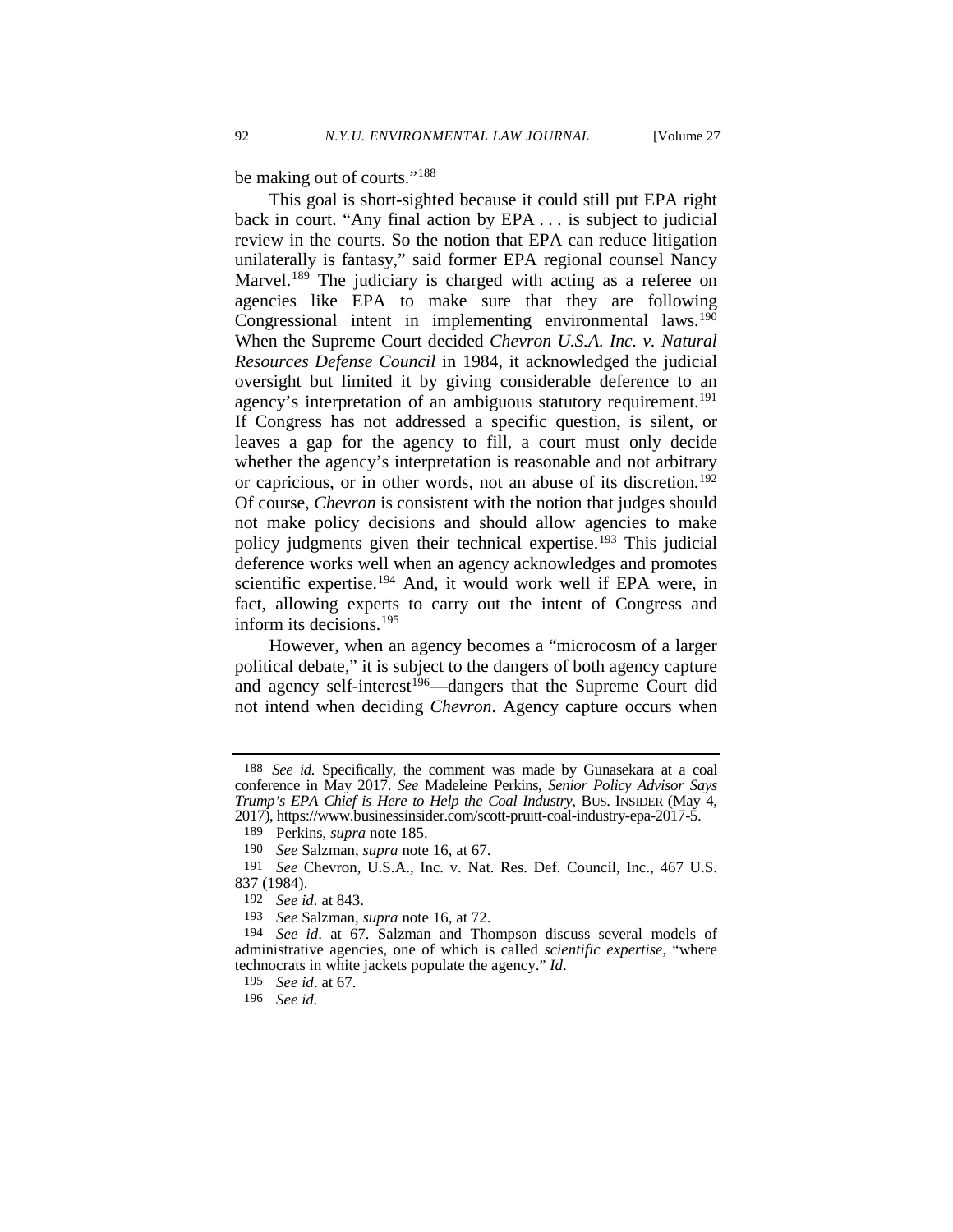the agency closely aligns itself with the industries that it is supposed to regulate such that the public interest is lost in the process.<sup>[197](#page-36-0)</sup> Agency self-interest occurs when the agency acts out of bureaucratic self-interest to increase its own power.<sup>[198](#page-36-1)</sup> Both of these dangers manifest themselves when EPA drastically decreases its civil enforcement penalties,<sup>[199](#page-36-2)</sup> or pushes for business-friendly, environmentally-harmful projects that are friendly to chemical, coal, or oil and gas companies.

With the brazen, continual effort by EPA to become more "industry-friendly,"<sup>[200](#page-36-3)</sup> judges should grant little deference and a strict, in-depth review of the agency action should be utilized to uncover the motivations for its decisions.<sup>[201](#page-36-4)</sup> Therefore, in every lawsuit filed against EPA under the Trump Administration, courts should *carefully* scrutinize EPA's procedural failures and substantive decisions.

Where we will likely see these legal challenges is when: (1) EPA does not do enough to meet the obligations of federal environmental statutes, (2) EPA starts creating new regulations or exercises its rulemaking authority, or (3) EPA fails to comply with a court order to act by a certain date. $202$ 

Federal environmental laws set forth obligations and often deadlines for EPA to meet those obligations.<sup>[203](#page-36-6)</sup> For example, if a state fails to submit a State Implementation Plan (SIP) which demonstrates how it will meet the National Ambient Air Quality Standards (NAAQS) set by the Clean Air Act, $204$  EPA must develop a plan for the state.<sup>[205](#page-36-8)</sup> If EPA does not fulfill its obligation, a U.S. citizen can file a citizen suit to make them do so.[206](#page-36-9) Former EPA regional counsel Nancy Marvel says that

<sup>197</sup> *See id*.

<span id="page-36-1"></span><span id="page-36-0"></span><sup>198</sup> *See id*. at 67–68.

<sup>199</sup> *See id*. at 68.

<span id="page-36-3"></span><span id="page-36-2"></span><sup>200</sup> *See, e.g*., Perkins, *supra* note [188.](#page-35-9)

<sup>201</sup> *See* Salzman, *supra* note [16,](#page-4-7) at 68.

<sup>202</sup> *See* Perkins, *supra* note [185.](#page-34-7)

<sup>203</sup> *See id*.

<span id="page-36-7"></span><span id="page-36-6"></span><span id="page-36-5"></span><span id="page-36-4"></span><sup>204</sup> *See* Air Quality Criteria and Control Techniques, 42 U.S.C. § 7408(a)(1). NAAQS are set for each criteria pollutant to "protect the public health" with an "adequate margin of safety." *Id*.; *see also* State Implementation Plans for National Primary and Secondary Ambient Air Quality Standards, 42 U.S.C. § 7410.

<span id="page-36-8"></span><sup>205</sup> *See* Clean Air Act § 110(c)(1), 42 U.S.C. § 7410(c)(1) (2006).

<span id="page-36-9"></span><sup>206</sup> *See* Perkins, *supra* note [185.](#page-34-7) In fact, the Union of Concerned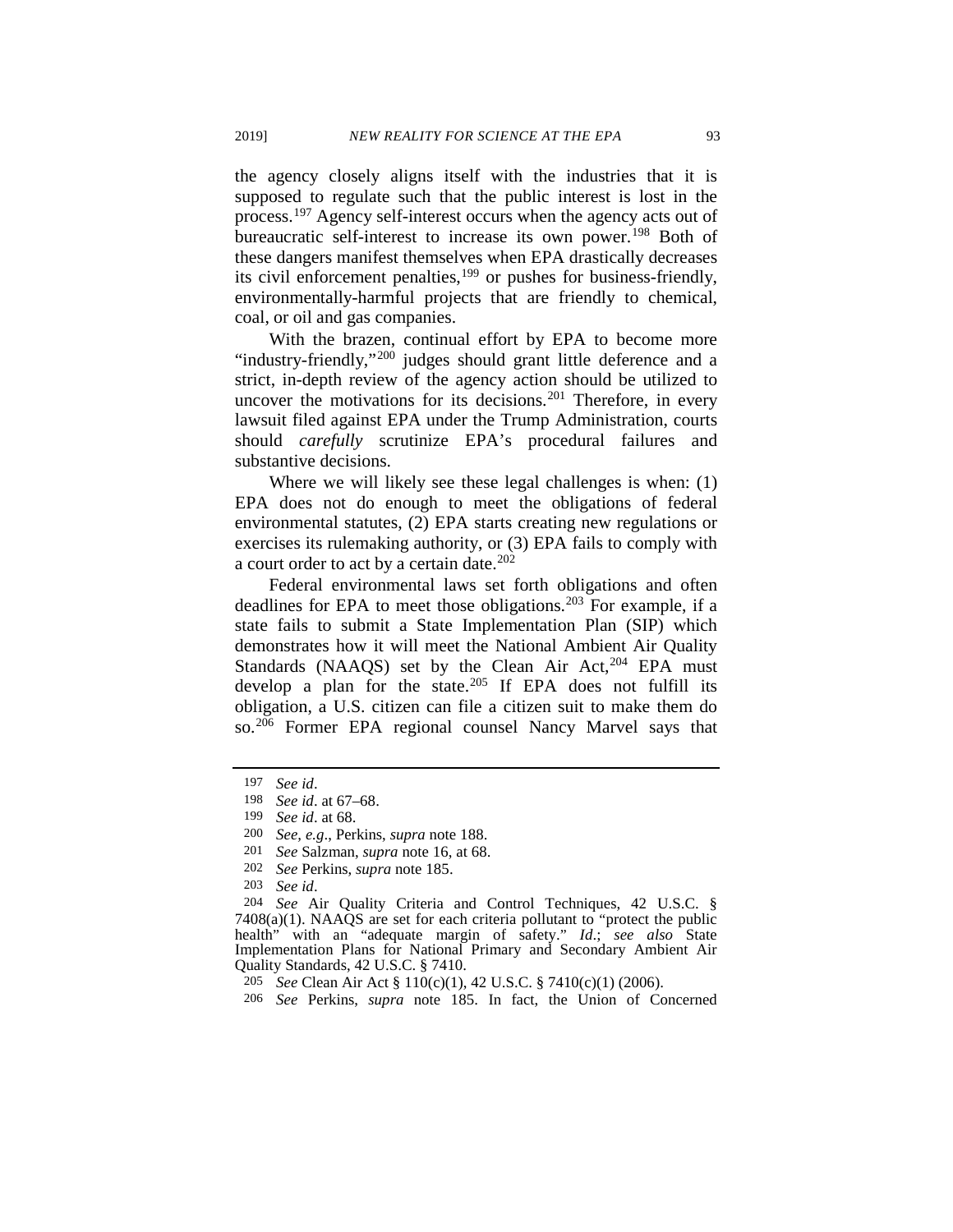litigation is inevitable because it is difficult to meet those deadlines even if EPA is operating with a full staff and resources, which is hardly the case. $207$  Additionally, when EPA proposes a new regulation, it must comply with the Administrative Procedure Act's (APA) procedural requirements and put the regulation through the appropriate notice and comment procedures.<sup>[208](#page-37-1)</sup> When the final rules are challenged, a process which former Administrator Pruitt knows well,<sup>[209](#page-37-2)</sup> litigation ensues, triggering scrutiny of the agency action.<sup>[210](#page-37-3)</sup> Finally, if EPA fails to comply with a court order by its deadline, the Agency could be held in contempt of court, although it is unclear whether anything would happen given that EPA is possibly protected under sovereign immunity.<sup>[211](#page-37-4)</sup> The Agency certainly has failed to comply with numerous deadlines in the recent past.<sup>[212](#page-37-5)</sup>

208 *See* 5 U.S.C. § 553.

<span id="page-37-2"></span><span id="page-37-1"></span>209 *See* Raffi Letzter, *Trump's EPA Pick, Scott Pruitt, Has Filed 14 Lawsuits Against the EPA*, BUS. INSIDER (Jan. 18, 2017), http://www.businessinsider.com/trump-epa-pick-scott-pruitt-2017-1. Pruitt recused himself from 12 of those lawsuits in May 2017. *See* Rene Marsh and Miranda Greene, *EPA's Pruitt Recuses Himself from Environmental Lawsuits*, CNN (May 6, 2017), https://www.cnn.com/2017/05/06/politics/ pruitt-recusal-epa-litigation/index.html.

<span id="page-37-3"></span>210 A court may choose to apply a different standard of review, depending on the agency action. Formal rule-making is governed by *Chevron* deference while non-legislative rule-making or the publication of guidance documents or interpretive rules are governed by *Skidmore* deference, a lower level of deference than *Chevron*. *See* Chevron U.S.A. Inc. v. Nat. Res. Def. Council, 467 U.S. 837 (1984); *see also* United States v. Mead Corp., 533 U.S. 218, 234–38 (2001).

211 *See* Perkins, *supra* not[e185.](#page-34-7)

Scientists filed a lawsuit in 2018, which argues that the move to ban scientists who serve on EPA advisory boards if they receive federal grants violates the Federal Advisory Committee Act. *See Protect Democracy and Union of Concerned Scientists File Suit Against EPA Over Attempt to Delegitimize Science,* PROTECT DEMOCRACY, (Jan. 23, 2018), https:// protectdemocracy.org/update/pd-ucs-epa-advisory-committee-member/.

<span id="page-37-0"></span><sup>207</sup> *See* Perkins, *supra* note [185;](#page-34-7) *see also* Rafi Letzter, *Trump's Budget Could Cut 3,000 Staff from the EPA, Report Suggests*, BUS. INSIDER (Mar. 1, 2017), http://www.businessinsider.com/trump-budget-epa-lay-off-2017-3.

<span id="page-37-5"></span><span id="page-37-4"></span><sup>212</sup> For example, 14 state attorneys general filed suit against EPA in 2017, accusing the agency of violating the Clean Air Act by delaying air quality standards for ground-level ozone pollution. *See Attorney General Files Suit Over Trump Administration's Violation of Clean Air Act*, WASH. ST. OFF. OF THE ATT'Y GEN. (Dec. 5, 2017), https://www.atg.wa.gov/news/newsreleases/attorney-general-files-suit-over-trump-administration-s-violationclean-air-act; *see also* Complaint, California v. Pruitt, No. 3:17-cv-06936 (N.D. Cal. Dec. 5, 2017),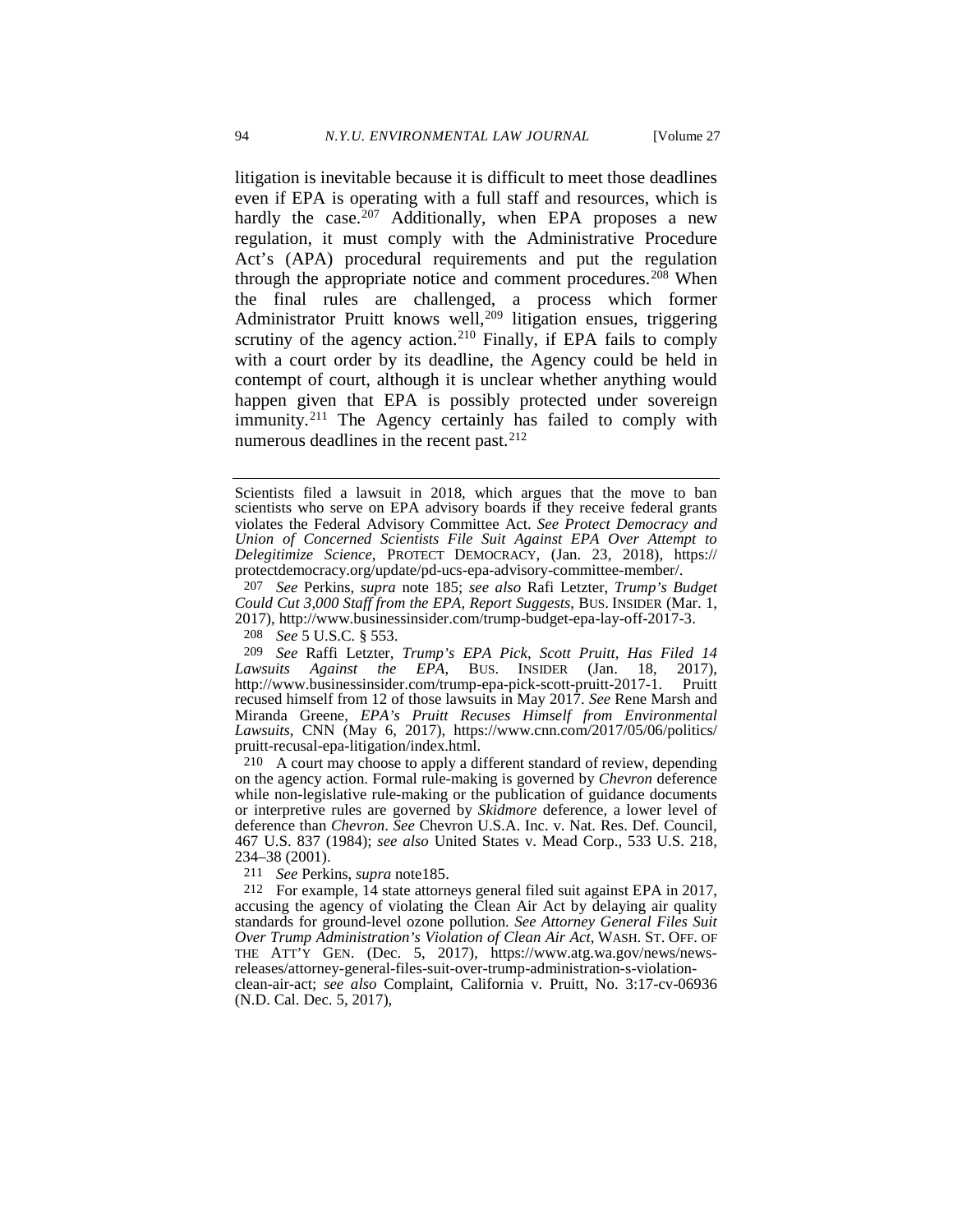<span id="page-38-5"></span>Even if the Trump Administration EPA's actions are subject to judicial oversight, it is questionable whether *Chevron* deference would truly serve its purpose, which is to support the rule of law by deferring to the technical expertise of its disinterested scientific experts.<sup>[213](#page-38-0)</sup> If the agency is run by officials who closely align themselves with industry while dismantling its scientific voice, then *Chevron* deference ceases to work as it should. In other words, if the courts are deferring to an expertise that no longer exists, then the courts will no longer be holding anyone in the agency accountable.<sup>[214](#page-38-1)</sup> Here, we must question whether deference is even necessary if the agency is no longer relying on scientific evidence. Perhaps the original notion that the courts should defer to an agency with scientific expertise because judges lack scientific knowledge made sense at one point in history.<sup>[215](#page-38-2)</sup> But, it can be argued that we no longer live in a world where agencies make evidence-based decisions.

It is also ironic that, over the past twenty-five years, our judicial system has continuously demonstrated its ability to evaluate scientific data in the courtroom when litigants present expert witnesses to testify about complex scientific matters.<sup>[216](#page-38-3)</sup> In 1993, in *Daubert v. Merrill Dow Pharmaceuticals*, the U.S. Supreme Court assigned a "gatekeeper" role to the judiciary, asking that courts scrutinize expert evidence for both reliability and relevance.<sup>[217](#page-38-4)</sup> Most importantly, the focus was on whether the methodology underlying the expert's conclusion was scientifically

https://agportal-

s3bucket.s3.amazonaws.com/uploadedfiles/Another/News/Press\_Releases/fil ed\_complaint\_with\_attachments.pdf. And, on February 22, 2018, the Center for Biological Diversity sent EPA a notice of intent to sue the Agency, because of its failure to ensure that Louisville, Kentucky had enforcements limiting soot pollution, a deadline that passed 5 years ago. *See Lawsuit Launched to Fight Trump EPA's Delays in Protecting Louisville from Deadly Soot Pollution,* CTR. FOR BIOLOGICAL DIVERSITY (Feb. 22, 2018), https://www.biologicaldiversity.org/news/press\_releases/2018/louisvillesoot-02-22-2018.php.

<span id="page-38-1"></span><span id="page-38-0"></span><sup>213</sup> *See* Ann R. Klee, *Rebuilding Accountability in the Administrative State*, THE REG. REV. (Sept. 11, 2014), https://www.theregreview.org/2014/ 09/11/11-klee-chevron-rebuilding-accountability/.

<sup>214</sup> *See id.* at 3.

<span id="page-38-2"></span><sup>215</sup> *See id*.

<span id="page-38-3"></span><sup>216</sup> *See id*.; *see also* Daubert v. Merrill Dow Pharm., 509 U.S. 579 (1993).

<span id="page-38-4"></span><sup>217</sup> *See Daubert,* 509 U.S. at 597.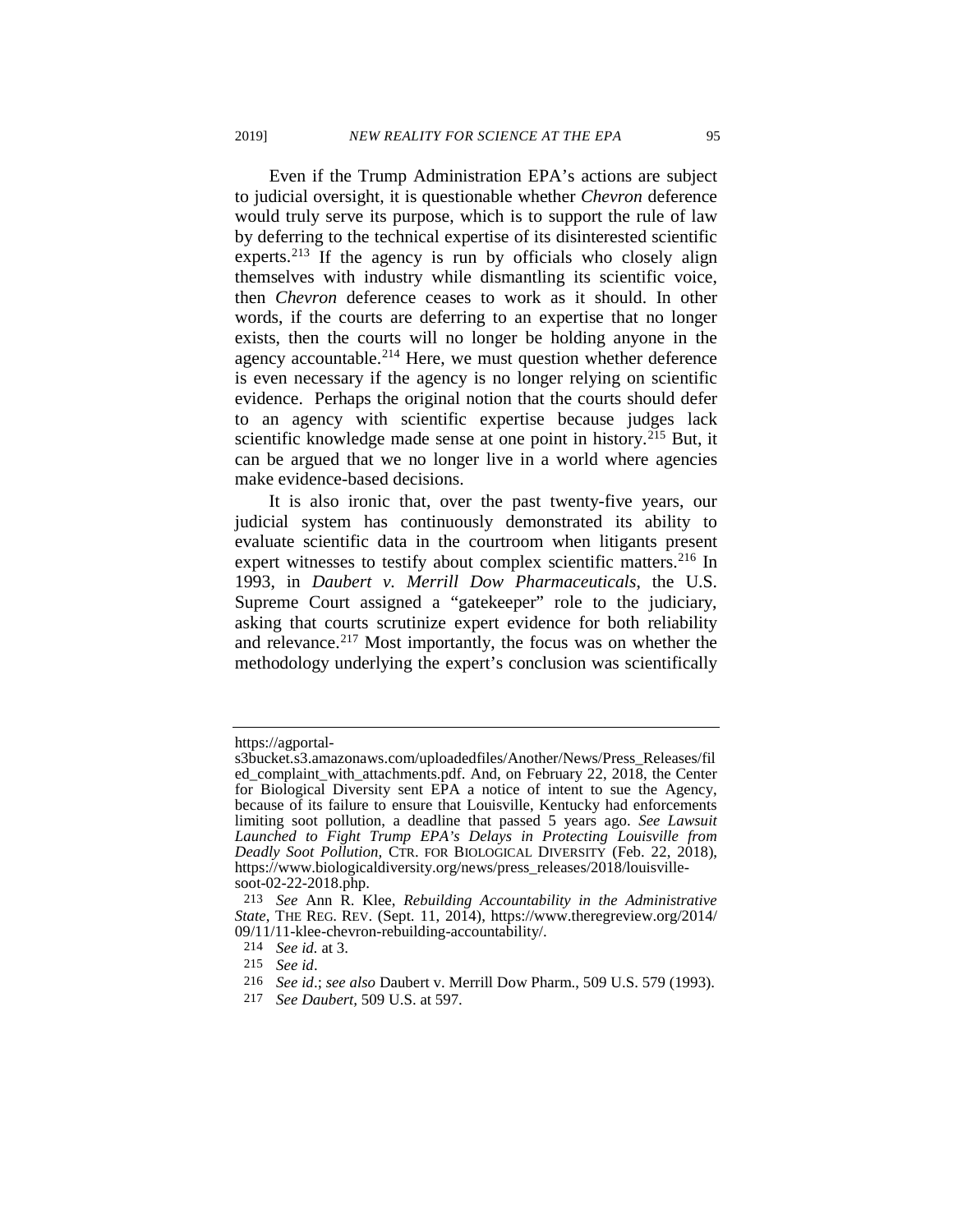valid.<sup>[218](#page-39-0)</sup> This methodology is assessed by a number of factors including degree of widespread acceptance within the scientific community and whether the research has been subjected to peer review and publication.<sup>[219](#page-39-1)</sup> The focus is less on the conclusion, but rather the ability of the methodology to withstand scrutiny by the scientific community.<sup>[220](#page-39-2)</sup> In other words, the more the methodology is shared, tested, and accepted by others with a similar expertise, the more reliable it becomes.<sup>[221](#page-39-3)</sup> With EPA's increasingly excluding academic scientists from the conversation, a court reviewing its decisions should do more, just like it does under *Daubert*. [222](#page-39-4) A court should demand scientific rigor and evidence from EPA instead of simply looking at whether the Agency was "clearly wrong" or arbitrary and capricious in its interpretation.<sup>[223](#page-39-5)</sup>

Additionally, Congress should also revisit and amend the APA to better delineate the review of agency decisions from agencies that no longer favor scientific expertise in policy and decisionmaking.[224](#page-39-6) Thus, perhaps the solution would be to provide less deference than what was dictated in *Chevron*<sup>[225](#page-39-7)</sup> to agencies that are clearly subject to agency capture and who have outwardly taken steps in remove scientific viewpoints in favor of industryheavy influence. Demanding more rigor from agencies will be crucial as EPA continues to evolve.

# <span id="page-39-10"></span>B. *Unveiling Secrecy with the Freedom of Information Act*

The Freedom of Information Act  $(FOIA)^{226}$  $(FOIA)^{226}$  $(FOIA)^{226}$  was intended to be a simple process and an incredibly powerful tool that allows any citizen to request information possessed by the Executive Branch of the government.<sup>[227](#page-39-9)</sup> So, it follows that FOIA facilitates

<span id="page-39-0"></span><sup>218</sup> *See id*. at 599.

<span id="page-39-1"></span><sup>219</sup> *See id*. at 580.

<span id="page-39-2"></span><sup>220</sup> *See id*.

<span id="page-39-3"></span><sup>221</sup> *See id*.

<sup>222</sup> *See* Klee, *supra* note [213.](#page-38-5)

<sup>223</sup> *See id*.

<sup>224</sup> *See id*.

<span id="page-39-7"></span><span id="page-39-6"></span><span id="page-39-5"></span><span id="page-39-4"></span><sup>225</sup> Currently, under *Chevron* analysis, courts examine "whether the agency's answer is based on a permissible construction of the statute." *Chevron*, 467 U.S. at 843.

<span id="page-39-8"></span><sup>226</sup> Freedom of Information Act, 5 U.S.C. § 552 (2006), *amended by* OPEN Government Act of 2007, 5 U.S.C. § 552 (Supp. II 2008).

<span id="page-39-9"></span><sup>227</sup> *See* Justin Cox, *Maximizing Information's Freedom: The Nuts, Bolts, and Levers of FOIA*, 13 N.Y.C. L. REV. 387, 387 (2010).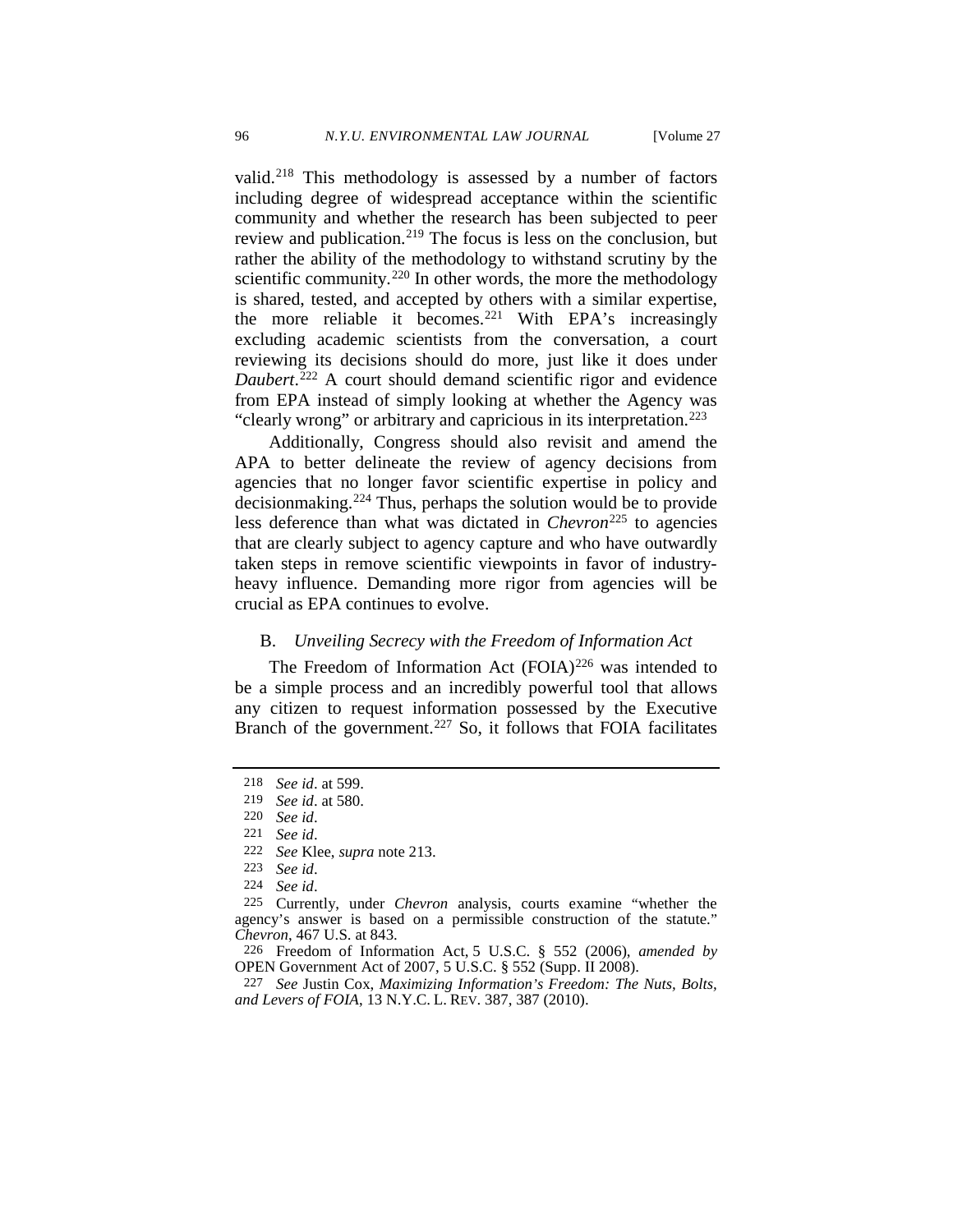access to agency records, so long as a request "reasonably describes" the information sought.<sup>[228](#page-40-0)</sup> Unfortunately, many administrative agencies, like EPA, have developed a backlog of requests, which results in extremely long processing delays and deficient responses.<sup>[229](#page-40-1)</sup> FOIA requires that an agency makes a determination on a request within twenty business days.<sup>[230](#page-40-2)</sup> And, while an agency can withhold information based on nine exemptions,  $231$  which are typically "narrowly construed," there is a presumption that an agency must disclose records.<sup>[232](#page-40-4)</sup>

Unfortunately, it is rare for an agency to process requests in a timely manner.<sup>[233](#page-40-5)</sup> For example, in 2008, the Department of Homeland Security (DHS) reported processing times of 87 days for a simple request and 374 days for a complex request. To put these numbers in perspective, there are typically 220 business days in a year.[234](#page-40-6) Additionally, agencies are not supposed to wait for requests before making information available.<sup> $23\overline{5}$ </sup> FOIA mandates that agencies take steps to proactively disclose records on their website that agencies should know will be of general interest to the public.[236](#page-40-8)

230 *See* 5 U.S.C. § 552(a)(6)(A)(i).

232 *See id*.

233 *See* Cox, *supra* note [227,](#page-39-10) at 394.

235 *See id*.

<span id="page-40-8"></span><span id="page-40-7"></span>236 *See id*.; *see also* [5 U.S.C. § 552\(a\)\(2\)\(D\)](https://1.next.westlaw.com/Link/Document/FullText?findType=L&pubNum=1000546&cite=5USCAS552&originatingDoc=I5f12e188762311e08b05fdf15589d8e8&refType=RB&originationContext=document&transitionType=DocumentItem&contextData=(sc.Search)#co_pp_fe00000056fa7) ("Each agency, in accordance with published rules, shall make available for public inspection and copying copies of all records, regardless of form or format, which have been released to any person under paragraph (3) and which, because of the nature of their subject matter, the agency determines have become or are likely to become the subject of subsequent requests for substantially the same records").

<sup>228</sup> *See* 5 U.S.C. § 552(a)(3)(A).

<span id="page-40-1"></span><span id="page-40-0"></span><sup>229</sup> *See, e.g.*, Valerie Volcovici, *Top House Democrat Presses EPA's Pruitt on Records Request Delays*, REUTERS (June 11, 2018), https:// www.reuters.com/article/us-usa-epa-foia/top-house-democrat-presses-epas-

pruitt-on-records-request-delays-idUSKBN1J7233; Candace Butera, *A Watchdog Group Highlights the EPA's Delayed FOIA Responses*, PAC. STANDARD (Feb. 26, 2018), https://psmag.com/environment/watchdog-group- highlights-epa-delayed-foia-responses.

<span id="page-40-3"></span><span id="page-40-2"></span><sup>231</sup> *See* 5 U.S.C. § 552(b)(1)–(9). There are also 3 "exclusions" from the requirements of the FOIA in addition to the exemptions. *See id*. at §  $552(c)(1)–(3)$ .

<span id="page-40-6"></span><span id="page-40-5"></span><span id="page-40-4"></span><sup>234</sup> *See id*.; *see also* U.S. DEP'T OF HOMELAND SECURITY, 2008 ANNUAL FREEDOM OF INFORMATION ACT REPORT TO THE ATTORNEY GENERAL OF THE UNITED STATES 12 (2008), http://www.dhs.gov/xlibrary/assets/foia/ privacy\_rpt\_foia\_2008.pdf.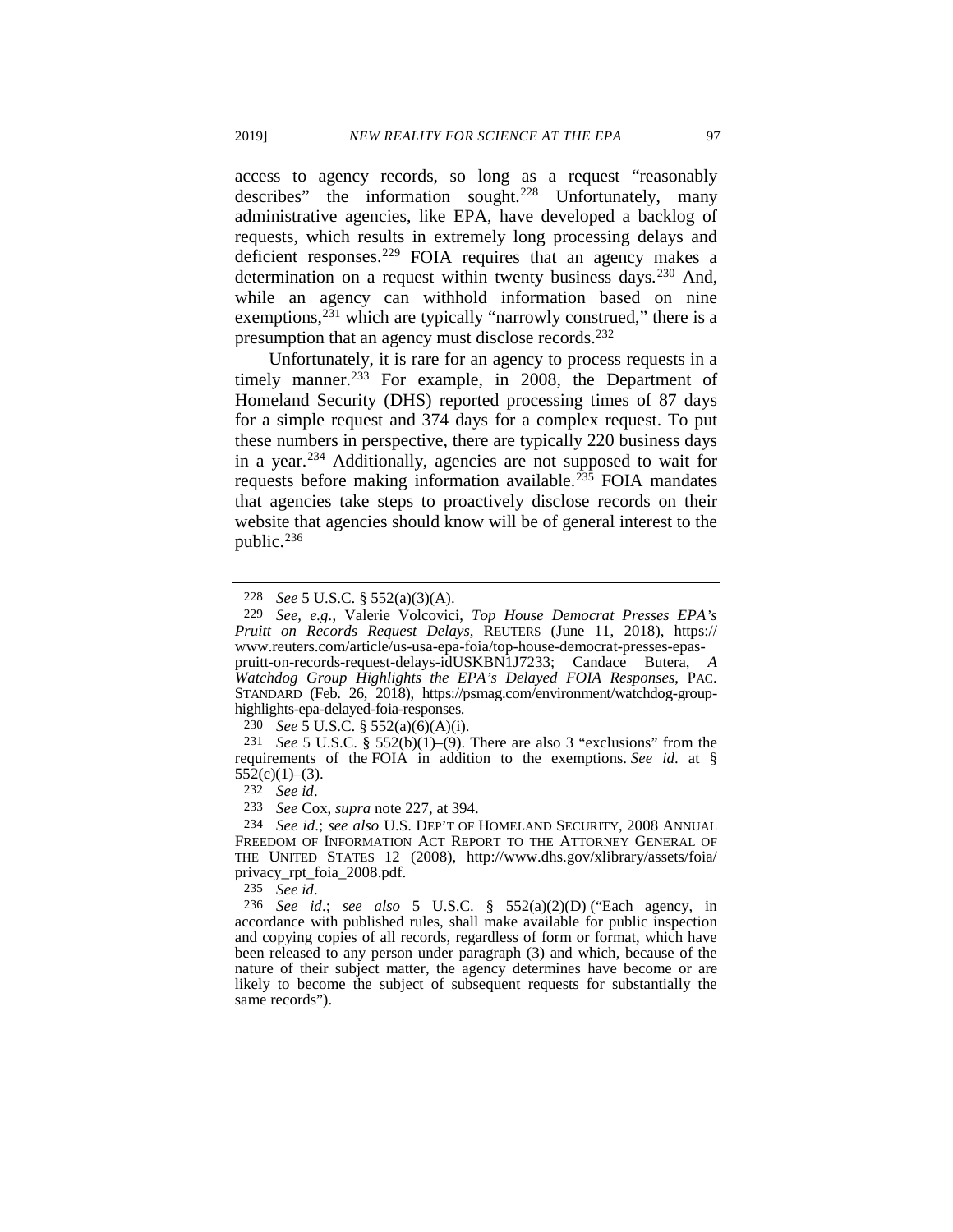<span id="page-41-0"></span>As of October 2017, EPA started with a backlog from the Obama Administration with 652 open FOIA requests.<sup>[237](#page-41-1)</sup> However, since President Trump took office, the Agency has experienced an enormous surge of FOIA requests under the leadership of Former Administrator Pruitt.<sup>[238](#page-41-2)</sup> This flood of requests came amid increasing criticisms of the secrecy surrounding Pruitt's meetings, travel, and policy decisions.[239](#page-41-3) As of February 2018, there were a total of fifty-five public records lawsuits filed against EPA for failing to release information in response to FOIA requests.<sup>[240](#page-41-4)</sup> The documents being sought range from EPA's reversal of the Obama Administration's climate change and water rule decisions to pesticide approvals to Pruitt's schedule and travel records.<sup>241</sup> EPA's refusal to release former Administrator Pruitt's schedule contradicted the past policy of disclosing the Administrator's schedule; as did Pruitt's eavesdropping-proof chamber.<sup>242</sup> According to data analyzed by the non-partisan group Project on Government Oversight, EPA has been uncharacteristically slow to close requests that deal with Pruitt's activities.<sup>[243](#page-41-7)</sup> While the slow response is not atypical of agency action under previous

<span id="page-41-1"></span><sup>237</sup> *See EPA is Clearing Out the Agency's FOIA Backlog*, EPA, **(**Nov. 21, 2017), https://www.epa.gov/newsreleases/epa-clearing-out-agencys-foia-backlog.

<span id="page-41-2"></span><sup>238</sup> *See* Emily Holden, *Anti-Secrecy Lawsuits Soaring Against Pruitt's EPA,* POLITICO (Feb. 26, 2018), https://www.politico.com/story/2018/02/26/ pruitt-epa-secrecy-lawsuits-environment-355842.

<sup>239</sup> *See id*.

<sup>240</sup> *See id*.

<span id="page-41-5"></span><span id="page-41-4"></span><span id="page-41-3"></span><sup>241</sup> *See id*. Taxpayer-funded travel for Pruitt and his top aides during in early June 2018 cost at least \$90,000, according to information obtained by the Environmental Integrity Project under the Freedom of Information Act. That figure does not account for the costs of Pruitt's round-the-clock security detail, which have not been disclosed. *See* Juliet Eilperin & Brady Dennis, *First-Class Travel Distinguishes Scott Pruitt's EPA Tenure*, WASH. POST (Feb. 11, 2018), https://www.washingtonpost.com/national/health-science/ first-class-travel-distinguishes-scott-pruitts-epa-tenure/2018/02/11/5bb89afc-0b7d-11e8-8b0d-891602206fb7\_story.html. Public pressure in response to the news of Pruitt's first-class flights prompted him to fly coach despite "concerns for his safety." *See* Tom DiChristopher, *EPA Chief Scott Pruitt Says He'll Fly Coach Following Scrutiny Over First-Class Flights,* CNBC (Mar. 1, 2018), https://www.cnbc.com/2018/03/01/epa-chief-scott-pruittsays-hell-fly-start-flying-coach.html.

<sup>242</sup> See Holden, *supra* note [238.](#page-41-0)

<span id="page-41-7"></span><span id="page-41-6"></span><sup>243</sup> *See* Andrew Bergman, *EPA Drags its Feet with Records Requests Aimed at Scott Pruitt's Office,* PROJECT ON GOV'T OVERSIGHT (Feb. 25, 2018), http://www.pogo.org/blog/2018/02/epa-drags-its-feet-with-foia-records-requestsaimed-at-scott-pruitts-office.html. Records show that the office has closed only 17 percent of the requests to the Administrator's Office. *See id*.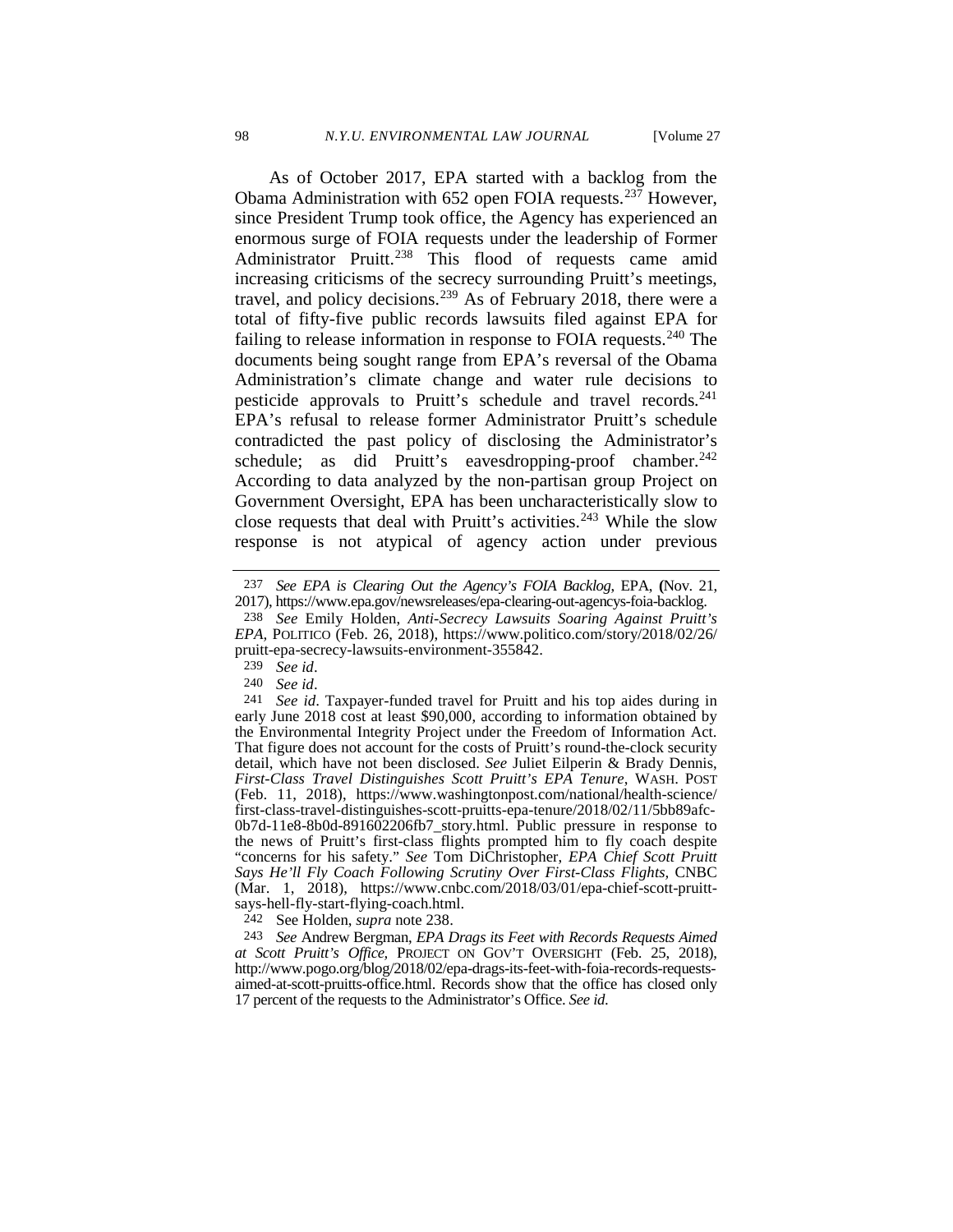administrations, the surge in requests is phenomenal: a 400 percent increase in requests to EPA Administrator's Office.<sup>[244](#page-42-0)</sup> Regardless of what can be attributed to the slowdown in the response and the uptick of requests, the inevitable question remains: Why take such a long time?[245](#page-42-1) Eric Shaeffer, Director of the Environmental Integrity Project, told Politico, "I think the idea is make it take a long time. Why would you do that? Maybe that will result in fewer requests and less disclosure and maybe [they will] be out of here before some of this stuff starts turning up.["246](#page-42-2)

The secrecy behind Administrator Pruitt's meetings and policy decisions were arguably a key indicator of agency capture. It is not uncommon, for environmental enforcement to take place with low visibility, lacking the regularity and transparency of agency rulemaking.<sup>[247](#page-42-3)</sup> Rulemaking and policy decisions call for close interactions between the regulator, in this case EPA, and individual companies. However, continual deference to industry input at the expense of scientific input is abnormal and unique to President Trump's EPA.<sup>[248](#page-42-4)</sup> If these interactions are occurring as reported, this further suggests that aggressive judicial oversight of the Agency is needed in order to counteract distorted agency decisionmaking for the sake of the public interest it should be protecting.[249](#page-42-5)

As Professor Thomas Merrill stated, "by forcing agencies to adopt an administrative process that is more open and to give greater consideration to underrepresented viewpoints in that process, courts may be able to counteract the distortions. . ..["250](#page-42-6) This is particularly important, given the replacement of a scientific voice on advisory panels with industry who "occupy a favored position" granting them "an advantage in influencing agency decisions."<sup>[251](#page-42-7)</sup> The risk for vulnerable populations subject to environmental racism exponentially increases because of the lack

251 *See id*. at 19.

<sup>244</sup> *See id*.

<sup>245</sup> *See* Holden, *supra* note [238.](#page-41-0)

<sup>246</sup> *See id*.

<span id="page-42-3"></span><span id="page-42-2"></span><span id="page-42-1"></span><span id="page-42-0"></span><sup>247</sup> *See* Joel A. Mintz, *Has Industry Captured the EPA?: Appraising Marver Bernstein's Captive Agency Theory After 50 Years*, 17 FORDHAM ENVTL. L. REV. 1, 3 (2005).

<sup>248</sup> *See id*.

<sup>249</sup> *See id*. at 17 (referencing Professor Thomas Merrill).

<span id="page-42-7"></span><span id="page-42-6"></span><span id="page-42-5"></span><span id="page-42-4"></span><sup>250</sup> *Id*. at 17; *see also* Thomas Merrill, *Capture Theory and the Courts: 1967 to 1983*, 72 CHI.-KENT L. REV. 1039, 1052 (1997).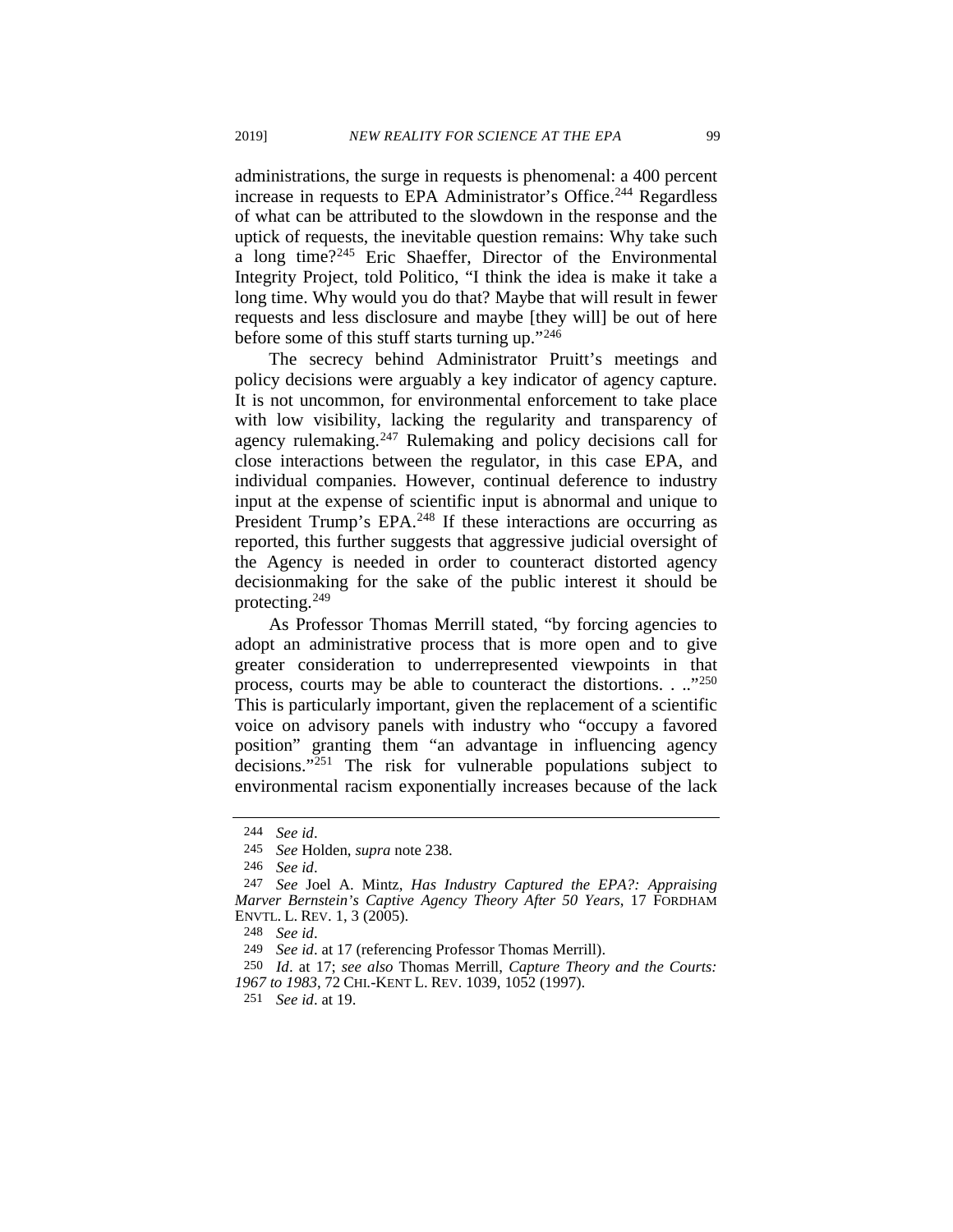of access to information. While it can be argued that many agencies operate without enough transparency, the threat here is substantial, because environmental issues are inherently complex and opaque and thus the general public has a difficult time understanding what is truly at stake in their communities.<sup>252</sup> Without an objective scientific voice and transparency, citizens will not know the true effects of these environmental decisions until the effects are painfully evident and potentially irreversible.

#### C. *Using Science to Inform and Empower*

In January 2017, the Trump Administration issued a series of memoranda that arguably served as "gag orders" on agencies who place a strong emphasis on science, including EPA, USDA, and the Department of Health and Human Services.<sup>[253](#page-43-1)</sup> While it is not uncommon for a new administration to work on messaging throughout its agencies, this action, along with the scrubbing of almost all mention of climate science and climate change policy from the agency websites, has alarmed scientists.<sup>[254](#page-43-2)</sup> In October 2017, Administrator Pruitt continued to diminish the voice and role of scientists within the Agency by blocking EPA grant awardees, many of whom are leading researchers, from serving on the Agency's advisory boards.<sup>[255](#page-43-3)</sup> His reasoning behind the move was to eliminate bias or conflict of interest, although he has yet to apply the same reasoning to members of EPA-regulated industries who hold advisory positions.<sup>[256](#page-43-4)</sup> Many in the scientific community argue that this will weaken the scientific rigor of the advisory panels.[257](#page-43-5) While the American Chemistry Council hails the decision as a way to "help ensure EPA's scientific review panels are well balanced with perspectives from qualified scientists of diverse backgrounds," Professor Swackhamer, former chair of the

<sup>252</sup> *See id*. at 18.

<span id="page-43-1"></span><span id="page-43-0"></span><sup>253</sup> *See* Coral Davenport, *Agencies Told to Halt External Communications*, N.Y. TIMES (Jan. 25, 2017), https://www.nytimes.com/2017/01/25/us/politics/ some-agencies-told-to-halt-communications-as-trump-administration-movesin.html.

<sup>254</sup> *See id*.

<span id="page-43-4"></span><span id="page-43-3"></span><span id="page-43-2"></span><sup>255</sup> *See* Warren Cornwall, *Trump's EPA has Blocked Agency Grantees from Serving on Science Advisory Panels. Here is what it Means*, SCI. MAG. (Oct. 31, 2017), http://www.sciencemag.org/news/2017/10/trump-s-epa-hasblocked-agency-grantees-serving-science-advisory-panels-here-what-it.

<sup>256</sup> *See id*.

<span id="page-43-5"></span><sup>257</sup> *See id*.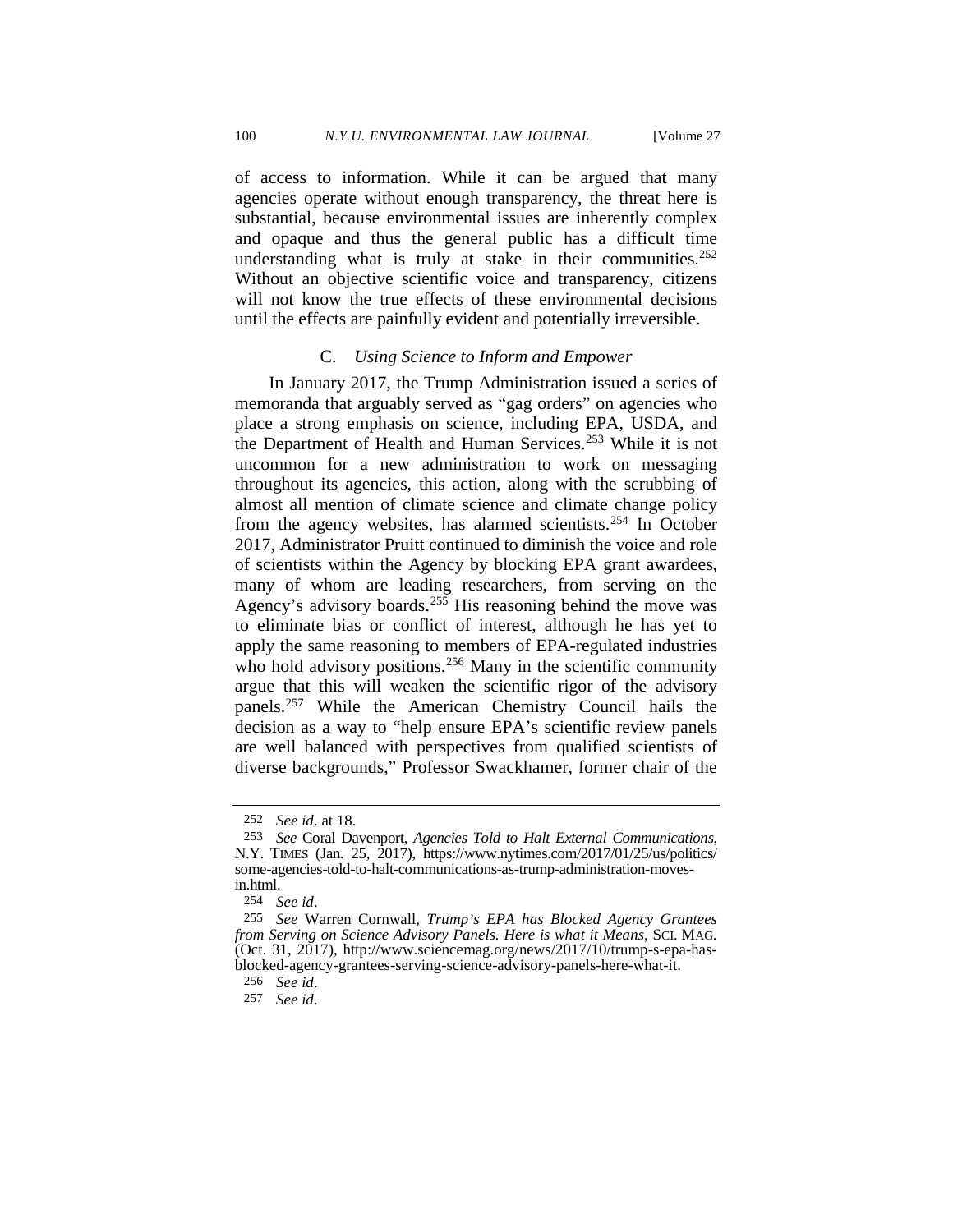Advisory Board disagreed:

The move to remove scientists with EPA funding is, simply put, scientific censorship. He [Pruitt] is applying this directive in the name of ethics, when in fact he is only applying it to independent academic scientists and not to industry, who may in fact have a much greater conflict of interest. Current EPA ethics practices do not allow a scientist to comment or advise on a subject they are funded on, so [ ] this directive is totally unnecessary and clearly political, not ethical. By doing this, he is ensuring a board that will back up his very selective use of science that is used to support his policies—he does not want and is eliminating independent science advice.<sup>[258](#page-44-0)</sup>

It is unlikely that the solution to this censorship of the scientific voice will come from our leaders in government. It is also unlikely that the solution will come from scientists, as they have long played a more passive and objective role, relying on policymakers to inform the public of the science and how it impacts public health. However, the scientific community can restore public trust by continuing to identify mistruths, false statistics, and false dichotomies like coal jobs versus the environment.<sup>[259](#page-44-1)</sup> This means that scientists and science-based advocacy groups should take on a more active role in educating communities, particularly those communities that are more susceptible to environmental harms. Part of public education entails identifying mistruths as they are perpetuated, and effectively communicating research in a digestible way that reaches wider segments of society.<sup>[260](#page-44-2)</sup>

#### D. *Lessons from the Civil Rights Movement*

The civil rights movement was both a social and a legislative revolution in the United States.<sup>[261](#page-44-3)</sup> Environmental justice often

<sup>258</sup> *See id*.

<span id="page-44-1"></span><span id="page-44-0"></span><sup>259</sup> *See, e.g.,* Charles D. Kolstad, *What is Killing the US Coal Industry?*, STAN. INST. FOR ECON. POL'Y RES. (Mar. 2017) https://siepr.stanford.edu/ research/publications/what-killing-us-coal-industry (arguing that economic growth, increased productivity, and cheap gas, among other factors, are responsible for coal-industry decline and job losses).

<span id="page-44-2"></span><sup>260</sup> *See Communication Best Practices*, UNION OF CONCERNED https://www.ucsusa.org/take-action/science-network/generalcommunication-best-practices (last visited Feb. 25, 2018).

<span id="page-44-3"></span><sup>261</sup> *See* Devon Hudson MacWilliam, Achieving Environmental Justice: Applying Civil Rights Strategies to Environmental Justice (Apr. 28, 2009) (unpublished Master's thesis, Georgetown University), https://repository. library.georgetown.edu/bitstream/handle/10822/553354/macwilliamDevonH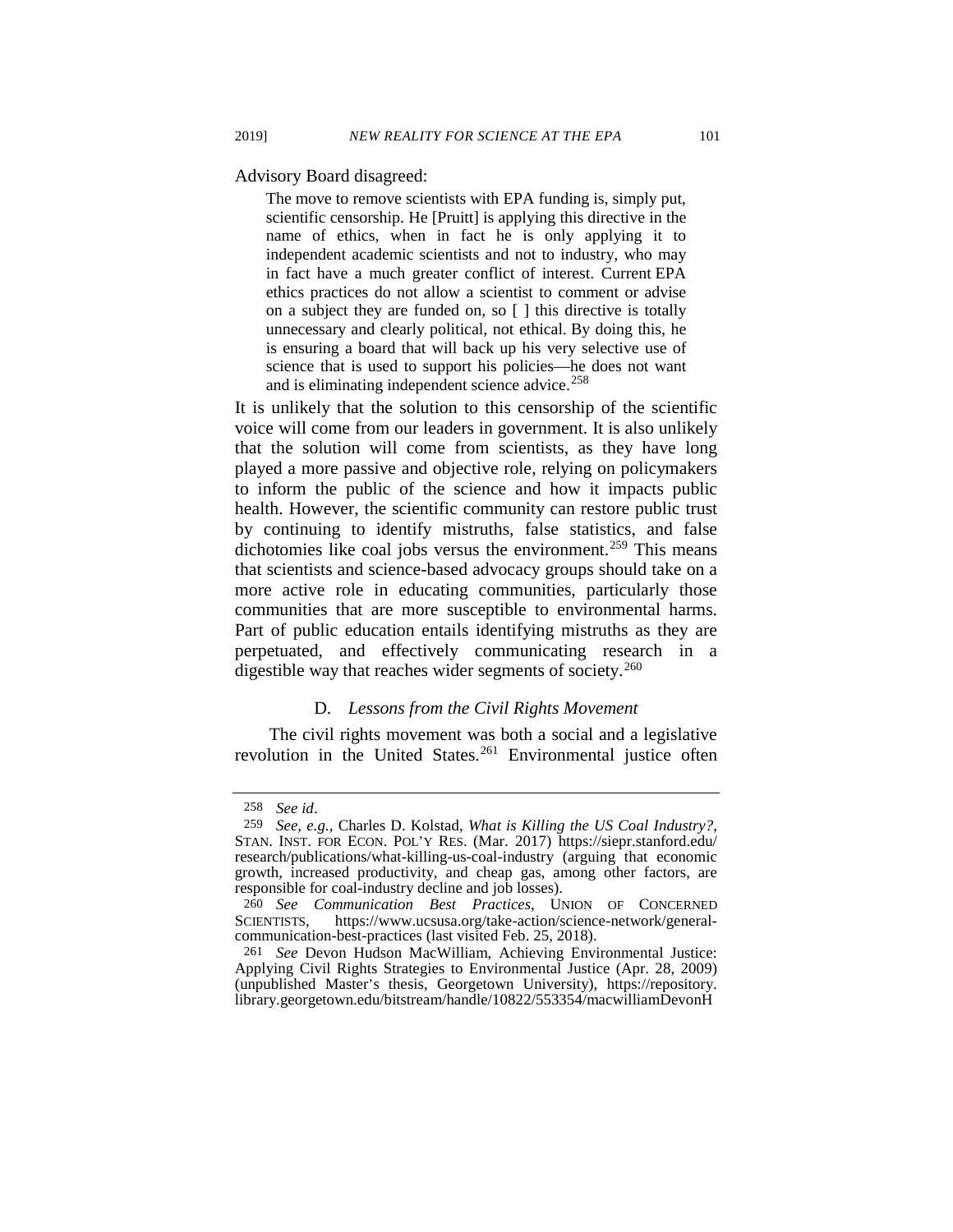<span id="page-45-0"></span>finds its roots in the civil rights movement (1954–1965); yet advocates of environmental justice have struggled for decades to effect any comparable change. Civil rights advocates found powerful partners in places that we have yet to fully realize in the environmental justice movement. In 1954, the U.S. Supreme Court decided *Brown v. Board of Education*, [262](#page-45-1) signaling to those in the movement that they had powerful support in the judiciary.<sup>[263](#page-45-2)</sup> And slowly, legislation like the Civil Rights Act of  $1964$ ,  $264$  the Voting Rights Act of 1965,  $^{265}$  $^{265}$  $^{265}$  and the Fair Housing Act of 1968,  $^{266}$  $^{266}$  $^{266}$  as well as hundreds of court decisions, expanded protections to African Americans.[267](#page-45-6) Of course, the protective rights of Title VI of the Civil Rights Act of 1964 should extend to environmental justice, but have not been an effective legal tool because in order to be successful, a plaintiff must prove discriminatory intent.

Aside from organizing community groups to protest, the movement must find new friends in the legislative and judicial branches in order to overcome the ever-apparent obstacles erected by EPA. In October 2017, Senator Cory Booker introduced the Environmental Justice Act of  $2017,268$  $2017,268$  which proposed to strengthen legal protections against environmental injustices for low-income communities, indigenous populations, and communities of color.<sup>[269](#page-45-8)</sup> The bill has been endorsed by more than forty public health and environmental justice organizations and works to expand environmental protections in several ways:  $270$ 

- <span id="page-45-11"></span><span id="page-45-10"></span>• It would codify and expand the 1994 Executive Order on Environmental Justice, effectively protecting it from being revoked by future Presidents.
- It would codify the National Environmental Justice

<span id="page-45-1"></span>

udson.pdf.<br>
<sup>262</sup> 347 U.S. 483 (1954).

<span id="page-45-3"></span><span id="page-45-2"></span><sup>263</sup> *See* Jon Else, *The Civil Rights Movement had One Powerful Tool that We Don't Have*, THE NATION (Mar. 27, 2017), https://www.thenation.com/ article/the-civil-rights-movement-had-one-powerful-tool-that-we-dont-have/.

<sup>264</sup> Pub. L. No. 88-352, 78 Stat. 241 (1964)

<span id="page-45-4"></span><sup>265</sup> 52 U.S.C. § 10101 (1965).

<sup>266</sup> 42 U.S.C. § 1996(b) (1968).

<sup>267</sup> *See* Else, *supra* note [263.](#page-45-0)

<sup>268</sup> *See* H.R. 270, 115th Cong. (2017).

<span id="page-45-9"></span><span id="page-45-8"></span><span id="page-45-7"></span><span id="page-45-6"></span><span id="page-45-5"></span><sup>269</sup> *See Booker Announces Landmark Environmental Justice Bill,* U.S. SEN. CORY BOOKER, (Oct. 23, 2017), https://www.booker.senate.gov/ ?p=press\_release&id=685.

<sup>270</sup> *See id*.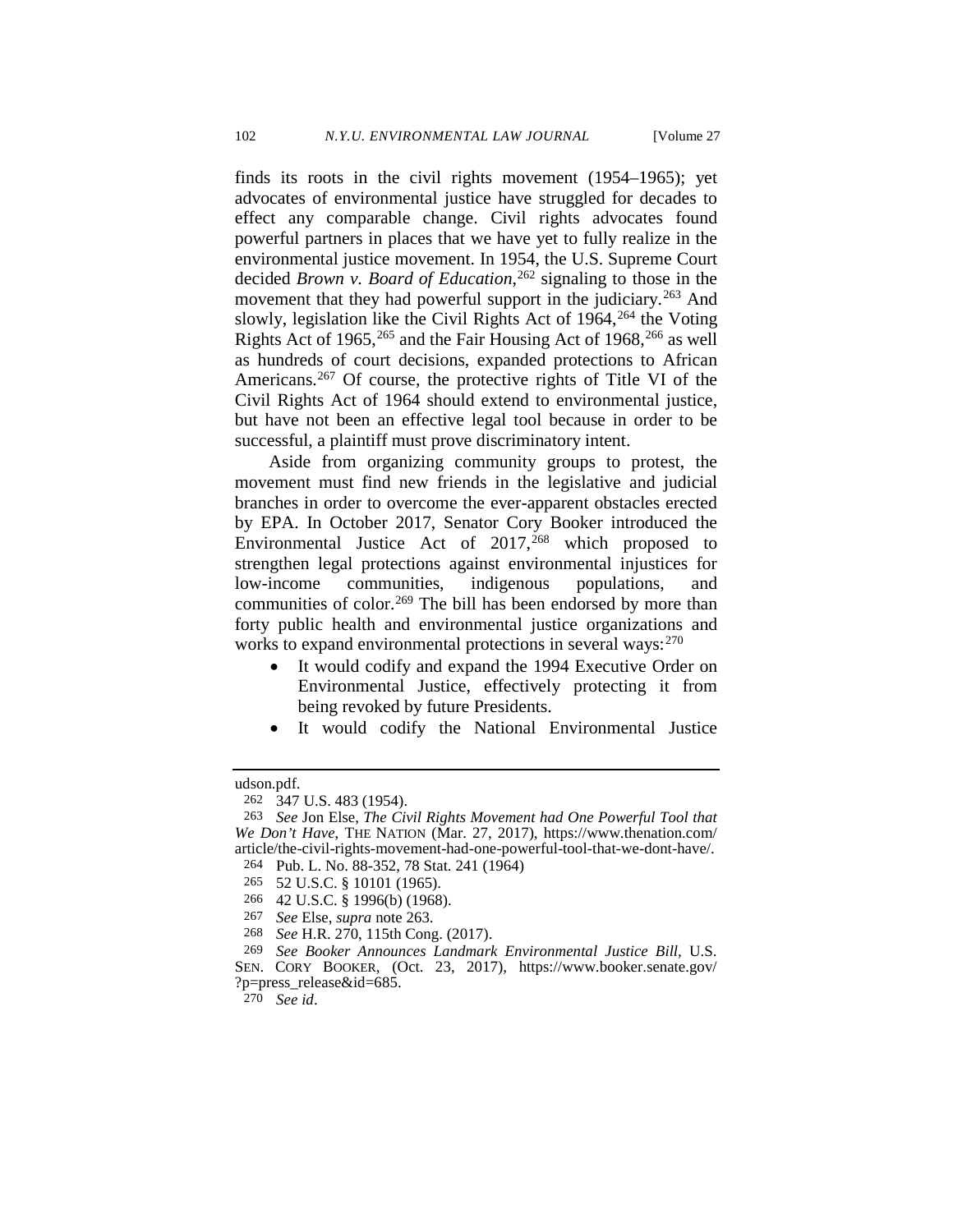Advisory Council and grant programs such as Environmental Justice Small Grants and CARE grants, which are currently threatened.

- It codifies EPA guidance on enhancing the Agency's consultations with Native American tribes where tribal treaty rights may be affected by a proposed action.
- It would require EPA to consider cumulative impacts of Clean Air Act and Clean Water Act permitting decisions, which has long been ignored, resulting in a high concentration of polluters in specific areas, such as Cancer Alley in Louisiana.
- It would allow citizens like those in Flint, Michigan to bring common law claims, statutory claims for damages, and request injunctive relief.
- Finally, it would overrule the U.S. Supreme Court decision in Alexander v. Sandoval<sup>[271](#page-46-0)</sup> and would allow an individual to bring a Civil Rights action against an entity for discriminatory practices instead of relying on the agency to do so on their behalf.<sup>[272](#page-46-1)</sup>

The bill represents a valiant effort to prevent the unraveling of EPA and its office of Environmental Justice. However, given the current political makeup of Congress and the current policies of the Trump Administration, the bill will likely not make it to the floor. Yet, the proposed bill still accomplishes several important things: (1) it reminds us that there is a need for legislation with "teeth" that protects vulnerable communities from the political whims of an administration desperate to gain the favor of the industries it regulates, and (2) it serves as a model of empowerment for individual citizens in the fight against agency capture.

# **CONCLUSION**

Restoring and reaffirming the central role of science in agency processes is the only way to protect the environment and to continue to fight for vulnerable communities. If we hope to have an honest view of environmental harms, scientific evidence must not be buried and ignored. Scientists should continue to play a

<sup>271</sup> 532 U.S. 273 (2001).

<span id="page-46-1"></span><span id="page-46-0"></span><sup>272</sup> *See* U.S. SEN. CORY BOOKER, *supra* note [269;](#page-45-10) *see also* H.R. 270, *supra* note [268.](#page-45-11)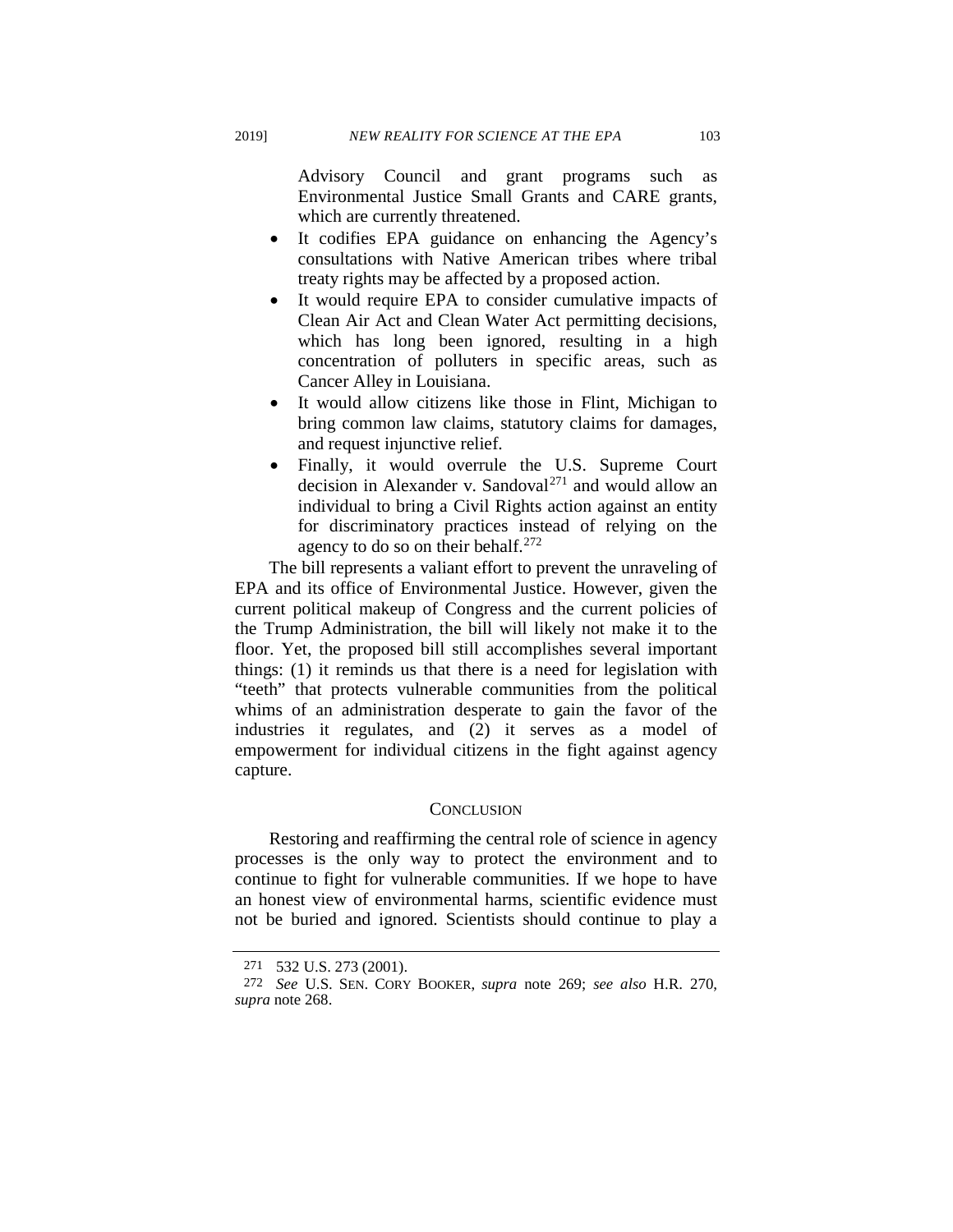crucial role in evaluating environmental risks when EPA is required to make decisions regarding risk management and regulatory enforcement. Without scientific involvement, the public generally, and vulnerable populations in particular, will be in increasing peril because risks to public health will go unannounced and be overlooked. Instead, we will be left with a cycle of environmental reactionism where Congress and agencies will only react in response to environmental disasters that outrage the public, rather than preventing harms before they occur. Unfortunately, by the time an environmental crisis receives national attention, it is often too late to fully remedy the harm. With the continuation of the same policies under Interim Administrator Wheeler, $273$  without consulting scientists, the potential harm could very well be amplified with future acts like what we have seen with the repeal of the Clean Power Plan.

And Obama era scientists are rapidly being replaced with President Trump's nominees, who, themselves, have industry ties that could be considered biased if the same transparency in science rule were applied across the board[.274](#page-47-1) According to documents obtained via recent FOIA requests, Tony Cox, a statistician with no medical training, is the new head of the Clean Air Scientific Advisory Committee and was nominated for the position by the U.S. Chamber of Commerce, which has sued EPA numerous times in order to loosen air pollution standards.<sup>[275](#page-47-2)</sup> In an interview, Mr. Cox has commented that there is "no proof" that clean air saves lives.<sup>[276](#page-47-3)</sup> And yet, many scientific studies have agreed that an increase in air particulate and ozone are directly linked to lung and heart issues, which can lead to hospitalizations and death— particularly in vulnerable populations.<sup>[277](#page-47-4)</sup> Gretchen Goldman, a research director of the Center for Science and Democracy at the Union of Concerned Scientists responded by saying that "[a] lot of what (Cox) says is manufactured uncertainty. . . . If there's a

<span id="page-47-0"></span><sup>273</sup> *See* Mike Henry, *Pruitt Successor Expected to Continue Controversial EPA Science Policies,* AM. INST. OF PHYSICS (July 12, 2018), https:// www.aip.org/fyi/2018/pruitt-successor-expected-continue-controversial-epascience-policies.

<span id="page-47-2"></span><span id="page-47-1"></span><sup>274</sup> *See* Jason Plautz, *Trump's Air Pollution Advisor: Clean Air Saves No Lives*, REVEAL (Oct. 24, 2018), https://www.revealnews.org/article/trumpsair-pollution-adviser-clean-air-saves-no-lives/.

<sup>275</sup> *See id.* 

<span id="page-47-3"></span><sup>276</sup> *See id.*

<span id="page-47-4"></span><sup>277</sup> *See id.*